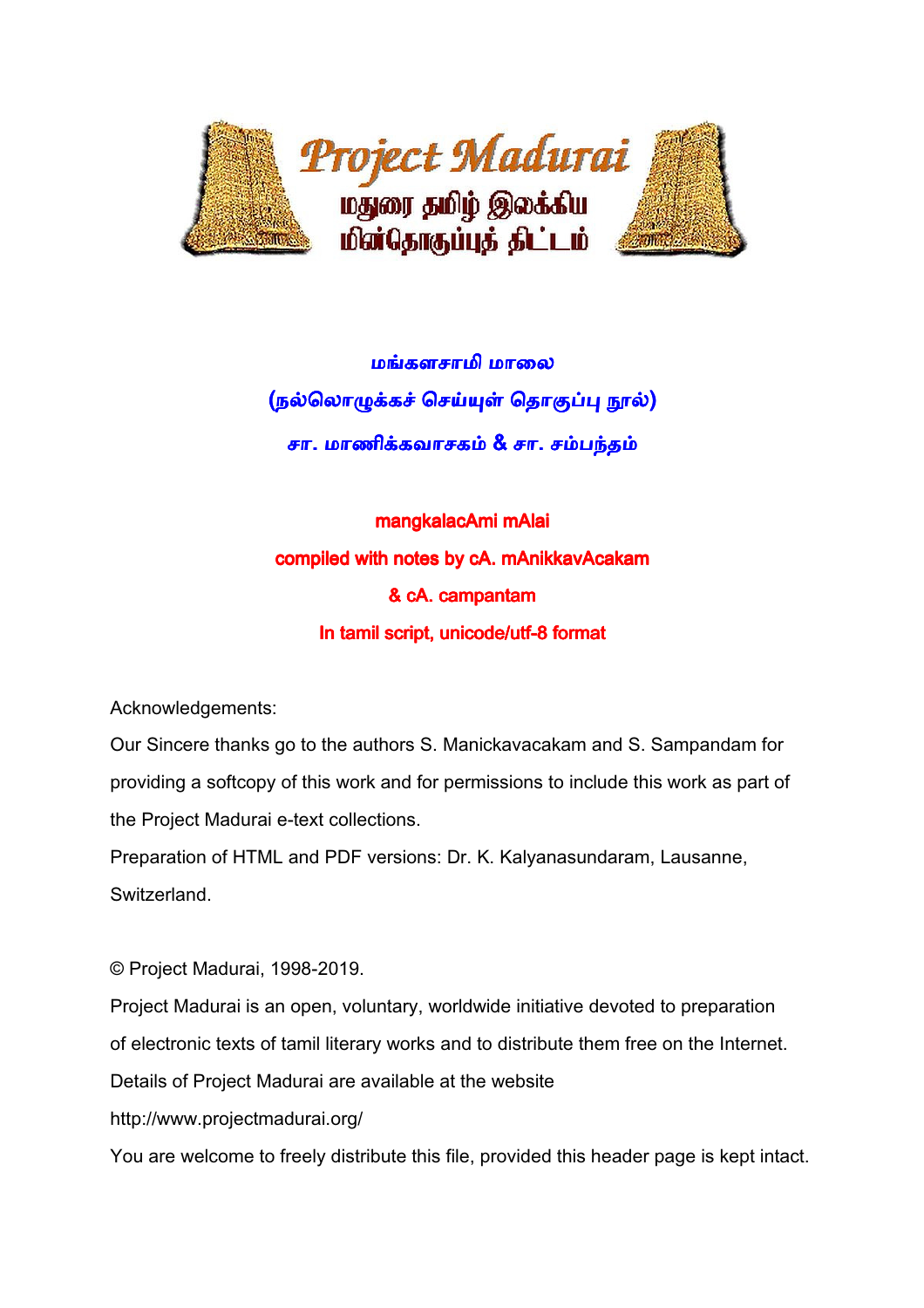#### மங்களசாமி மாலை

#### (நல்லொழுக்கச் செய்யுள் தொகுப்பு நூல்)

#### சா.மாணிக்கவாசகம் & சா. சம்பந்தம்

#### Source:

மங்களசாமி மாலை (நல்லொமுக்கச் செய்யுள் தொகுப்பு நூல்) மேஜர். சா.மாணிக்கவாசகம் & நல்லாசிரியர். சா. சம்பந்தம், நூல் கிடைக்குமிடம் : S. சம்பந்தம் 2, அந்தோணியார் நகர், புதுக்கோட்டை ரோடு, தஞ்சாவூர்-613005. கணினி தட்டச்சு: S.Edwinraj, Seelink Cafe, Pudukkottai Road, Thanjavur - 613 005; Bhuvaneswari Computers, Thanjavur - 613 001. முதற்பதிப்பு : செப்டம்பர் 2018 நூலின் பெயர் : மங்களசாமி மாலை உரிமை : பதிப்பாசிரியர் : ஆசிரியர்களுக்கு சா. மாணிக்கவாசகம் சா. சம்பந்தம் குறிப்பு : இலவசம், விற்பனைக்கு அல்ல. We acknowledge with gratitude, "The Rotary Club of Madras Centenary Commemoration" for undertaking to sponsor this booklet. -----

#### முன்னுரை

வாழ்க்கைப்பயணத்தில் நாம் சந்திக்கும் ஒவ்வொரு மனிதரிடமிருந்து வெவ்வேறு சூழ்நிலையில் நமக்கு நிறைய அனுபவங்கள், பட்டறிவு கிடைக்கிறது. இக்கருத்துக்களுக்கு ஏற்ப, தமிழ் இலக்கிய நூல்களிலிருந்து முக்கியமான பாடல்களையும், குறள்களையும் தொகுத்து, அவற்றை புத்தக வடிவில் வெளியிட விரும்பினோம். இப்புத்தகம் மாணவ, மாணவிகளுக்கும், பெற்றோர்களுக்கும் பயன்பட வேண்டும் என்பது எங்களது விருப்பம்.

தனிமனித சிந்தனை, ஒழுக்கம், கட்டுப்பாடு நன்றாக இருந்தால், வீடும், நாடும் நிச்சயம் வளமாகவும், அமைதியாகவும் இருக்கும் என்ற உன்னத கோட்பாட்டினை வலியுறுத்தி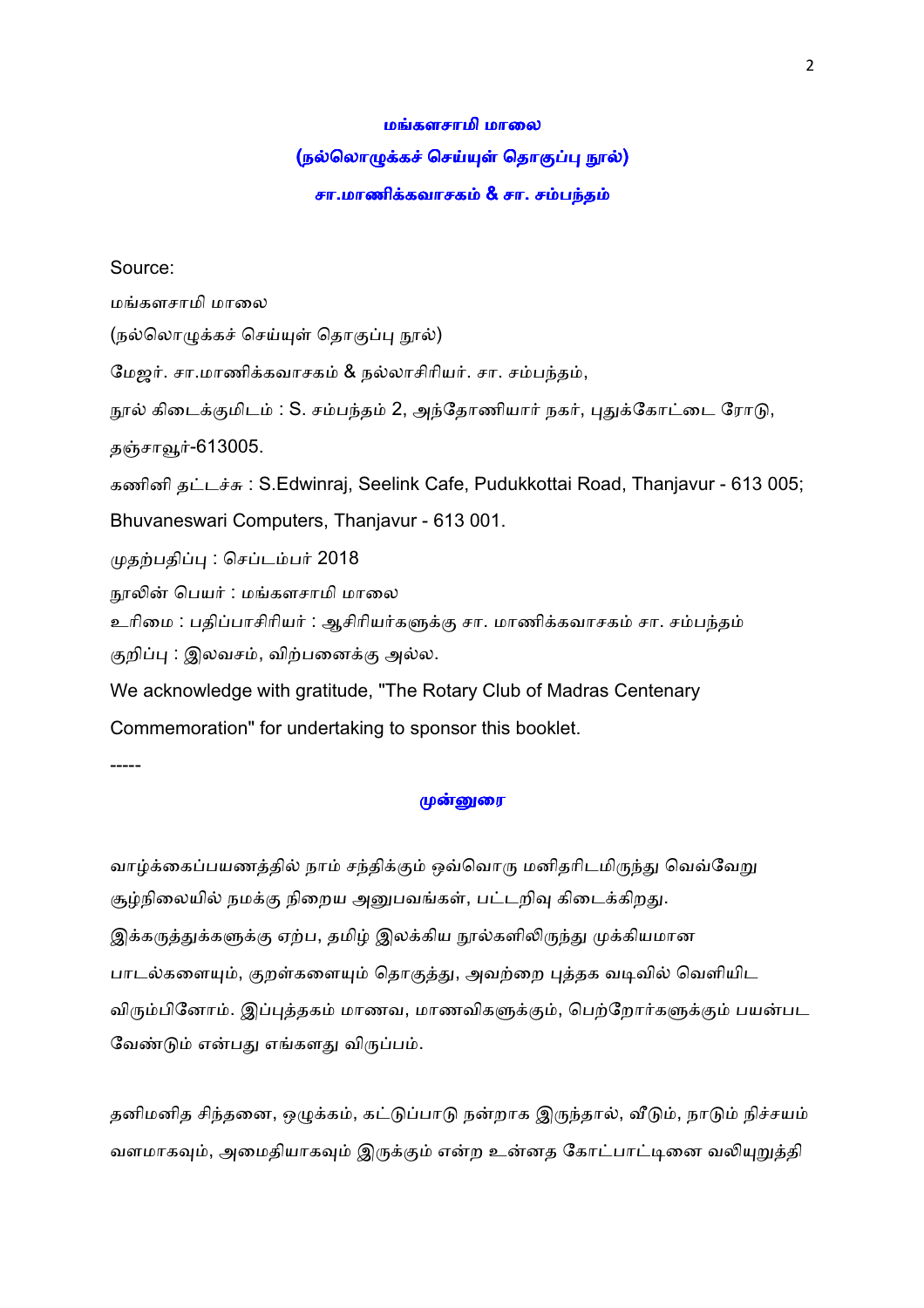இப்புத்தகம் எழுதப்பட்டுள்ளது. ஒவ்வொரு பாடல், குறளுக்கு பதவுரை, தமிழிலும், ஆங்கிலத்திலும் தரப்பட்டுள்ளது.

எங்களது மூதாதையர் இல்லம், மன்னார்குடியில் 104 என்ற கதவு எண்ணைக் கொண்டிருந்தது. அந்த எண் "104" எங்கள் நினைவில் நன்றாக பதிந்துள்ளது. ஆகவே தான் 104 பாடல்களைத் தேர்வு செய்தோம்.

திருக்குறள் நூலுக்கு அறிமுகம் ஏதும் தேவையில்லை. ஆனால் பொதுமக்கள் மற்றும் மாணவ, மாணவிகளிடையே அதிகமாக தெரியாத சில புத்தகங்களிலிருந்து, சில பாடல்களை தேர்வு செய்துள்ளோம். ஆகவே அப்புத்தகங்களைப் பற்றியும், ஆசிரியரைப் பற்றியும் சில தகவல்கள் பிற்சேர்க்கையாக சேர்க்கப்பட்டு, கடைசியில் கொடுக்கப்பட்டுள்ளது. இதில் ஏதேனும் குறைகள் இருந்தால், அதற்கு நாங்கள் பொறுப்பு ஏற்றுக் கொள்கிறோம். அக்குறைகளை பொறுத்தருள் வேண்டுகிறோம். தங்களின் மேலான ஆலோசனைகளையும், கருத்துக்களையும் அன்புடன் வரவேற்கிறோம். இந்த புத்தகத்தை வெளியிட உதவியாக இருந்த திரு. S. எட்வின் ராஜ் மற்றும் புவனேஸ்வரி கம்ப்யூட்டர்ஸ் நிறுவனத்திற்கும், எங்கள் நன்றி!

இந்த புத்தக வெளியீட்டை தங்களுடைய மக்கள் சேவையின் ஒரு பகுதியாக ஏற்றுக்கொண்டு, அதற்கான உதவியைச் செய்த "ரோட்டரி கிளப் ஆப் மெட்ராஸ் சென்டினரி கமமொரேஷன்" மற்றும் அந்த கிளப்பின் அங்கத்தினர்களுக்கும் எங்கள் மனமார்ந்த நன்றி!

இப்புத்தகத்தினை எங்கள் தாய், தந்தைக்கு சமர்ப்பணம் செய்கிறோம். சா.மாணிக்கவாசகம், சா. சம்பந்தம்

---------------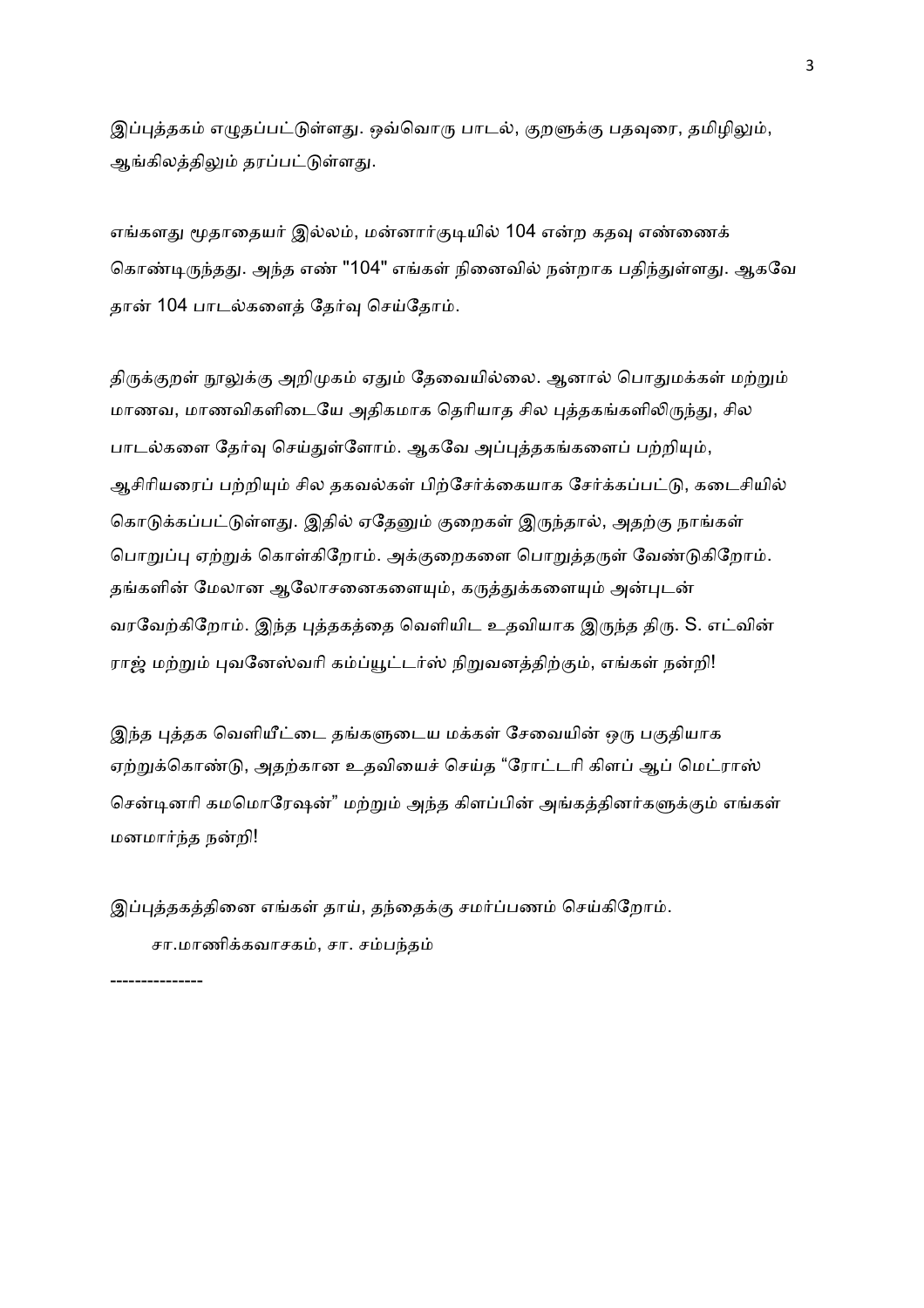#### **PREFACE**

In our life's journey we come across a number of people and learn from them a lot. Based on such wide experience and acquired knowledge, we have collected a number of poems from Tamil classics, some popularly known and some not so popular but equally important. We do hope that this collection will enthuse students and others to delve more into the source materials and benefit.

The collection includes poems which lay emphasis on moral values, societal obligations, and the fruits of living a purposeful life.

We are living in a peculiar situation. A generation is growing up where youngsters do not know to write or read Tamil, but only speak a little. The translation in English is targeted mainly to address this problem. Trust this will enthuse them to learn the Tamil language!

Our ancestral home in Mannargudi bears the door number 104. This is etched in our memory. Hence, we selected 104 poems!

Thirukkural needs no introduction. But there are poems selected from books not popular among the general public and students' community. In order to bridge this gap, we have appended a bibiliography, giving broad outlines of the source materials. In addition, we observed there are some words in Tamil which are peculiar to that language, like, ali (aram) which has multiple meanings, depending on the context. Such words are also explained for the benefit of the readers.

Errors and ommissions if any, are incidental and we take the entire responsibility for that.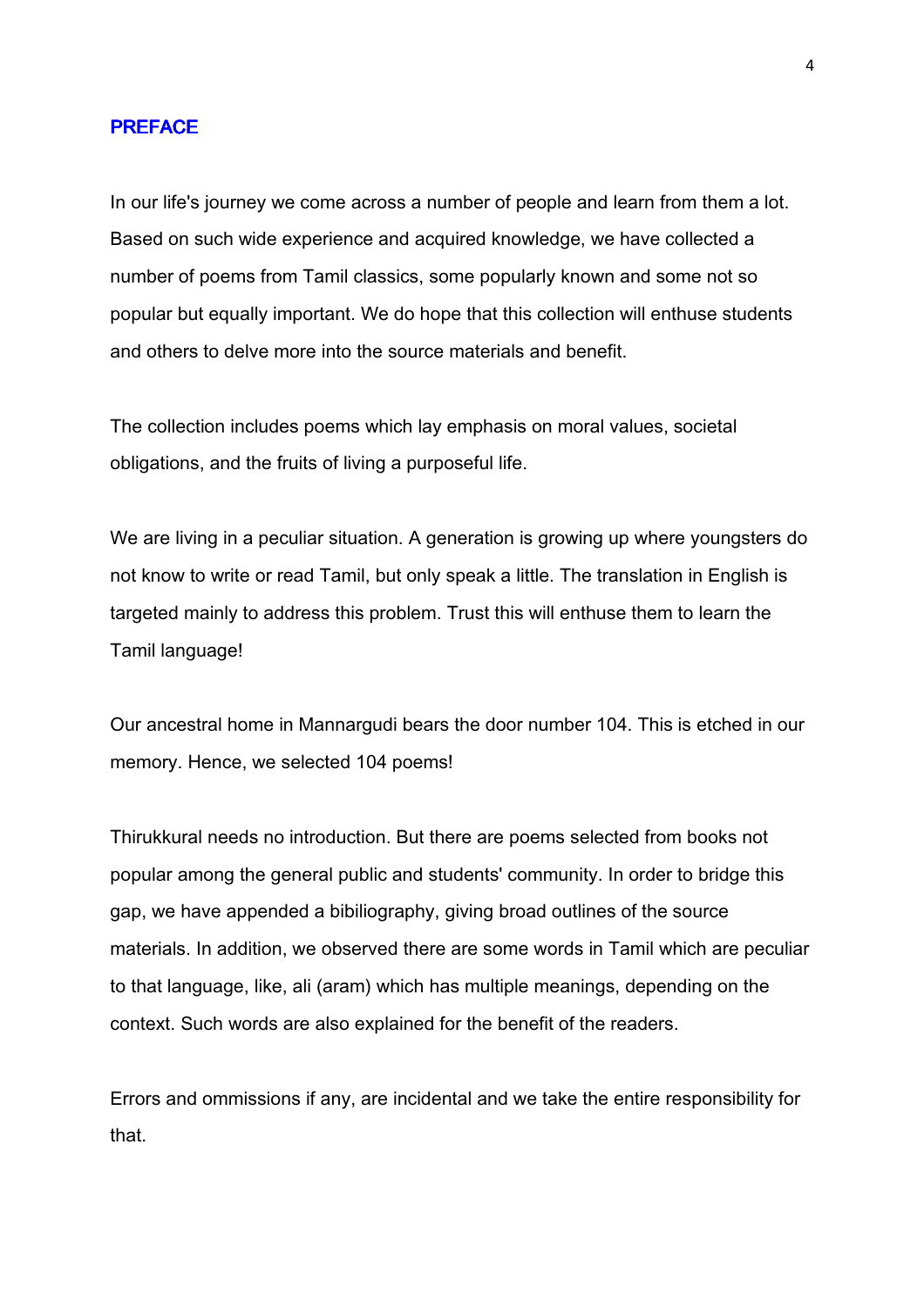We thank Mr.S. Edwin Raj and Mr.R.Sankar for helping us to publish this booklet. We also thank the President, the Secretary and all the members of "The Rotary Club of Madras Centenary Commemoration" for undertaking to sponsor this booklet. This compilation is a humble tribute to our parents.

S. Manickavasagam, S.Sambandam

------------------

### பொருளடக்கம்

| 1. அம்மா        | 11. செல்வம் | 21. முதுமை |
|-----------------|-------------|------------|
| 2. அப்பா        | 12. இறப்பு  | 22. உண்மை  |
| 3. அறம்         | 13. ஊழ்வினை | 23. பொய்   |
| 4. கல்வி        | 14. குற்றம் | 24. நல்லவை |
| 5. மழை          | 15. முயற்சி | 25. தீயவை  |
| 6. உழவுத்தொழில் | 16. உறவு    | 26. பெருமை |
| 7. இல்லறம்      | 17. நட்பு   | 27. சிறுமை |
| 8. உதவி         | 18. பகை     | 28. உலகம்  |
| 9. அடக்கம்      | 19. பிறப்பு |            |
| 10. ஈகை         | 20. இளமை    |            |

-----------------------

# 1. அம்மா (Mother)

- 1. ஈன்ற பொழுதிற் பெரிதுவக்கும் தன்மகனைச் சான்றோன் எனக்கேட்ட தாய்.
	- திருக்குறள் 69

பதவுரை : ஒரு தாய், தன் மகனை நற்பண்பு நிறைந்தவன் எனப்பிறர் சொல்லக் கேள்வியுற்றபோது தான், அந்த மகனை பெற்ற காலத்தில் அடைந்த மகிழ்ச்சியை விடப்பெரிதும் மகிழ்ச்சி அடைவார்.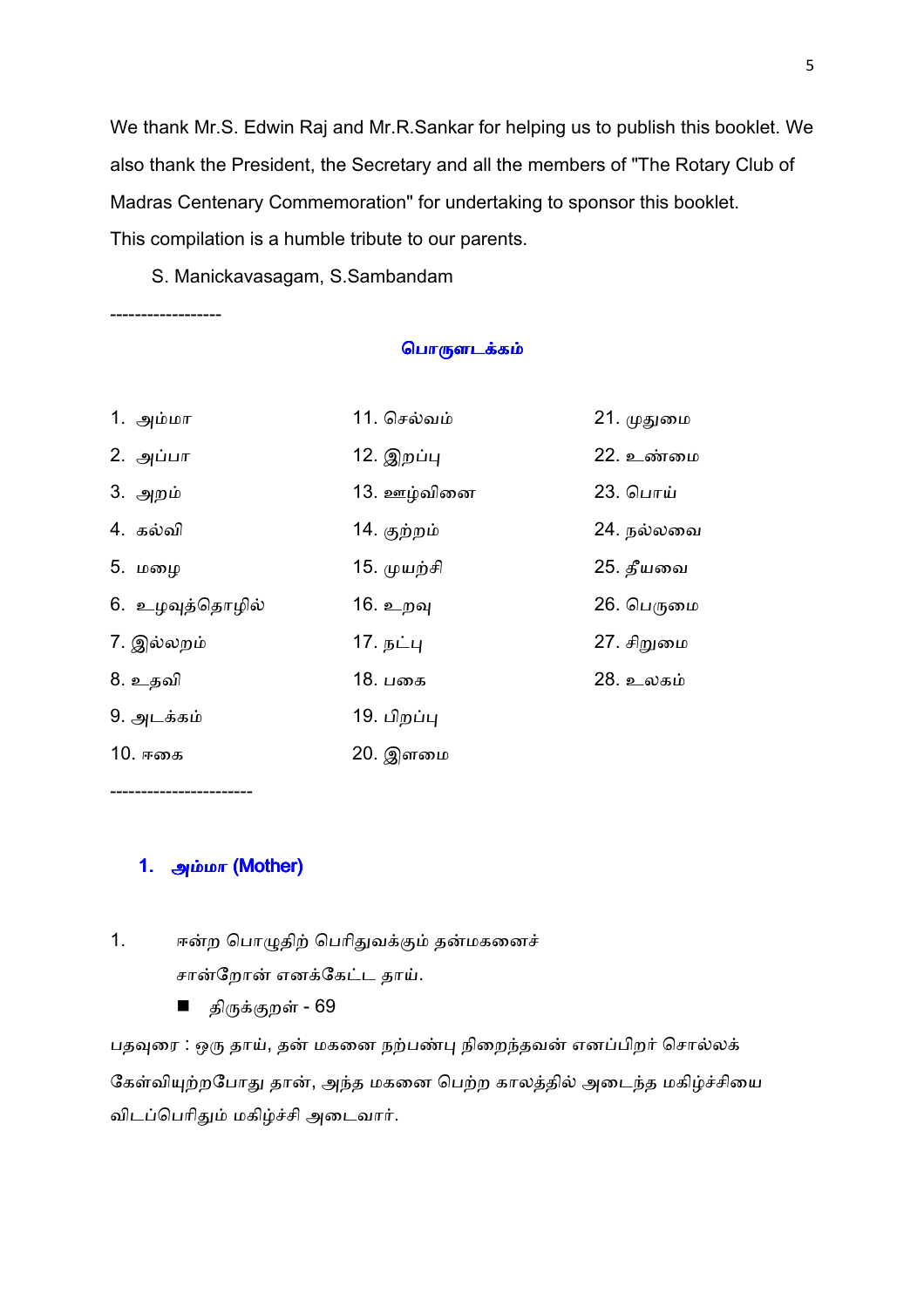A mother's joy will exceed the happiness she experi enced at the time of son's birth, when she learns that he is recognized as a scholar by learned persons.

2. நோன்றவிந்து வாழாதார் நோன்பின்னா ஆங்கு இன்னா ஈன்றாளை யோம்பா விடல்.

■ கபிலர்-இன்னா நாற்பது - 17

பதவுரை : துன்பங்களை பொறுத்து, மனதை அடக்கி வாழ மாட்டாதவர் நோன்பு நோற்றல் துன்பமாகும்; அவ்வாறே பெற்ற தாயை பராமரிக்காமல் விடுதல் நன்மை பயப்பதில்லை .

Observance of religious) rituals without taking care of one's mother will not yield any benefit.

3. ஈன்றாள் பசிகாண்பாள் ஆயினுஞ் செய்யற்க சான்றோர் பழிக்கும் வினை.

■ திருக்குறள் - 656

பதவுரை : தன்னை பெற்ற தாயின் பசியைக் கண்டு வருந்த நேர்ந்தாலும், சான்றோர் பழிப்பதற்குக் காரணமான இழிவான செயல்களை ஒருவர் செய்யக்கூடாது. One should not do things which will be condemnable by Scholars, even when his/her mother is starving.

4. அரசன், உவாத்தியான், தாய், தந்தை , தம்முன், நிகர் இல் குரவர் இவ் ஐவர்; இவர் இவரைத் தேவரைப் போலத் தொமுது எமுக! என்பதே யாவரும் கண்ட நெறி.

■ ஆசாரக்கோவை-வெண்பா-16

பதவுரை : அரசன், ஆசிரியர், தாய், தந்தை , தன்னைவிட மூத்தவர், இவர்களை தேவர்களைப் போலக் கருதி வணங்க வேண்டும் என்பதே அனைவருக்கும் பொதுவான நீதி.

King, Teacher, Mother, Father and Elders are to be worshipped and this is applicable to all.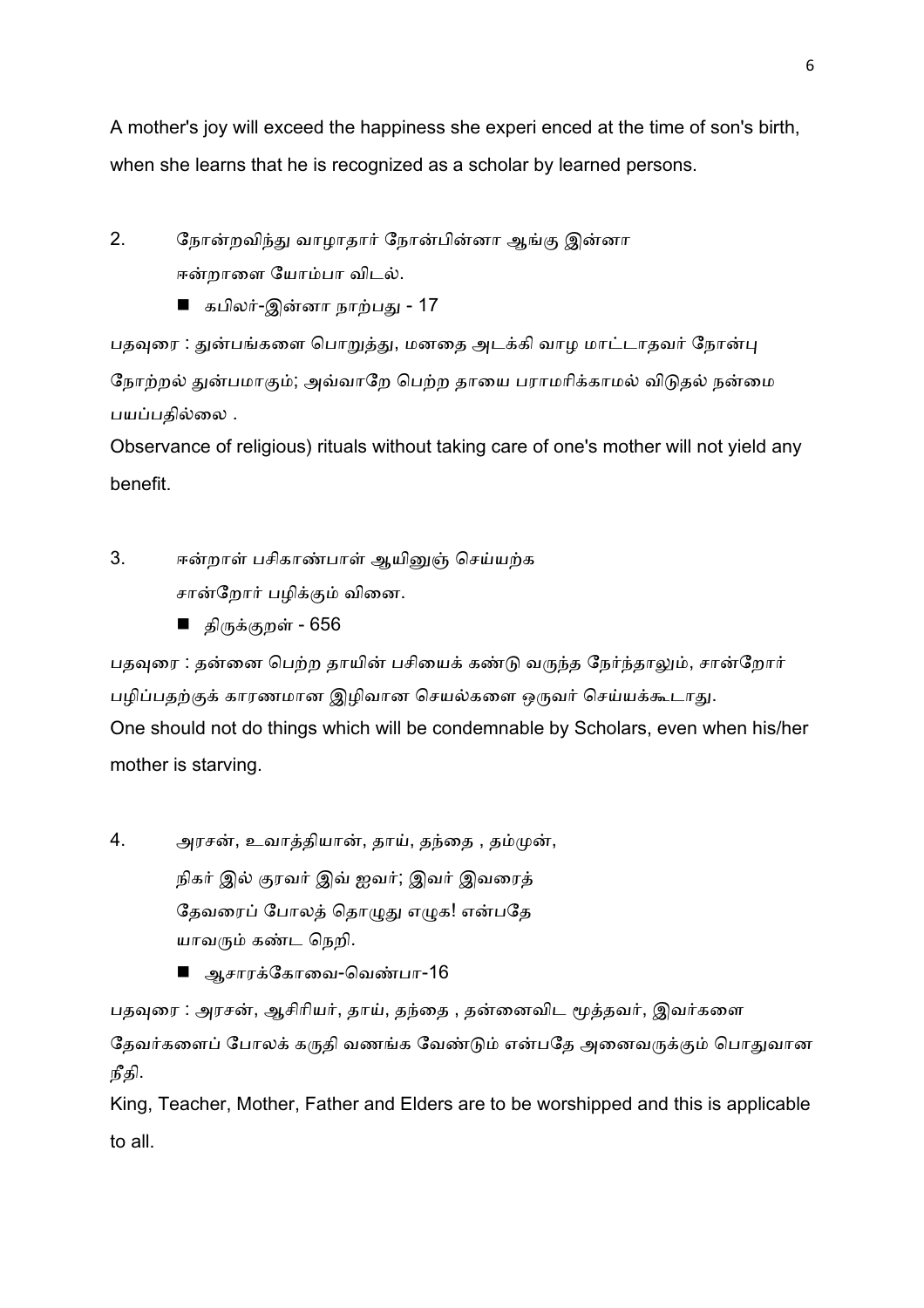5. கண்ணின் சிறந்த உறுப்பு இல்லை; கொண்டானின் துன்னிய கேளிர் பிறர் இல்லை; மக்களின் ஒண்மைய வாய் சான்ற பொருள் இல்லை; ஈன்றாளின் என்ன கடவுளும் இல்.

■ நான்மணிக்கடிகை-வெண்பா-54

பதவுரை : ஒருவனுக்கு கண்ணைப் போன்ற சிறந்த உறுப்பில்லை. குலமகளுக்குக் கணவனைப்போல் நெருங்கிய உறவினர் வேறில்லை. பெற்றோருக்கு மக்களைப்போல் ஒளியுள்ள பொருள்கள் வேறில்லை. குழந்தைகளுக்குத் தாயைப்போல் கடவுள் வேறு ஏதுமில்லை .

Eyes are very important organs of the body; nobody is a better relation than her husband to a wife; children are the crown jewels of the parents, and for children, mother is their God.

6. தந்தை தாய்ப்பேண்.

```
-- ஔவையார்- ஆத்திச்சூடி-20
```
பதவுரை : ஒவ்வொருவரும் தங்களின் அம்மா, அப்பாவை உணவு, நல்ல ஆடை கொடுத்து தன்னுடன் நல்ல இல்லத்தில் பராமரித்து வரவேண்டும். Everyone should take care of their mother and father by providing food, clothes and shelter for all time to come.

7. அன்னையும் பிதாவும் முன்னறி தெய்வம்.

-- ஔவையார் - கொன்றை வேந்தன் -1

பதவுரை : ஒருவரைப்பெற்ற தாயும், தந்தையும் தெய்வத்திற்குச் சமமானவர்கள். Parents are like our gods.

--------------

# $2.$  அப்பா (Father)

8. தந்தை மகற்கு ஆற்றும் நன்றி அவையத்து முந்தி யிருப்பச் செயல்.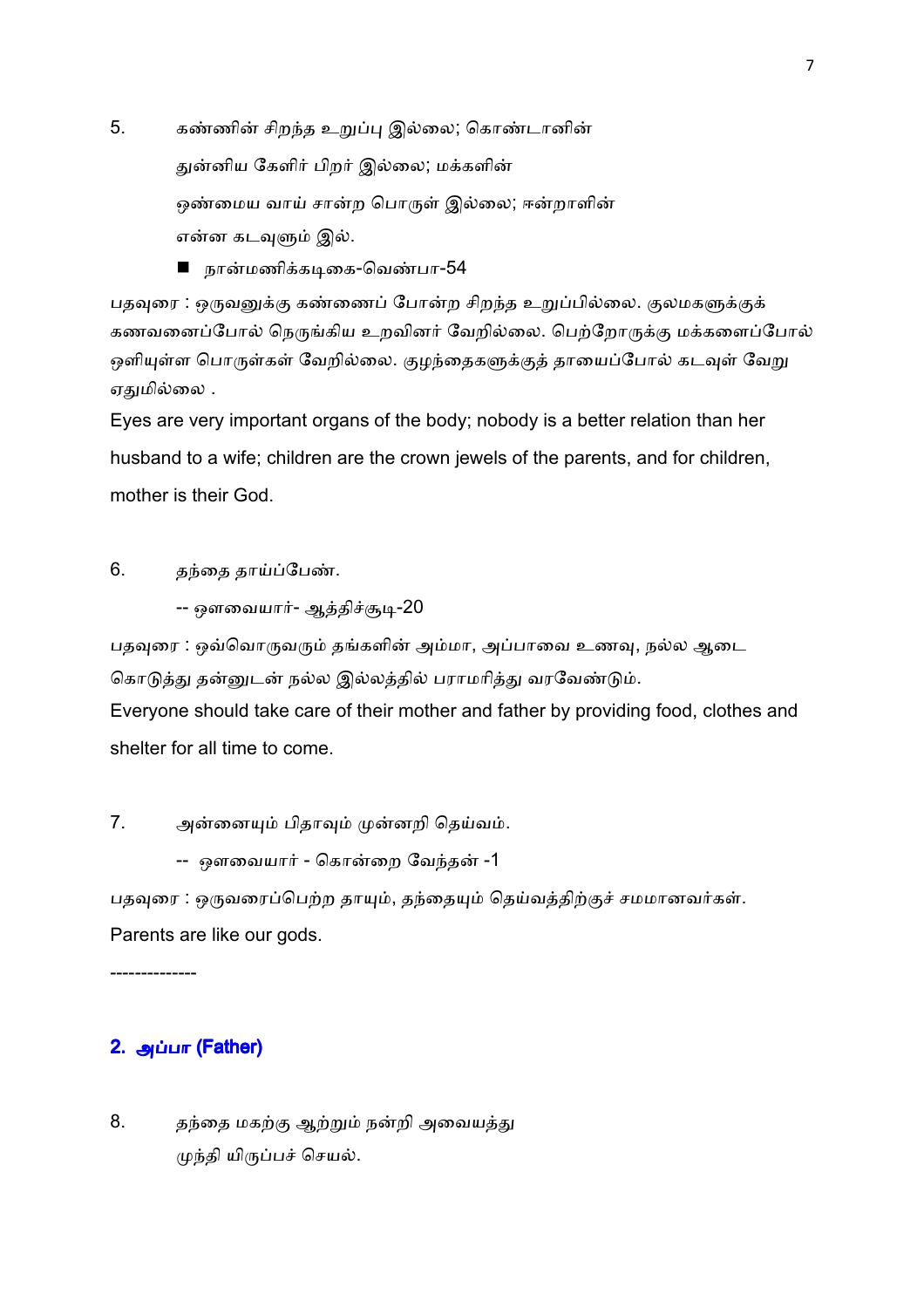### ■ திருக்குறள் - 67

பதவுரை : தன் மகனுக்கு ஒரு தந்தை செய்யத்தக்க நல்லுதவி, கற்றவர் அவையில் தன் மகன் முந்தியிருக்கும் படியாக,

அவனை கல்வியில் மேம்படச் செய்தலாகும்.

A father's primary duty is to facilitate good education to his son, so that he will be among eminent scholars.

9. மகன் தந்தைக்கு ஆற்றும் உதவி இவன்தந்தை என்னோற்றான் கொல்எனுஞ் சொல்.

■ திருக்குறள் - 70

### பதவுரை :

----------

ஒரு மகன் தன் தந்தைக்கு செய்யத்தக்க கைம்மாறு, இவனுடைய தந்தை இவனை மகனாகப் பெற என்ன தவம் செய்தானோ என்று பிறர் புகழ்ந்து சொல்வது.

A son's aim should be to excel in all walks of life, so that people wonder what a noble father he is!

10. பந்தமில்லாத மனையின் வனப்பின்னா

தந்தையில்லாத புதல்வ னழகின்னா ....

■ கபிலர்- இன்னாநாற்பது, வெண்பா-1

பதவுரை : சுற்றமில்லாத இல்வாழ்க்கைக்கு அழகில்லை. அதுபோல தந்தையில்லாத புதல்வனுக்கு அழகில்லை.

A family life without relatives lacks beauty; fatherless son lacks (guidance) beauty.

11. .. யெஞ்சா விழுச்சீ ரிருமுது மக்களைக் கண்டெமுகல் காலை யினிது.

■ பூதஞ்சேந்தனார்- இனியவை நாற்பது, வெண்பா-18

பதவுரை : மிக்க சிறப்புடைய தாய் தந்தையரை, காலையில் அவர்கள் இருக்குமிடம்

சென்று, பாதங்களில் வீழ்ந்து எழுதல் இனிமையானது.

It is worthy to pay obeisance to parents everyday.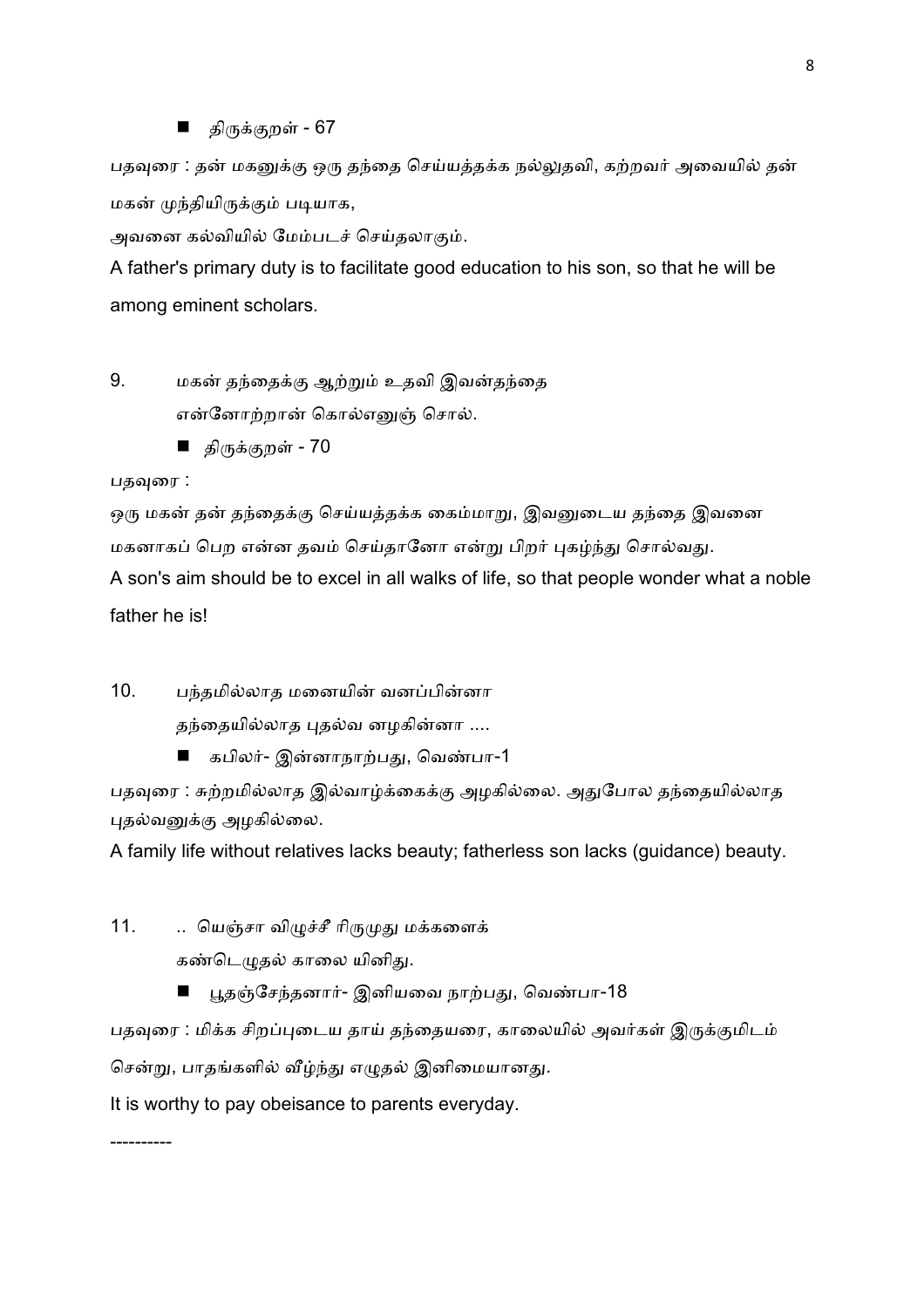# 3. அறம் (Charity)

- 12. என்பி லதனை வெயில்போலக் காயுமே அன்பி லதனை அறம்.
	- திருக்குறள் 77

பதவுரை : எலும்பு இல்லாத உடலுடன் வாழும் புழுவை, வெயில் காய்ந்து வருத்துவது போல், அன்பு இல்லாத உயிரை அறம் - தர்மம் வருத்தும்.

Just like a worm squirms under hot sun, compassionless person will wilt under dharma.

- 13. அன்றறிவாம் என்னாது அறஞ்செய்க மற்றது பொன்றுங்கால் பொன்றாத் துணை.
	- திருக்குறள் 36

பதவுரை : இளைஞராக உள்ளவர், பிற்காலத்தில் பார்த்துக் கொள்ளலாம் என்று எண்ணாமல் அறம் செய்ய வேண்டும்.

அதுவே இறக்கும் தருவாயில் துணையாகும்.

Never postpone charitable deeds; that alone will give everlasting company, till the end of life.

14. பொருள் உடையான் கண்ணதே, போகம், அறனும் அருள் உடையான் கண்ணதே ஆகும், அருள் உடையான் செய்யான் பழி; பாவம் சேரான்; புறமொழியும் உய்யான்; பிறன் செவிக்கு உய்த்து.

■ சிறுபஞ்சமூலம் - வெண்பா -1

பதவுரை : பொருள் உடையவன் இன்பம் அடைவான். அருள் உடையவன் அறம் செய்வான். அத்தகைய அருளுள்ளவன் பழியையும், பாவத்தையும், பிறரை பழிபடக்கூறும் புறமொழிகளைக் கூறுதலையும் செய்ய மாட்டான். Richman will get pleasure out of his wealth. Blessed soul will do good things. Such enlightened soul will not talk ill (of others), will not commit sinful acts and will not blame others.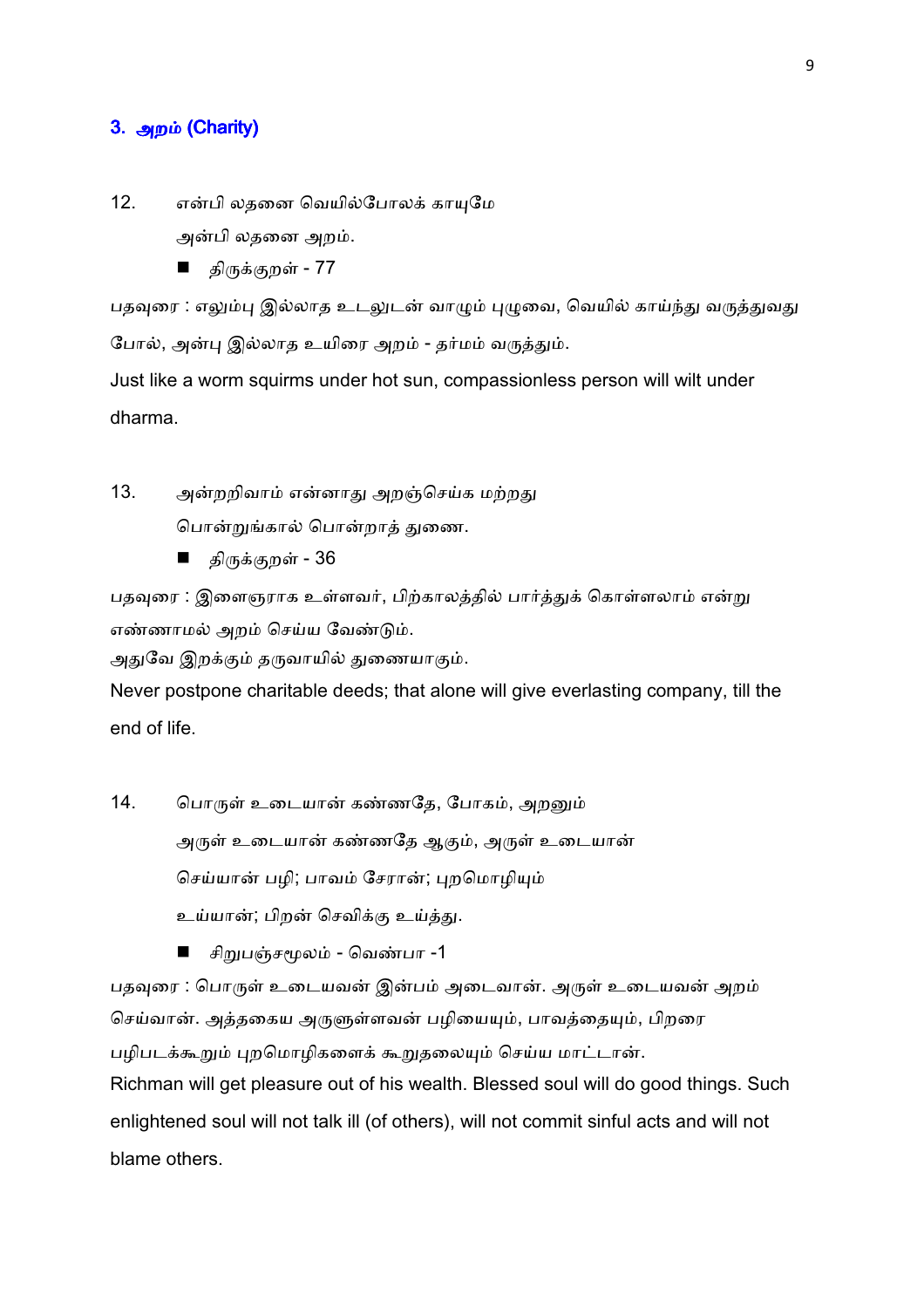15. அறஞ்செய்பவர்க்கும் அறவழி நோக்கித் திறந்தெரிந்து செய்தக்கால் செல்வழி நன்றாம். புறஞ்செய்ய, செல்வம் பெருகும்; அறஞ்செய்ய அல்லவை நீங்கிவிடும்.

மூன்றுறை அரையனார் - பழமொழி நானூறு - வெண்பா-364 பதவுரை : அறம் செய்பவரும், தகுதி உடையவர்களுக்கே அதனைச் செய்வதனால் தான், அறத்தின் பயனை உண்மையாகவே அடைவார்கள். அறம் செய்ய பாவம் நீங்கிவிடும். "அறம் செய்ய அல்லவை நீங்கிவிடும்" என்பது பழமொழி. One should do good deeds to others (who deserve such help), then only they will get real benefit from such acts of charity. (Do good to others, and bad things will go away from you).

- 16. ஈதற்குச்செய்க பொருளை! அறநெறி சேர்தற்குச் செய்க, பெருநூலை - யாதும் அருள்புரிந்து சொல்லுக சொல்லை! இம்மூன்றும் இருள் உலகம் சேராத ஆறு.
	- நல்லாதனார்- திரிகடுகம், வெண்பா 90

பதவுரை : தான் சேர்த்த பொருளை பிறருக்குக் கொடுத்து உதவுதல், அறநெறியில் வாழ்வதற்கு சிறந்த நூல்களைப் படித்தல், எல்லோரிடத்திலும் அன்பான சொற்களையே பயன் படுத்துதல் - இம்மூன்று செயல்களும், இறந்தபின் நரகத்திற்கு செல்லாமல் தடுக்கக்கூடிய வழிகள்.

Wealth is for charity; for a dharmic life seek the company of good books. Mind your language while talking to others. These three, if followed scrupulously will ensure happy end of life.

17. பல்நுனிமேல் நீர்போல் நிலையாமை என்றெண்ணி இன்னினியே செய்க அறவினை, இன்னினியே நின்றான், இருந்தான், கிடந்தான் தன்கேள் அலறச் சென்றான் எனப்படுதலால்.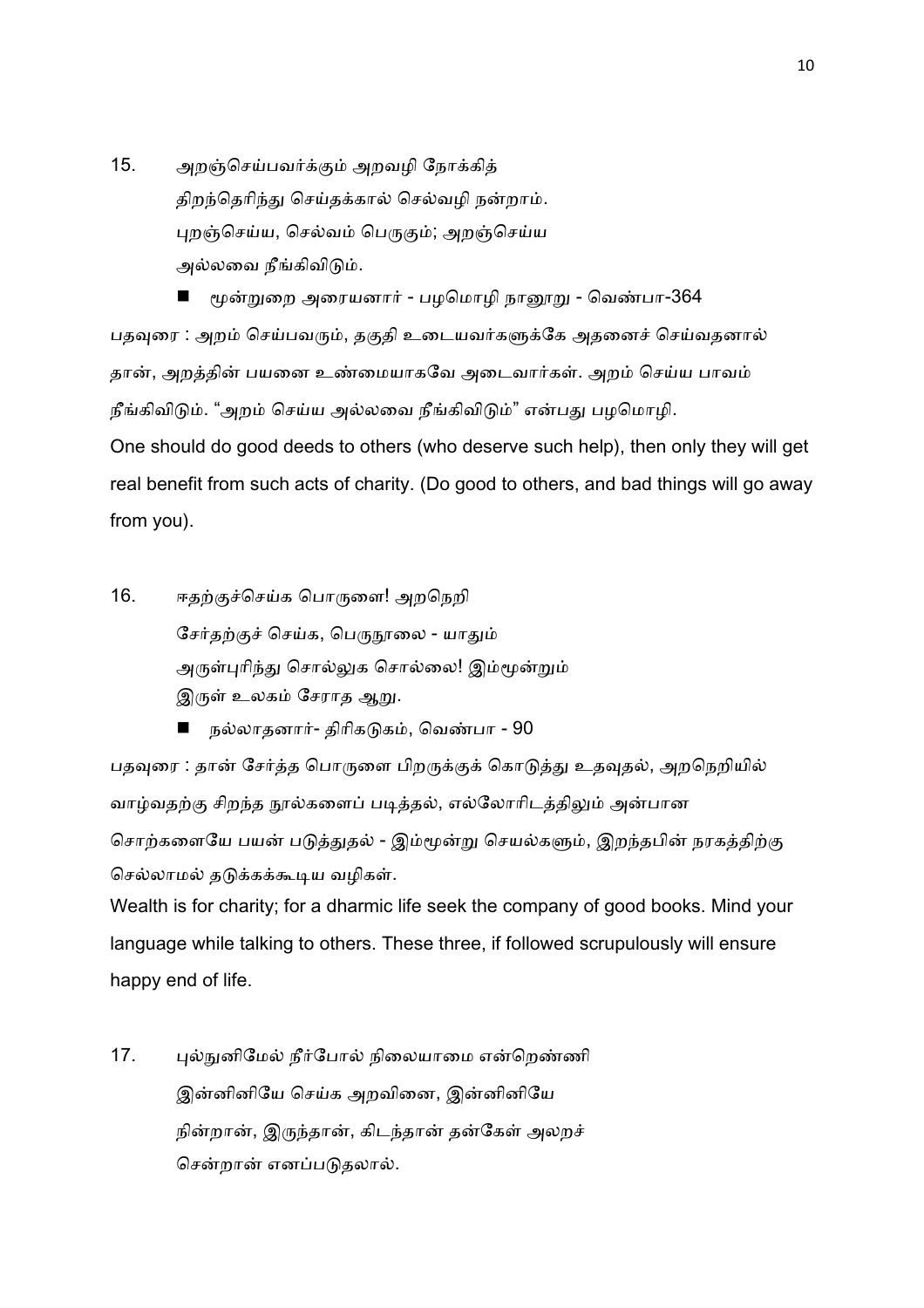# ■ நாலடியார்-வெண்பா -29

பதவுரை : இந்த உலகை வாழ்க்கை, சிறிய புல்நுனி மேல் உள்ள நிலையில்லாத நீர்த்துளி போன்றது என்று எண்ணி, அறச் செயல்களை ஒவ்வொரு நாளும் செய்க. நேற்றுவரை நலமுடன் இருந்தான், இன்று உடல் நலமில்லாமல் கிடந்தான், இப்போது இறந்து விட்டான் என்று தனது சுற்றத்தார் அழுவர் என்ற நினைப்பில், அறச் செயல்களை ஒவ்வொரு நாளும் செய்க.

Do good deeds every day, as if life is like dew on the tip of a grass; so, don't postpone. Life is transient; one who was alive yesterday, may take ill and die today. Therefore, while alive do good deeds.

18. அழுக்காறு அவாவெகுளி இன்னாச்சொல் நான்கும் இழுக்கா இயன்றது அறம்.

■ திருக்குறள் - 35

பதவுரை :

பொறாமை, ஆசை, கோபம், கடுஞ்சொல் ஆகிய இந்த நான்கு குற்றங்களுக்கும்

இடங்கொடுக்காமல், அவற்றை விலக்கி வாழ்வதே அறமாகும்.

It is best to be far away from the four evils, namely jealous, lust, anger and harsh words.

19. மறந்தும் பிறன்கேடு சூழற்க சூழின்

அறஞ்சூழும் சூழ்ந்தவன் கேடு.

■ திருக்குறள் - 204

பதவுரை : பிறர்க்குத் தீமையைத் தரும் தீயசெயல்களை ஒருவர் மறந்தும் நினைக்கக்கூடாது. நினைத்தால், எண்ணிய -வனுக்குக் கேடு விளையுமாறு அறம் -தர்மம் எண்ணும்.

Never ever think of harming others - if done, you will be harmed by 'dharma' in the same manner.

# 4. கல்வி (Education)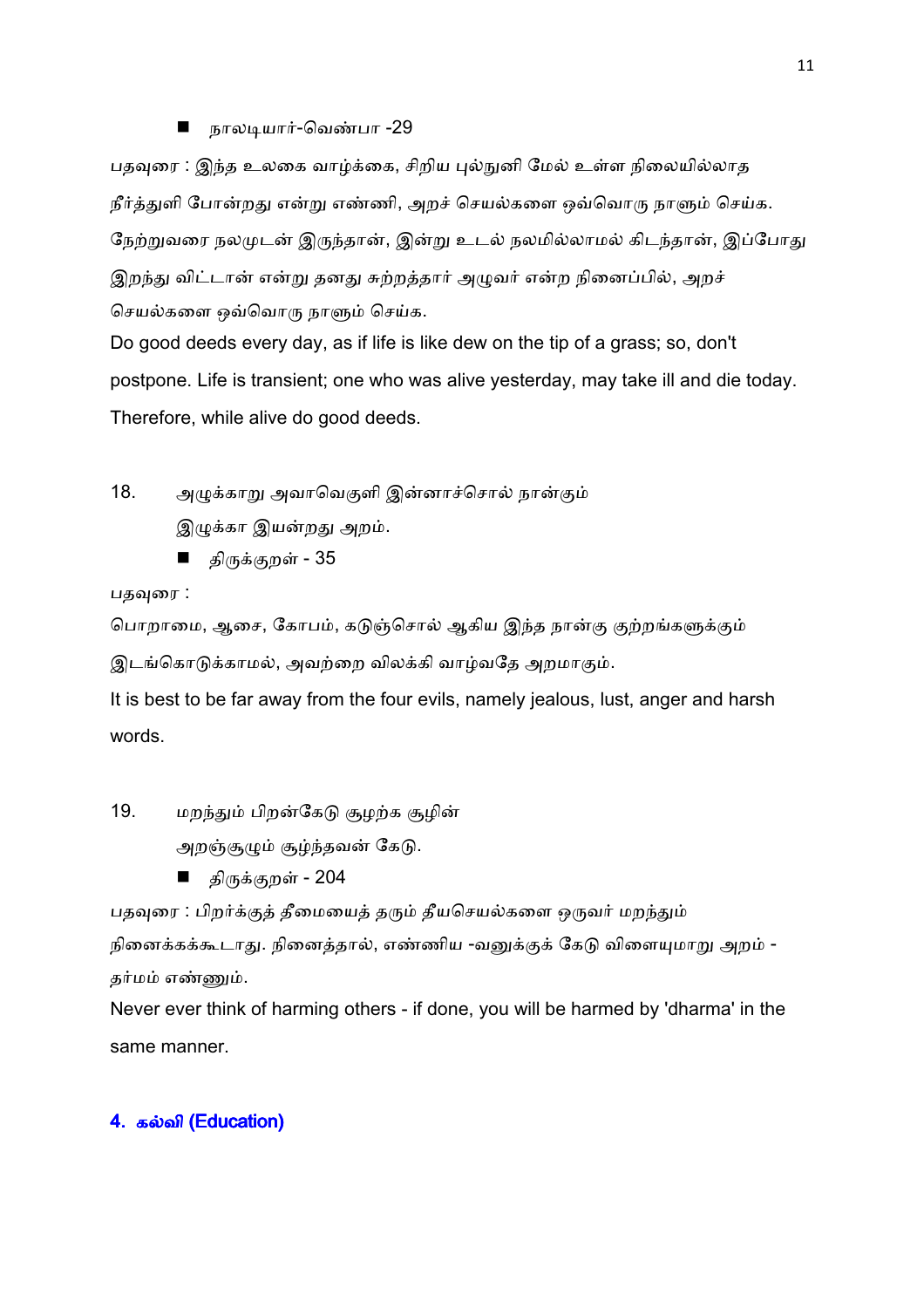20. கற்க கசடறக் கற்பவை கற்றபின்

நிற்க அதற்குத் தக.

■ திருக்குறள் - 391

பதவுரை : ஒருவர் கற்பதற்குத் தகுந்த நூல்களைக் குற்றமற கற்க வேண்டும், அவ்வாறு கற்றபின், கற்ற கல்வி முறைப்படி வாழ்தல் வேண்டும்.

Learn appropriately all that is required to live unblemished life.

- 21. ஊணொடு, கூறை, எழுத்தாணி, புத்தகம் பேணொடும் எண்ணும், எழுத்து, இவை மாணொடு கேட்டு எழுதி, ஓதி, வாழ்வார்க்கு ஈய்ந்தார்- இம்மையான் வேட்டு எமுத வாழ்வார், விரிந்து.
	- ஏலாதி-வெண்பா-63

பதவுரை :

ஊக்கத்துடன் கற்கும் மாணவர்களுக்கு உணவினையும், உடையையும், எமுத்தாணியும், எமுது பொருள்கள்) நூலும் கொடுத்து உதவுகின்றவர்கள் இப்பிறப்பில் செல்வாாய் வாம்வர்.

Those who supply food, clothes, books and stationery to students will prosper.

22. பூவாது காய்க்கும் மரம் உள; நன்று அறிவார் மூவாது மூத்தவர், நூல் வல்லார்; தாவா, விதையாமை நாறுவ வித்து உள்; மேதைக்கு உரையாமைச் செல்லும் உணர்வு

■ சிறுபஞ்சமூலம் - வெண்பா-20

பதவுரை : பூவாது காய்க்கும் மரம் போல வயதில் இளையவரும், அறிவினால் மூத்தவராவார். பாத்தி கட்டி விதைக்காமலே முளைக்கின்ற விகைபோல, பிறர் சொல்லித் தராமலேயே அறிவுடையவர்களுக்கு அறிவு வளரும். Some trees bear fruits without flowering; likewise, even young persons will be taken as matured by their exemplary behaviour. Sometimes seeds sprout informally; likewise, some gain knowledge without formal coaching or guidance.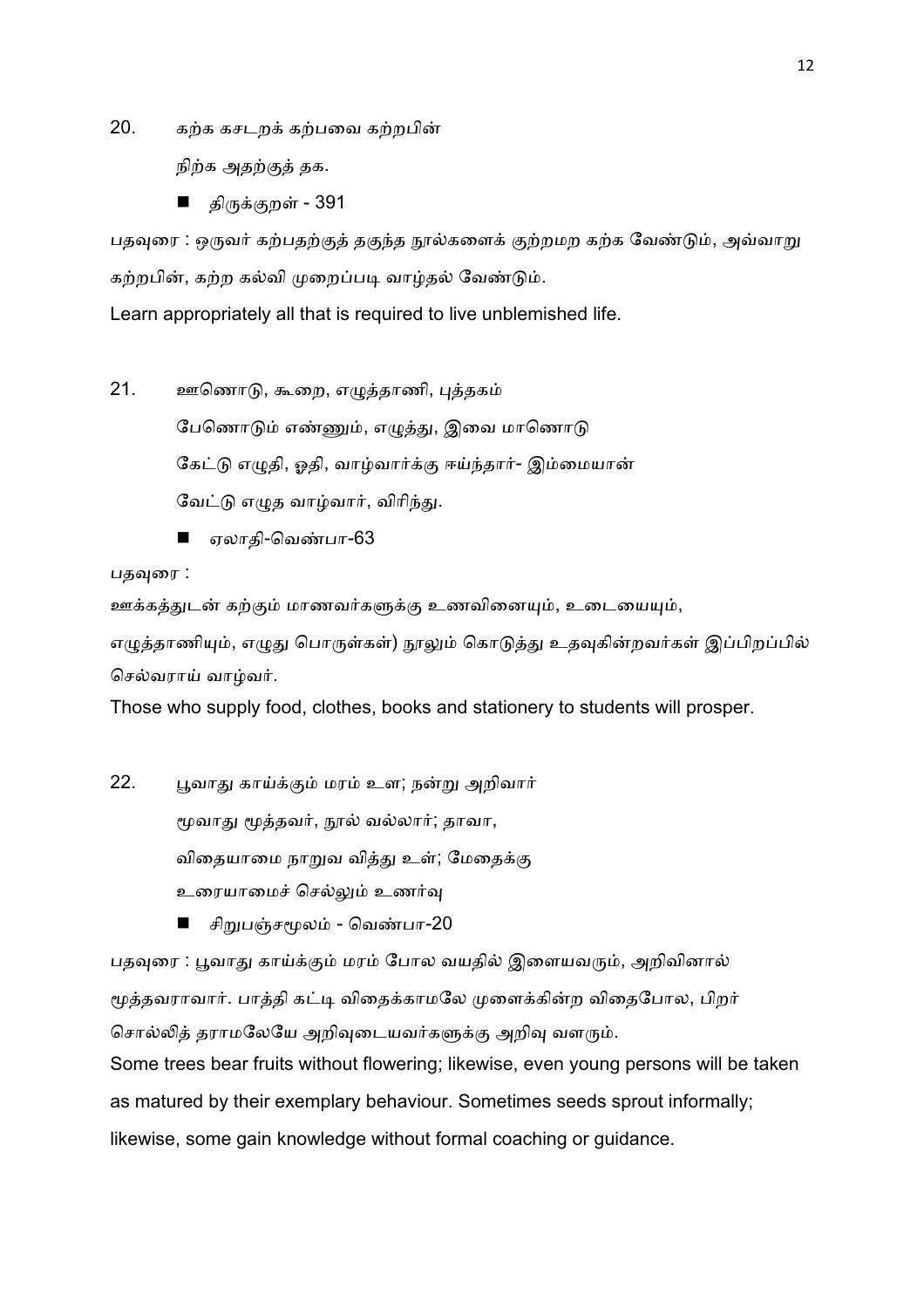23. கேடில் விழுச்செல்வம் கல்வி ஒருவற்கு

மாடல்ல மற்றை யவை.

■ திருக்குறள் - 400

பதவுரை : ஒருவருக்கு அழிவு இல்லாத சிறந்த செல்வம் கல்வியே ஆகும். கல்வியைத் தவிர மற்ற பொருள்கள் அத்தகைய சிறப்புடைய செல்வம் அல்ல.

Education is the greatest of all wealth and all other materials, pale in comparison.

- 24. களர்நிலத்துப் பிறந்த உப்பினைச் சான்றோர் விளைநிலத்து நெல்லின் விழுமிதாக் கொள்வர் கடை நிலத்தோராயினும் கற்றறிந்தோரைத் தலைநிலத்து வைக்கப்படும்.
	- நாலடியார்-வெண்பா-133

பதவுரை : உவர் நிலத்தில் விளையும் உப்பினை சான்றோர், நன்செய் நிலத்தில் விளைந்த நெல் - அரிசி உணவுடன் கலந்து விரும்பிச் சாப்பிடுவார்கள். அதுபோல் கீழ்குடி பிறந்த கற்றவர்களையும், சான்றோர் உயர்குடி மக்களாகக் கருதுவார்கள். Salt is obtained from saline water. Scholars will treat it as equivalent to paddy grown in fertile farmland. Similarly, people from low social status, if learned, will be equated with the higher societal people.

- 25. பத்துக்கொடுத்தும் பதியிருந்து வாழ்வினிதே வித்துக்குற் றுண்ணா விழுப்ப மிக வினிதே பற்பல நாளும் பழுதின்றிப் பாங்குடைய கற்றலிற் காழினிய தில்.
	- பூதஞ்சேதனார் இனியவை நாற்பது வெண்பா 40

பதவுரை : பத்து பொருள் கொடுத்தாயினும் உள்ளூரிலிருந்து வாழ்தல் இனிது. விதைக்கென வைத்துள்ள தானியத்தை உண்ணாத செயல் மிக இனிது. நன்மையுடைய நூல்களை பல நாளும் குறைவில்லாத தெளிவுடன் கற்பதும் இனிது. The following habits are ideal : 1) Live in your place of birth at any cost. 2) Not consuming seeds meant for sowing. Studying good books to lead better life.

# 5. மழை (Rain)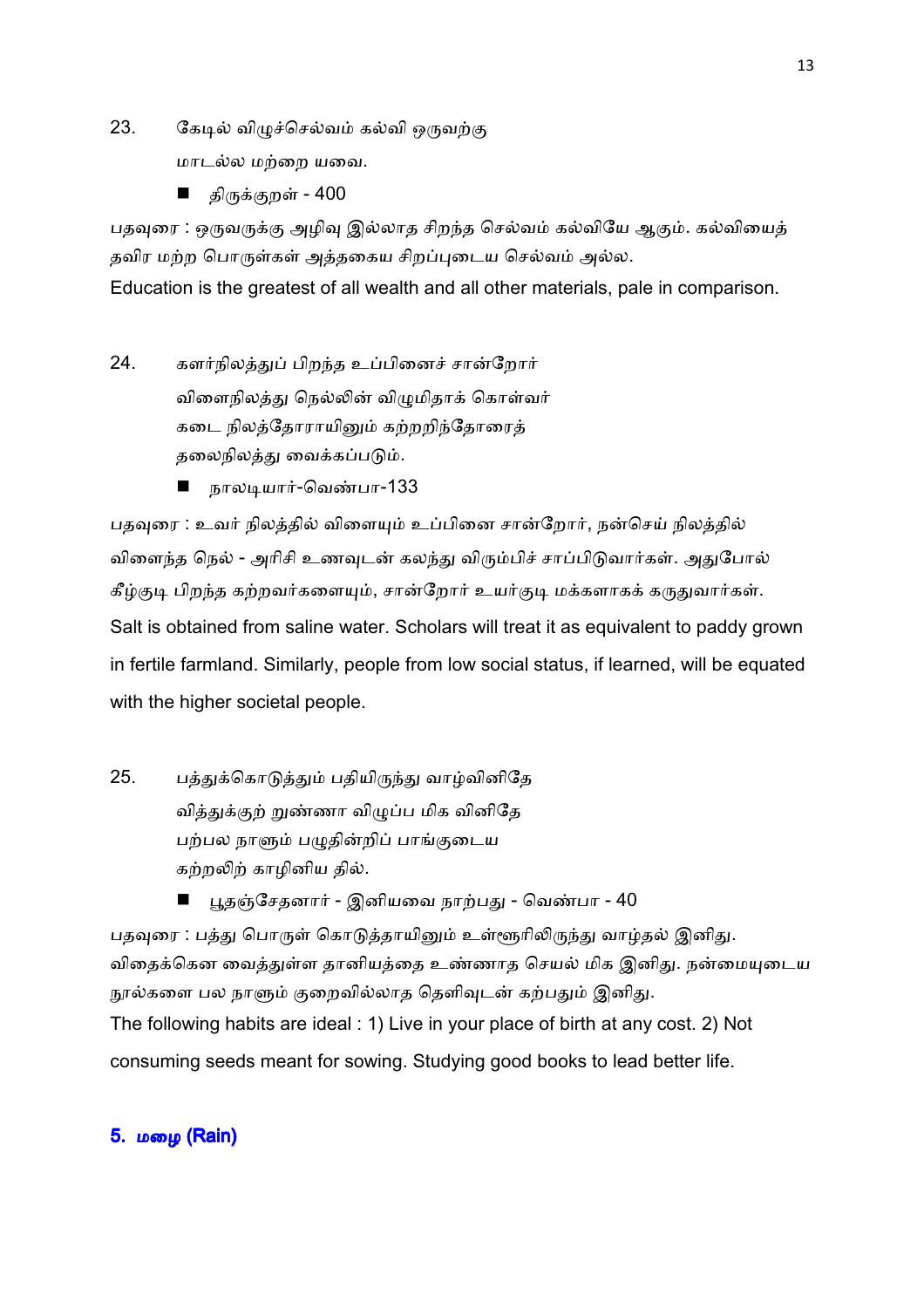26. கெடுப்பதூஉங் கெட்டார்க்குச் சார்வாய்மற் றாங்கே எடுப்பதூஉம் எல்லாம் மழை.

■ திருக்குறள் - 15

பதவுரை : பெய்யாமல் உலக வாழ்க்கையைக் கெடுக்க வல்லது மழை. மழை இல்லாமல், வளம் கெட்டு கஷ்டப்பட்டவருக்கு துணையாக காக்க வல்லதும் மழையாகும்.

Rain is the elixir of life. It helps people suffering from drought, but excessive rainfall is harmful resulting in deluge.

27. நெல்லுக்கிறைத்தநீர் வாய்க்கால் வழியோடிப் புல்லுக்கும் ஆங்கே பொசியுமாம் - தொல் உலகில் நல்லார் ஒருவர் உளரேல் அவர் பொருட்டு எல்லார்க்கும் பெய்யும் மழை.

ஒளவையார் - மூதுரை - வெண்பா-10

பதவுரை : வயலில் உள்ள நெற்பயிருக்கு பாய்ச்சப்படும் நீர், அந்த வயலில் உள்ள புல்லுக்கும் பயன்படும். அதுபோல இந்த உலகில் நல்லவர் ஒருவர் இருந்தாலும், அவருக்காகப் பெய்யும் மழை, தீயவர்களுக்கும் பயன்படும். நல்லவர் பெறும் செல்வம், எல்லோருக்கும் பயன்படும்.

Water irrigation for paddy crop allows grass also to grow! Similarly, rain does not discriminate good and bad people. Rain benefits all. In the same way, the wealth earned by a good man helps the poor and the needy.

28. வானம் சுருங்கின் தானம் சுருங்கும்.

-- ஔவையார் - கொன்றை வேந்தன் - 82

பதவுரை : இவ்வுலகிற்கு மழைநீர் தேவையான அளவு கிடைக்கா விடில், வறியவர்களுக்கு கிடைக்கும் தானம் குறைந்து விடும்.

Rain is the elixir of life. If there is not rain, there will be no prosperity, and consequently charity will be a casualty.

29. நீர்இன்று அமையாது உலகெனின் யார்யார்க்கும் வான்இன்று அமையாது ஒழுக்கு.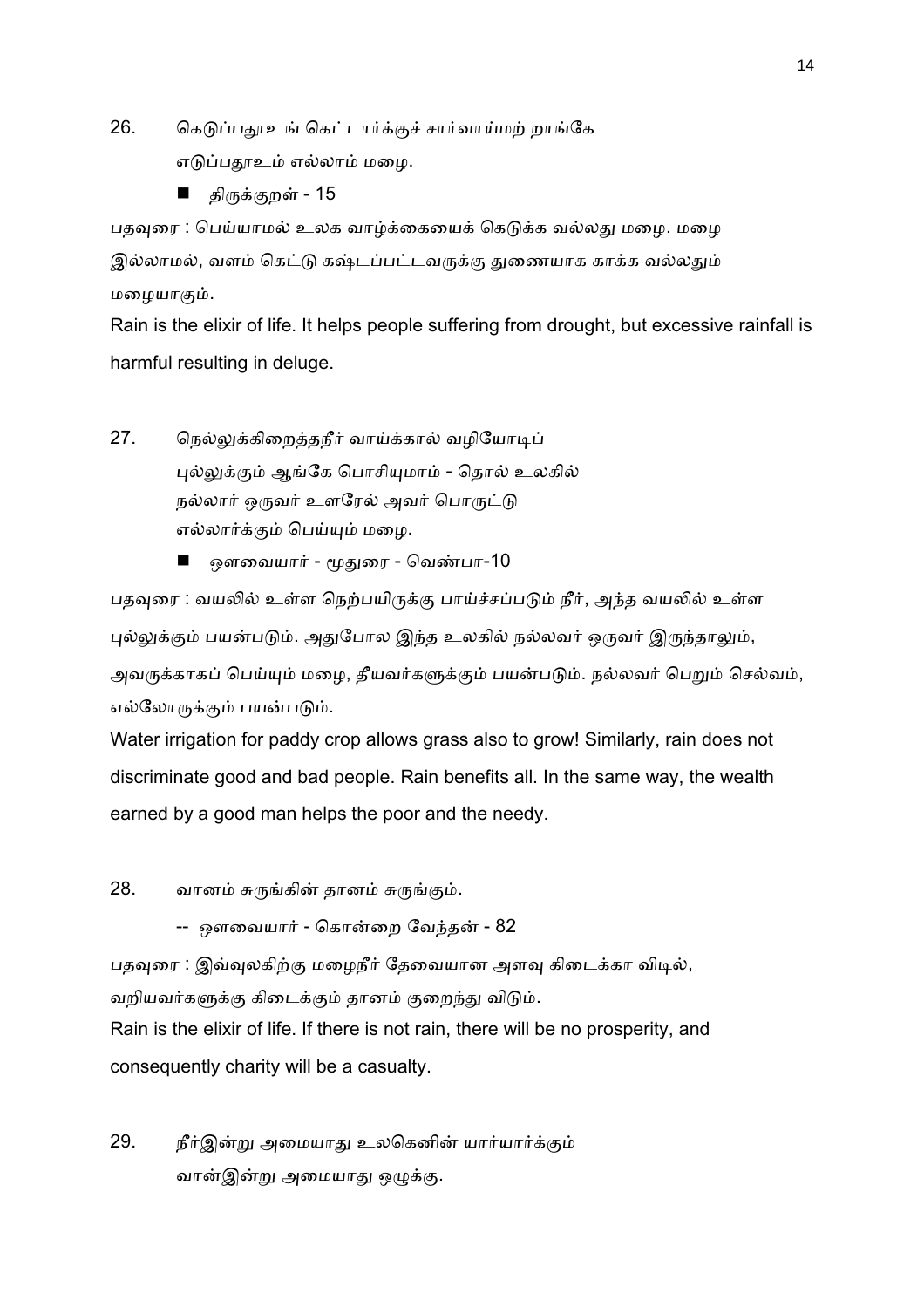■ திருக்குறள் - 20

பதவுரை : எப்படிப்பட்டவர்களுக்கும் தண்ணீர் இல்லாமல் உலக வாழ்க்கை சரியாக நடைபெறாது, ஏன் என்றால், மழை இல்லையானால் ஒழுக்கமும் நிலைபெறாமல் போய்விடும்.

Life without water is unimaginable. Drought conditions will result in indisciplined and chaotic behaviour of people.

30. கைம்மாறு வேண்டா கடப்பாடு மாரிமாட்டு

என்ஆற்றுங் கொல்லோ உலகு.

■ திருக்குறள்-211

பதவுரை : இந்த உலகத்தில் உள்ளவர்கள் தமக்கு உதவும் மழைக்கு என்ன கைம்மாறு செய்கிறார்கள்? மழை போன்றவர் செய்யும் உதவிகளுக்கு கைம்மாறு வேண்டாம். There are philonthrophists in the world who serve the society without expecting anything in return, just like rain.

# 6. உழவுத்தொழில் (Farming)

31. உழுதுண்டு வாழ்வாரே வாழ்வார்மற் றெல்லாம்

தொழுதுண்டு பின்செல் பவர்.

■ திருக்குறள் - 1033

பதவுரை : உழவுத்தொழில் செய்து அதனால் கிடைத்ததை உண்டு வாழ்கின்றவரே உரிமையோடு வாழ்கின்றவர். மற்றவர் எல்லோரும் பிறரைத் தொழுது உண்டு பின் செல்கின்றவரே.

Farmers (because of the important position they hold in society by producing edible products) will be like a fulcrum of the society and the rest will revolve around them.

- 32. ஆற்றங்கரையின் மரமும் அரசறிய வீற்றிருந்த வாழ்வும் விழும் அன்றே- ஏற்றம் உழுதுண்டு வாழ்வதற்கு ஒப்பில்லை கண்டீர் பழுதுண்டு வேறோர் பணிக்கு.
	- ஔவையார் நல்வழி வெண்பா -12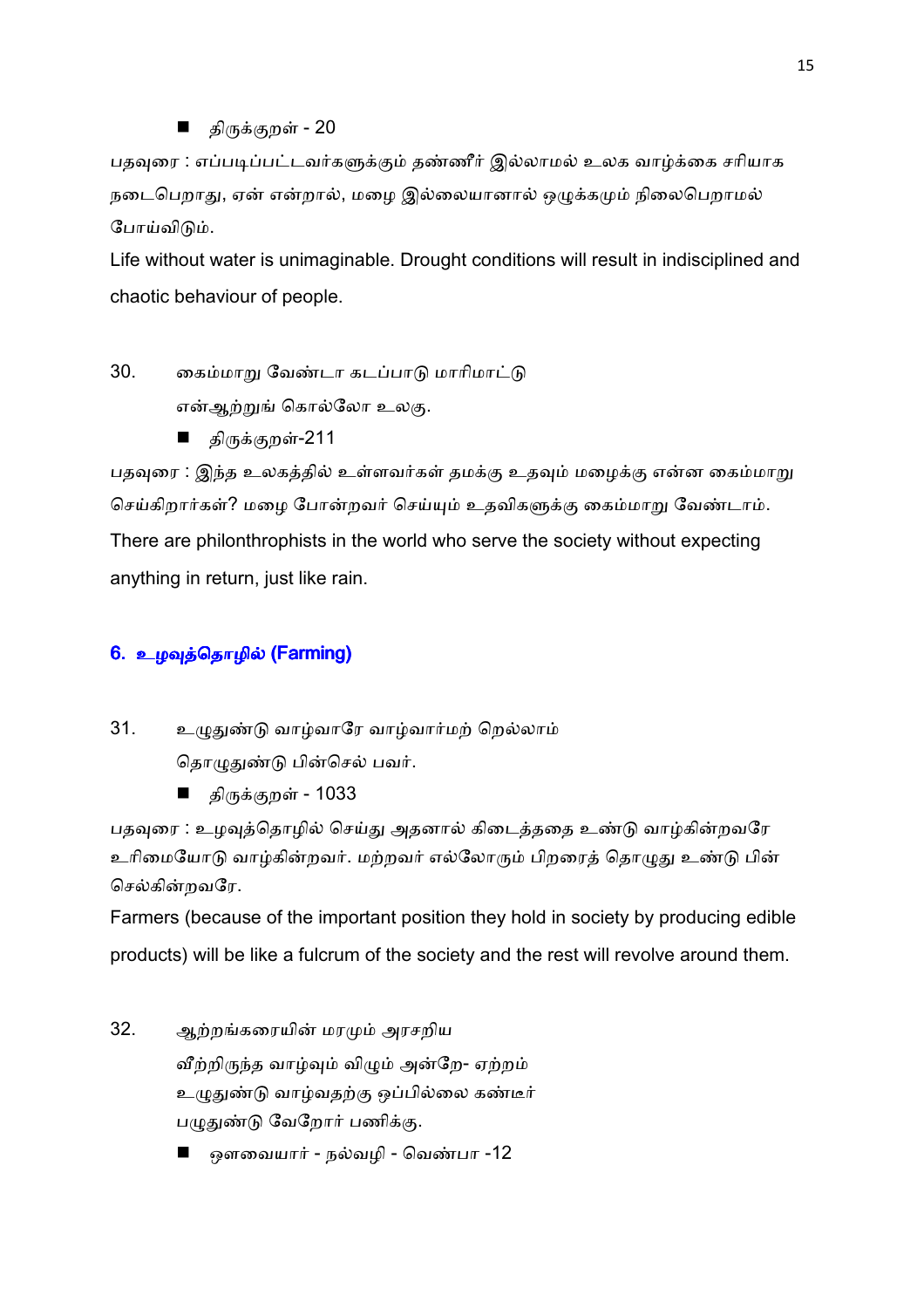பதவுரை :

ஆற்றங்கரையில் ஆற்று நீரை உட்கொண்டு வளமுடன் இருந்த மரமும், ஒரு நாள் விமுந்து விடும். அரசனே எண்ணிப் பார்க்கும்படி பெருமிதத்தோடு வாழ்ந்த வாழ்வும் ஒரு நாள் விழுந்து விடும். ஆகவே உழவுத்தொழிலை செய்து, அதன் விளைச்சலை உண்டு வாழ்தலே பெருமை. இதற்கு ஒப்பான வாழ்வு வேறு எதுவும் இல்லை. வேறு எந்த பணியாக இருந்தாலும், அதற்குப் பழுது உண்டு.

Even big trees on the banks of a river will fall one day, just like persons well recognized by a king may eventually come to a naught; but a farmer will always flourish and lead a dignified life.

- 33. கிளைஞர்க்கு உதவாதான் செல்வமும் பைங்கூழ் விளைவின்கண் போற்றான் உழவும் இளையனாய்க் கள்ளுண்டு வாழ்வான் குடிமையும், இம்மூன்றும் உள்ளன போலக்கெடும்.
	- நல்லாதனார் திரிகடுகம் வெண்பா 59

பதவுரை : சுற்றத்தாருக்கு உதவாத செல்வமும், விளையும் காலத்தில் செய்யாத உழவுத் தொழிலும், கள்ளுண்பவன் குடிப்பிறப்பும் ஆகிய இம்மூன்றும் நிலையில்லாது அழியும். The following three are sure to take one to the path of decline and destruction. 1) Amassing wealth without helping relatives. 2) Failing to do farming operations at the right time, and 3) Alcoholic addiction.

34. சீரைத்தேடின் ஏரைத்தேடு.

-- ஔவையார் - கொன்றை வேந்தன்-29

பதவுரை : புகழோடு வாழ விரும்பினால் பயிர்த் தொழிலில் ஈடுபட வேண்டும். Agriculture is a sure way to success and fame (in life).

- 35. குளம் தொட்டு, காவு பதித்து, வழி சீத்து உளம் தொட்டு உமுவயல் ஆக்கி, வளம் தொட்டுப் பாகுபடும் கிணற்றோடு என்று இவை பாற்படுத்தான் ஏகும் சுவர்க்கம் இனிது.
	- சிறுபஞ்சமூலம் வெண்பா 64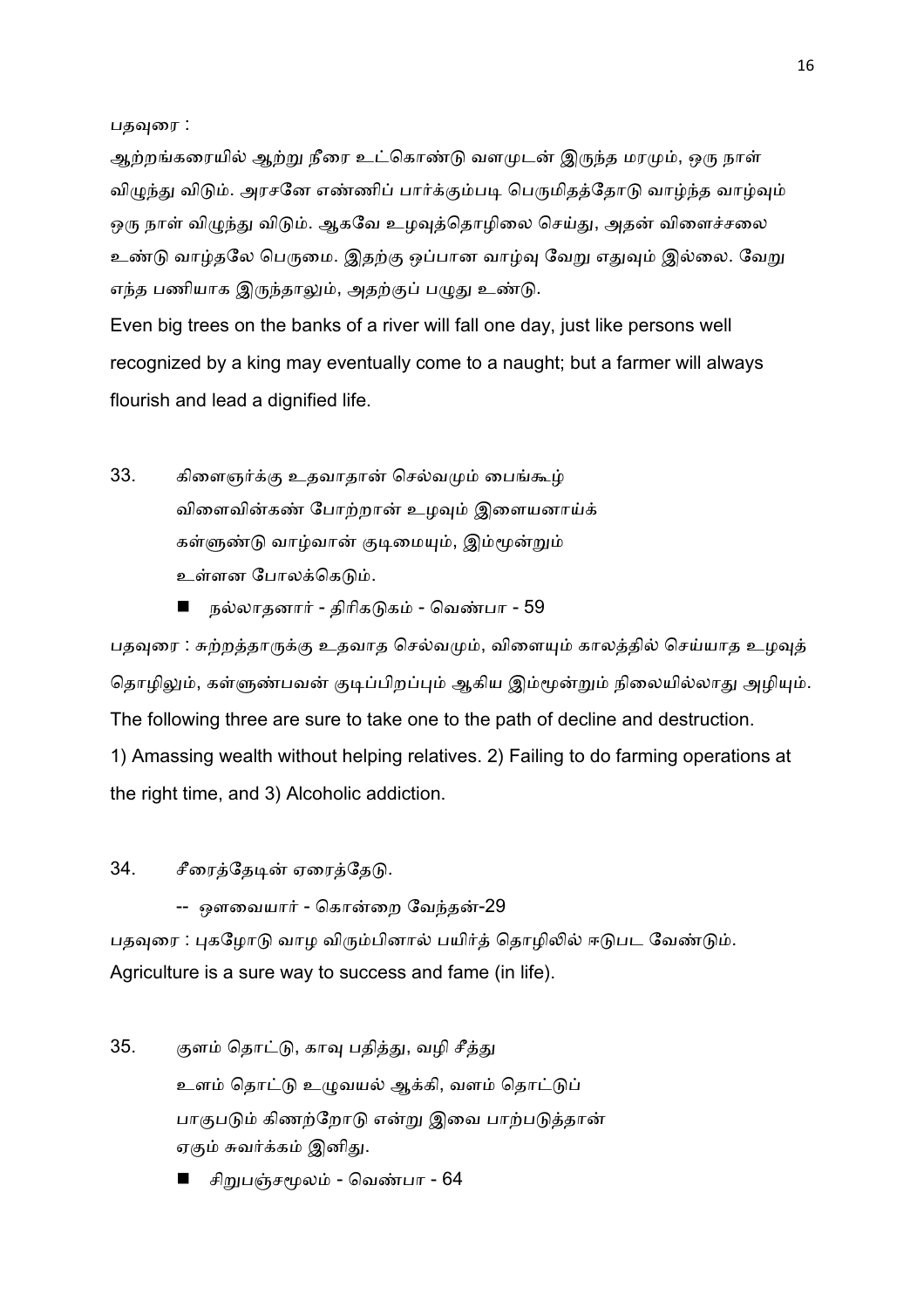பதவுரை : குளம் வெட்டுதல், மரம் நடுதல், மக்கள் நடக்கும் வழி உண்டாக்குதல், தரிசு நிலத்தைக் கழனியாக்குதல், கிணறு தோண்டுதல் இவைகளை செய்தவன் சுவர்க்கம் செல்வான்.

Following acts will ensure heavenly ascendence : creating a tank (for storing water), planting trees, paving roads, converting barren to fertile land and digging wells for water.

# 7. இல்லறம் (Family Life)

36. அறனெனப் பட்டதே இல்வாழ்க்கை அஃதும்

பிறன்பழிப்பது இல்லாயின் நன்று.

■ திருக்குறள்:49

பதவுரை : அறம் என்று சொல்லப்பட்டது இல்வாழ்க்கையே ஆகும். அதுவும் மற்றவர் பழிக்கும் குற்றம் இல்லாமல் விளங்கினால் மேலும் நன்மையாகும்.

A happy family life is the bed rock of every society; if such a family is appreciated by all, it is all the more better.

- 37. நல்விருந்து ஒம்பலின் நட்டாளம்; வைகலும் இல் புறஞ்செய்தலின் ஈன்ற தாய் - தொல்குடியின் மக்கள் பெறலின், மனைக்கிழத்தி, இம்மூன்றும் கற்புடையாள் பூண்ட கடன்.
	- திரிகடுகம் வெண்பா -64

பதவுரை : விருந்தினரை உபசரித்தலால் நட்பானவள் ஆவாள். இல்லறத்தைக் காப்பதால், பெற்ற தாய் ஆவாள். மக்களைப் பெறுதலால் மனையாள் ஆவாள். இம்மூன்றும் கற்புடைய பெண்களின் கடமையாகும்.

Being a good hostess, she is a good friend. As she looks after the welfare of the family members, she is considered a kind-hearted woman. Giving birth to children makes her a good mother. Such is the world of chaste woman.

38. கல்லானே ஆனாலும் கைப்பொருள் ஒன்றுண்டாயின் எல்லாரும் சென்றங்கெதிர் கொள்வர் – இல்லானை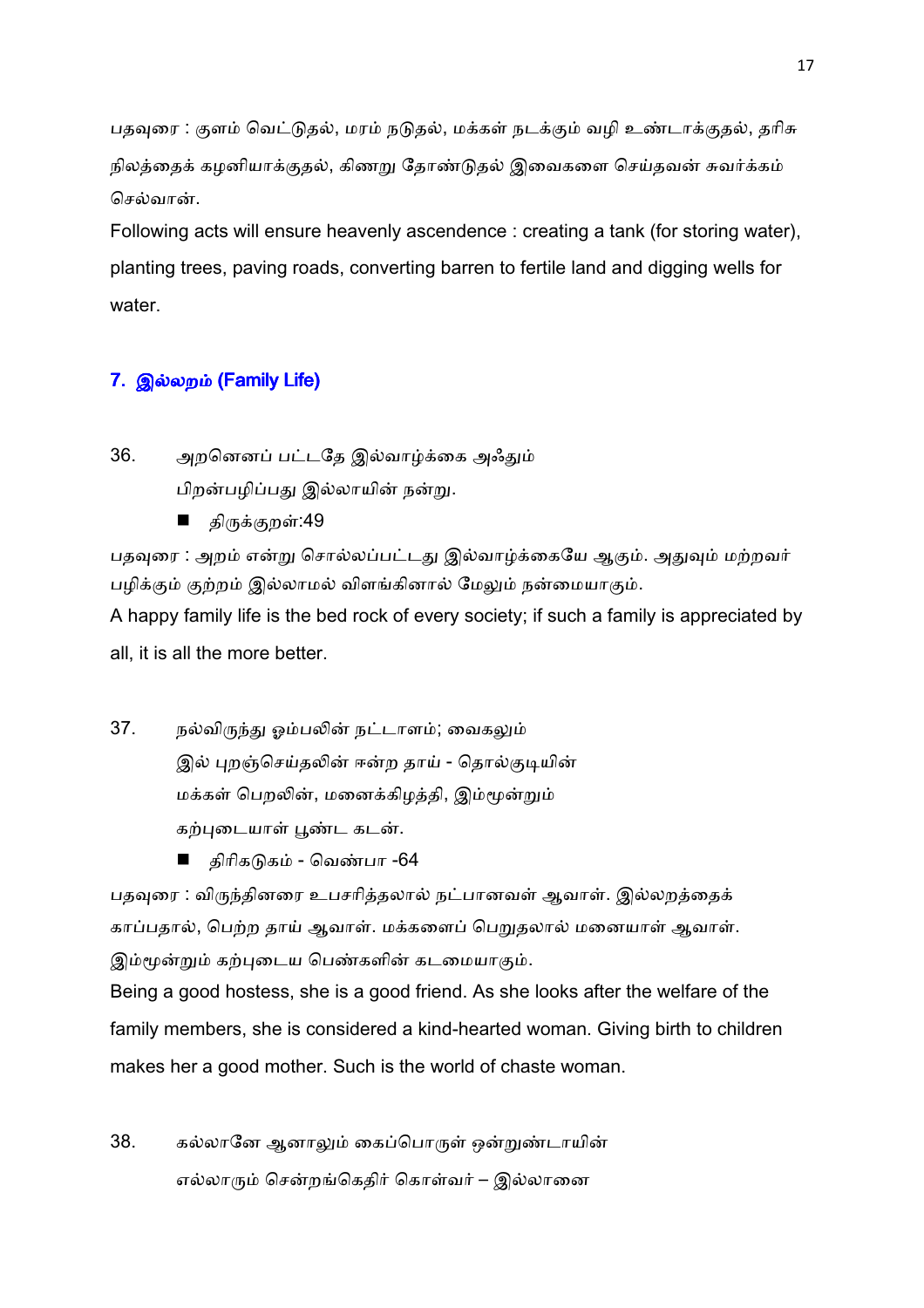இல்லாளும் வேண்டாள்; மற்றீன்றெடுத்த தாய்வேண்டாள் செல்லாது அவன் வாயிற் சொல்.

■ ஔவையார் - நல்வழி -  $34$ 

பதவுரை : கையிலே பொருள் வைத்திருப்பவன் ஆயின், அவன் கல்வி அறிவு இல்லாதவன் ஆனாலும், அவனை எல்லோரும் எதிர்கொண்டு வரவேற்பர். கையில் பொருள் இல்லாத ஏழையாக வாழ்ந்தால், அவனை மனைவியும், பெற்ற தாயும் கூட, மதிக்க மாட்டார்கள். அவன் வாயிலிருந்து வரும் சொற்கள் செல்லா காசு போல ஆகிவிடும்.

A wealthy person even if illiterate will be honoured; whereas, a poor man will not be liked by his wife and even mother. His words will carry no weight.

- 39. மனைக்கு விளக்கம் மடவார் மடவார் தனக்குத் தகைசால் புதல்வர் மனக்கினிய காதற் புதல்வர்க்குக் கல்வியே; கல்விக்கும், ஓதிற் புகழ்சால் உணர்வு.
	- நாண்மணிக்கடிகை-வெண்பா-105

பதவுரை : வீட்டுக்கு ஒளி மனைவி; மனைவிக்கு அழகு நன் மக்கள்; நன்மக்களுக்கு அழகு கல்வி; கல்விக்கு விளக்கு மெய்யுணர்வு.

Wife is the light of the family. Good children bring happiness to mother. Education is a source of joy for children, and enlightenment is the hall mark of education.

40. இல்லாள் அகத்திருக்க இல்லாதது ஒன்றில்லை இல்லாளும் இல்லாளே ஆமாயின் - இல்லாள் வலிகிடந்த மாற்றம் உரைக்குமேல் அவ்வில் புலிகிடந்த தூறாய் விடும்.

■ ஔவையார்-மூதுரை, வெண்பா-21

பதவுரை : மனைவி வீட்டில் இருந்தால் கணவனுக்கு இல்லாத பொருள் ஒன்றுமே இல்லை. எல்லாம் அவளாக இருந்து பயன்படுவாள். அந்த மனைவி பண்பு இல்லாதவளாக இருந்தால், எதற்கெடுத்தாலும் முரண்பாடாகவே பேசிக் கொண்டிருந்தால் அந்த நிலையில் அவன் வாழும் வீடு, புலி பதுங்கியிருக்கும் புதராக மாறி விடும்.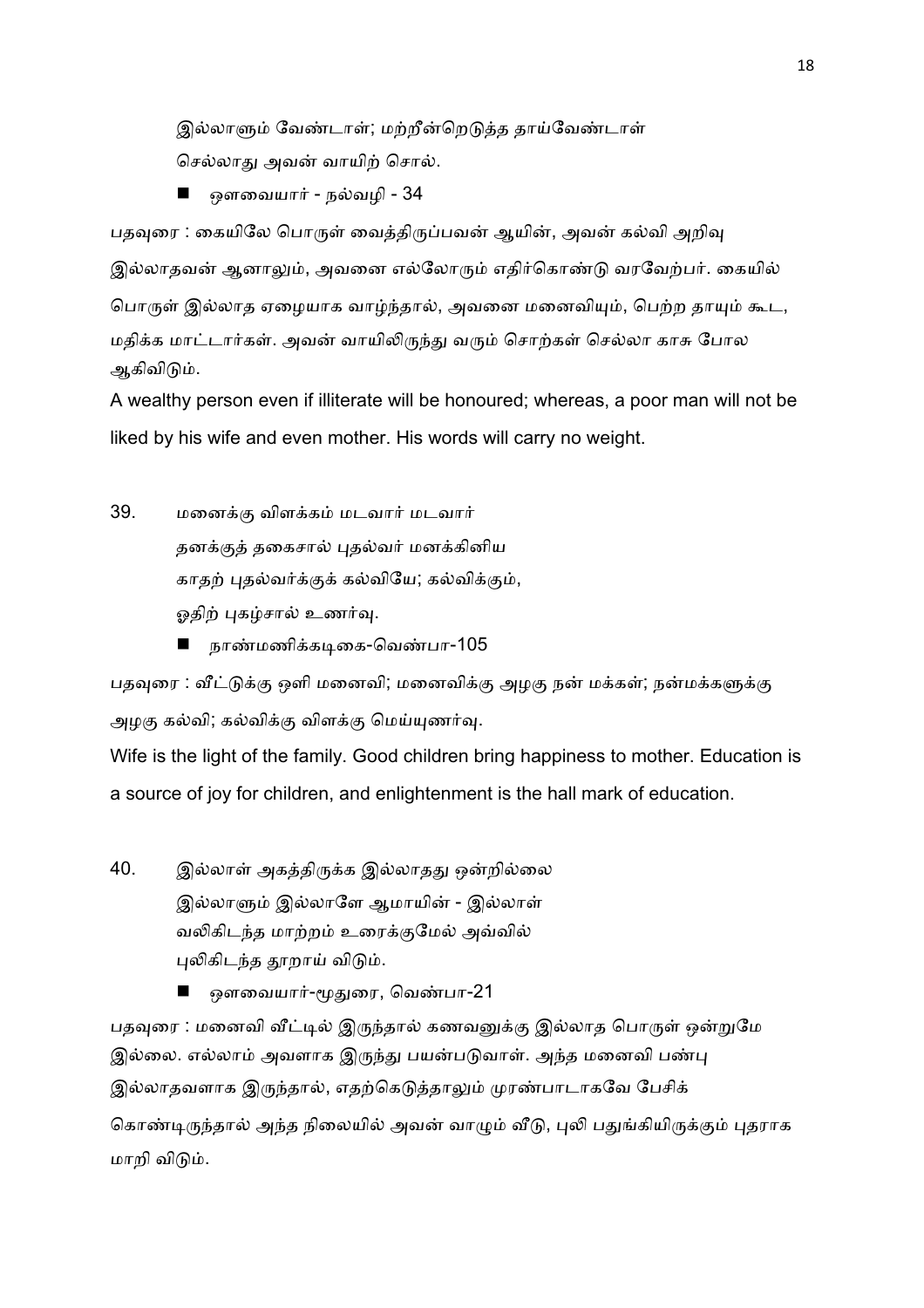A good wife will fulfill all the requirements of a family life. Conversely, if she is uncouth, the family life will be like living with a tigress. (See Kural 890; உடம்பாடு இலாதவர் வாழ்க்கை , குடங்கருள் பாம்போடு உடன் உறைந் தற்று

# 8. உதவி (Help)

- 41. உதவி வரைத்தன்று உதவி, உதவி செயப்பட்டார் சால்பின் வரைத்து.
	- திருக்குறள் 105

பதவுரை : கைம்மாறாக செய்யும் உதவி, முன் செய்த உதவியின் அளவை உடையது அன்று. அந்த உதவி, உதவியை பெற்றவரின் பண்புக்கு ஏற்ற அளவை உடையதாகும். The value of the assistance rendered by a virtuous man, to a needy person, is valued by the nobility and use fulness to the recipient.

- 42. உறக்கும் துணையதோர் ஆலம்வித் தீண்டி இறப்ப நிழற்பயந்தா அங்கு - அறப்பயனும் தான் சிறிதாயினும் தக்கார் கைப்பட்டக்கால் வான்சிறிதாப் போர்த்து விடும்.
	- நாலடியார்-வெண்பா-38

### பதவுரை :

ஆலமரத்து விதை சிறியதாக இருந்தாலும், நிழல் தரும் மிகப்பெரிய மரமாக வளரும். அதுபோல் நல்லவர் ஈட்டிய செல்வத்தை சிறிது பெற்றாலும், பொருளை பெற்றவர் தகுதியைப் பொறுத்து, தானமாகப் பெற்ற செல்வம் வான் அளவுக்குப் பெருகும். The banyan seed though small grows to a mighty tree providing ample shade. Likewise help from a virtuous per son, received by a worthy, though small, will multiply mani fold. (Similar view is expressed in chhandogya-Upanishad - Sama Veda book).

43. செய்யாமற் செய்த உதவிக்கு வையகமும்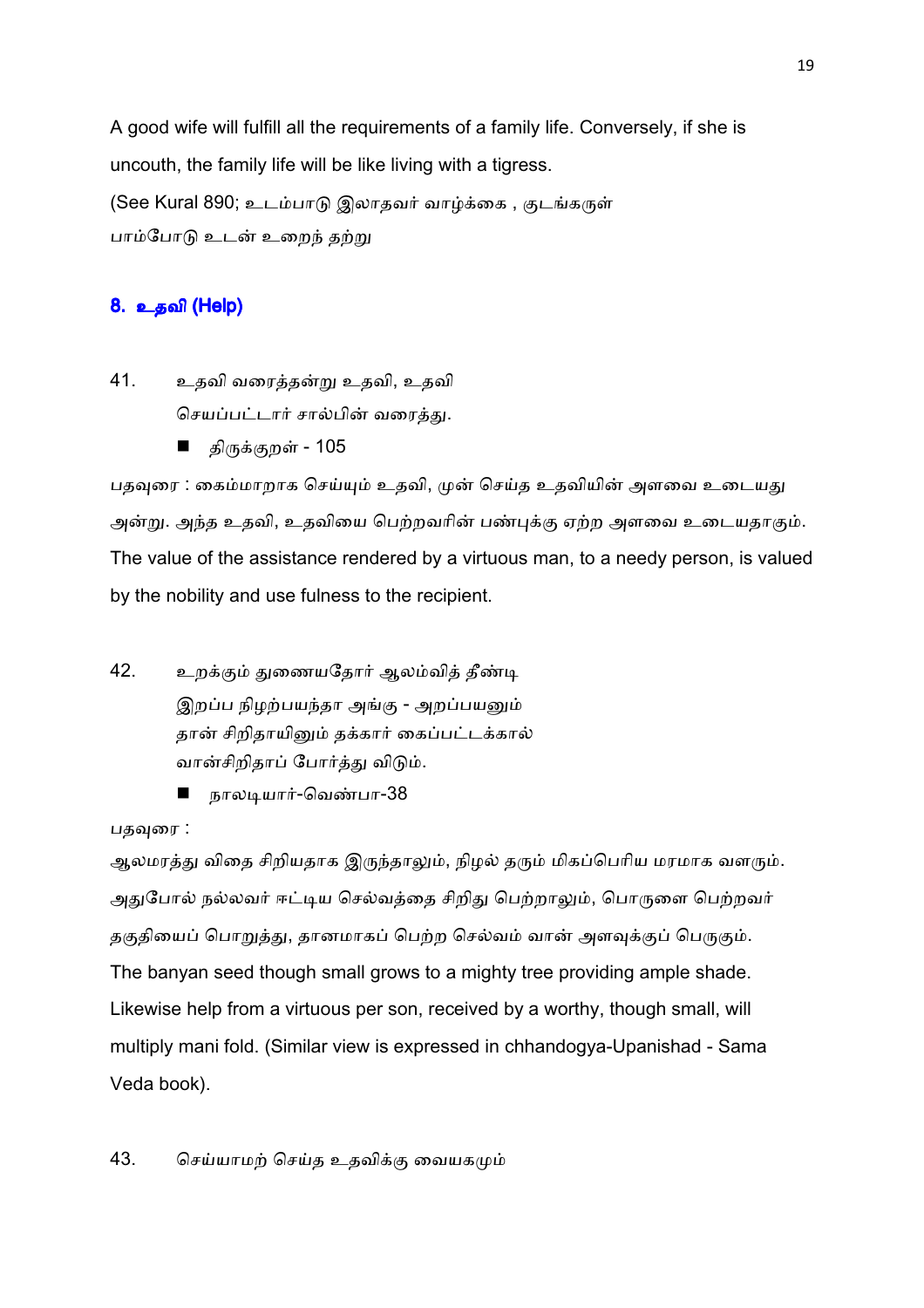வானகமும் ஆற்ற லரிது.

■ திருக்குறள் - 101

பதவுரை : தான் ஒரு உதவியும் முன்பு செய்யாதிருக்கப் பிறன், தனக்குச் செய்த உதவிக்கு மண்ணுலகையும் விண்ணுலகையும் கைம்மாறாகக் கொடுத்தாலும், அந்த உதவிக்கு ஈடாகாது.

Unexpected help from unknown person is incompara ble, and no amount of praise will compensate such a help.

# 9. அடக்கம் (Humbleness)

44. எல்லார்க்கும் நன்றாம் பணிதல் அவருள்ளும் செல்வர்க்கே செல்வந் தகைத்து.

திருக்குறள் - 125

பதவுரை : பணிவுடையராக இருத்தல் பொதுவாக எல்லோர்க்கும் நல்லதாகும். அவர்களுள், சிறப்பாகச் செல்வர்க்கு அடக்கம், மற்றொரு செல்வம் ஆகும். Humility is an asset; particularly, it is an extra asset even to a wealthy person.

45. யாகாவா ராயினும் நாகாக்க காவாக்கால்

சோகாப்பர் சொல்லிழுக்குப் பட்டு.

திருக்குறள் - 127

பதவுரை : காக்க வேண்டியவற்றுள் எவற்றைக் காக்கா விட்டாலும், நாவையாவது காக்க வேண்டும். அவ்வாறு காக்கத் தவறினால், சொல் குற்றத்தில் அகப்பட்டுத் துன்பப்படுவர்.

Appropriate speech is important, lest one is likely to give improper speech and suffer adverse consequences thereof.

- 46. அடக்கம் உடையார் அறிவிலர் என்றெண்ணிக் கடக்கக் கருதவும் வேண்டா -மடைத் தலையில் ஓடுமீன் ஓட உறுமீன் வருமளவும் வாடி இருக்குமாம் கொக்கு.
	- ஔவையார்-மூதுரை-வெண்பா-16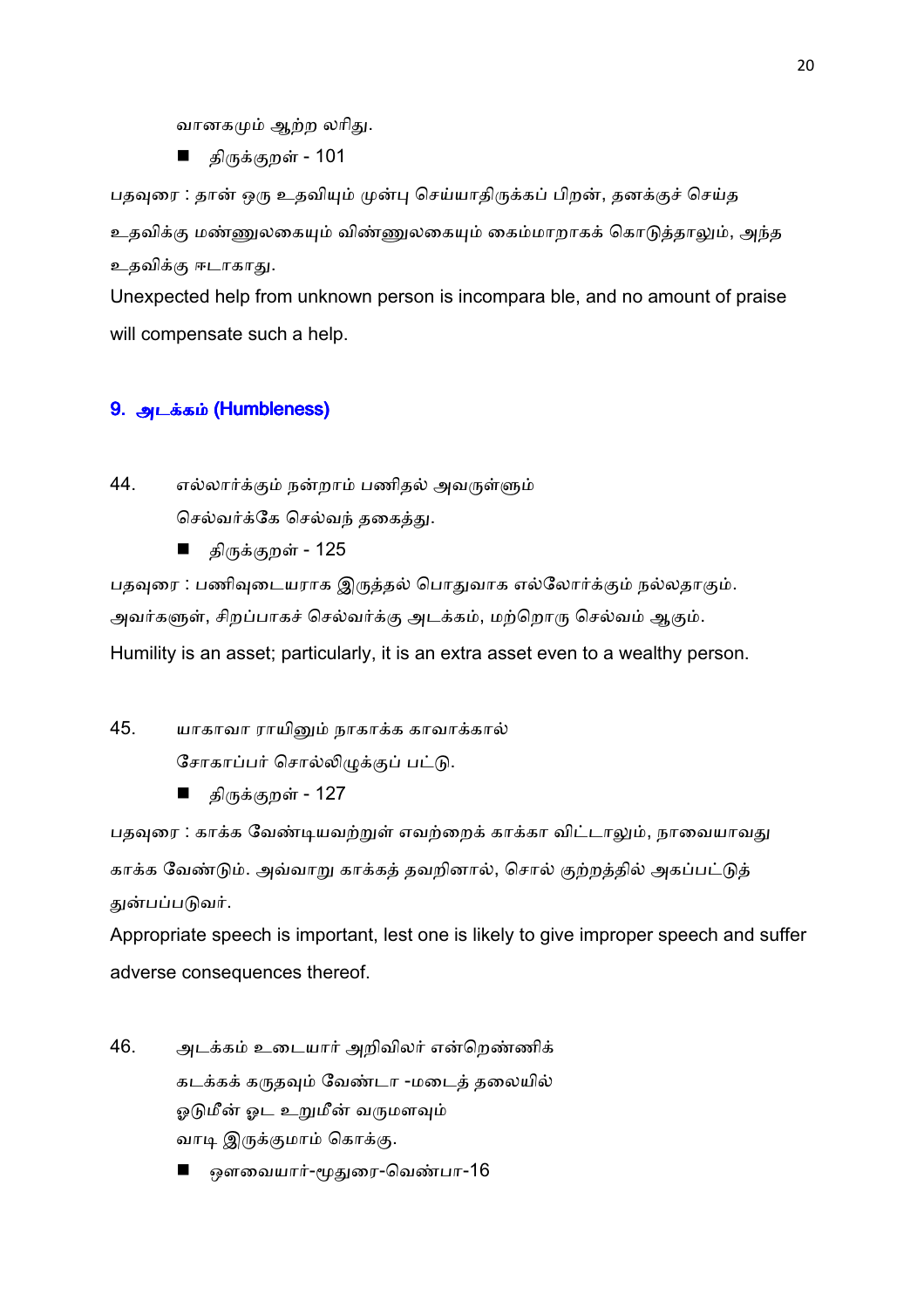பதவுரை :

தன்னடக்கத்துடன் இருப்பவரைப் பார்த்து, இவர் அறிவில்லாதவர், என்று எண்ணி அவரை வெல்ல நினைக்கக் கூடாது. நீர் பாயும் மடை வாயிலில் சிறிய மீன்கள் ஓடும்போது வாட்டத்துடன் பார்த்துக் கொண்டிருக்கும் கொக்கு, பெரிய மீன் வந்ததும் கௌவிக்கொள்வது போன்றது, வலிமை உடையவரின் அடக்கம் என்பதனை உணர்ந்து கொள்ள வேண்டும்.

Humble and simple behaviour does not mean a per son is useless. A stork is known to wait patiently to pick up a large fish from the stream; similar is the behaviour of a competent person who is otherwise calm and composed.

- 47. ஒருமையுள் ஆமைபோல் ஐந்தடக்கல் ஆற்றின் எழுமையும் ஏமாப் புடைத்து.
	- திருக்குறள் 126

பதவுரை: ஒரு பிறப்பில், ஆமை போல் ஐம்பொறிகளையும் அடக்கியாள வல்லவனானால், அது அவனுக்கு ஏழு பிறப்பிலும் பாதுகாக்கும் சிறப்பு உடையது. If one exercises control over his five senses like a tortoise, he will enjoy a good life in this birth and also in future births.

### 10. ஈகை (Charity)

- 48. வறியார்க்கொன்று ஈவதே ஈகைமற் றெல்லாம் குறியெதிர்ப்பை நீர துடைத்து.
	- திருக்குறள் 221

பதவுரை : வறியவர்க்கு ஒரு பொருளைக் கொடுப்பதே ஈகை எனப்படும். மற்றவர்க்குக் கொடுப்பதெல்லாம் பயனை எதிர்பார்த்துக் கொடுக்கும் தன்மை உடையது. Charity is that which reaches the poor and the needy. Charity to well-to-do has the underlying meaning of expecting something in return and hence not counted as charity.

49. ஏற்றகைம் மாற்றாமை என்னானும் தாம்வரையார் ஆற்றாதார்க்கு ஈவதாம் ஆண்கடன் - ஆற்றின்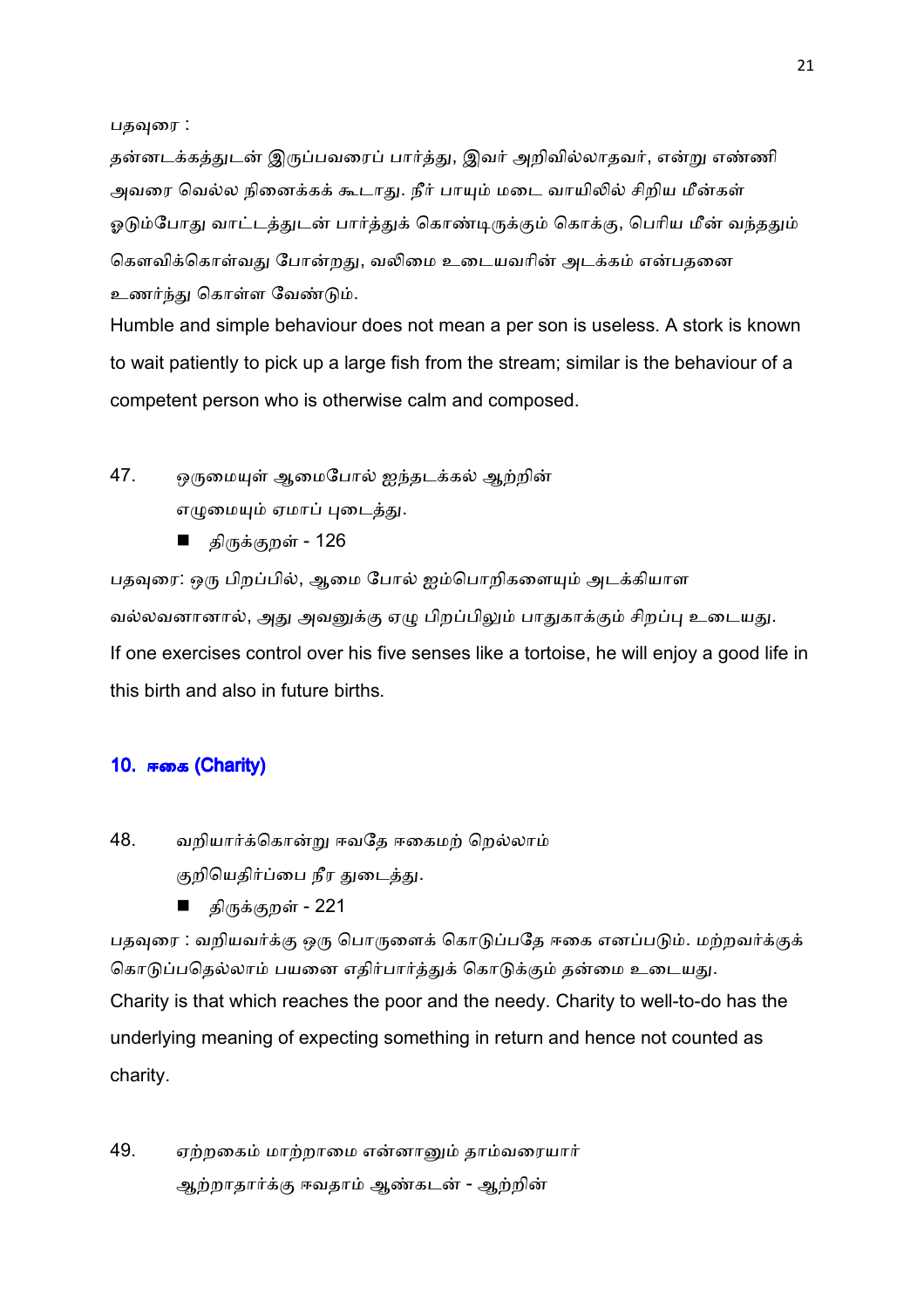தண்சேர்ப்ப மாறிவார்க் கீதல் பொலிகடன் என்னும் பெயர்த்து.

■ நாலடியார் - வெண்பா -98

பதவுரை : வறுமை காரணமாக, கை நீட்டி ஒருவர் உதவி கேட்டால், அவருக்கு மறுக்காமல் உதவி செய்வது ஒவ்வொரு மனிதனின் கடமையாகும். பெற்ற உதவியை ஒருவர் திரும்பச் செய்ய இயலுமானால், அது அவருக்குக் கடன் கொடுத்தல் போன்றது. Give to him who cannot recompense you. A gift to those who can return the same in kind is like an investment. It is the duty of a man to help the needy person who seeks help.

# 11. பொருள் - செல்வம் (Wealth)

50. அற்றார் அழிபசி தீர்த்தல் அஃதொருவன் பெற்றான் பொருள்வைப் புமி.

திருக்குறள் - 226

பதவுரை : ஏழைகளின் வயிற்றுப்பசியை தீர்க்க வேண்டும். அதுவே பொருள் பெற்ற ஒருவர் அப்பொருளைத் தனக்கு பிற்காலத்தில் உதவுமாறு சேர்த்து வைக்கும் இடமாகும்.

Alleviating hungry of the poor is a sure way to invest your wealth.

51. அருளில்லார்க்கு அவ்வுலகம் இல்லை பொருளில்லார்க்கு இவ்வுலகம் இல்லாகி யாங்கு.

திருக்குறள் - 247

பதவுரை : பொருள் இல்லார்க்கு இவ்வுலக வாழ்க்கை பயன் இல்லாதது போல, பிற உயிர்களிடத்தில் அருள் இல்லாதவர் களுக்கு அவ்வுலகத்து வாழ்க்கை இல்லை. One can not enjoy life on earth without wealth, and one can not enjoy a heavenly future if there is no benediction.

52. பாடுபட்டுத் தேடிப் பணத்தைப் புதைத்துவைத்துக் கேடுகெட்ட மானிடரே கேளுங்கள் - கூடுவிட்டுங்கு ஆவிதான் போயினபின் யாரே அனுபவிப்பார்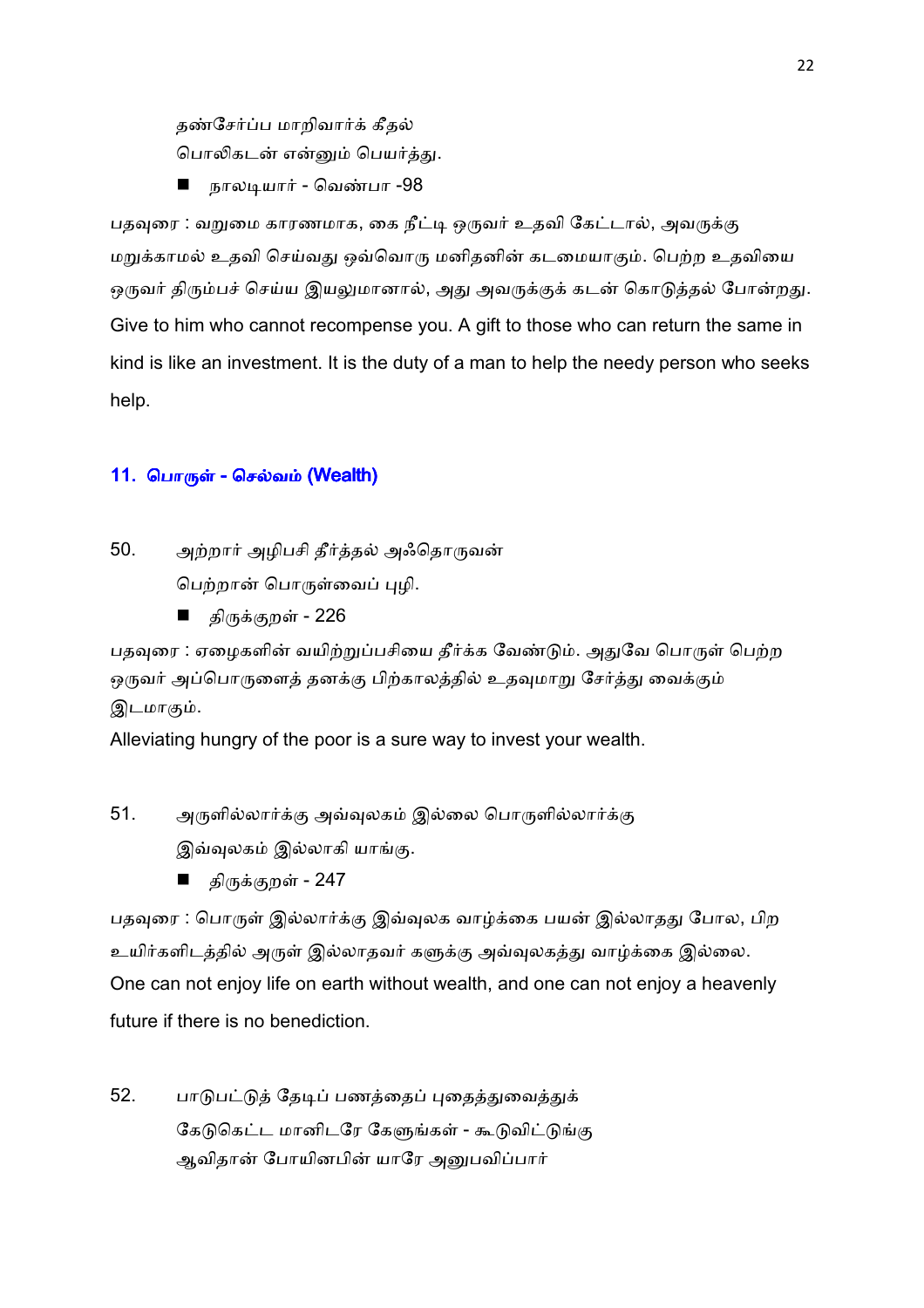பாவிகாள் அந்தப்பணம்.

ஒளவையார்-நல்வழி-22

பதவுரை : மிகவும் சிரமப்பட்டு தேடிய பணத்தை செல்வத்தை), யாருக்கும்

கொடுக்காமல் மறைத்து வைத்திருக்கும் கேடுகெட்ட மனிதர்களே கேளுங்கள், நீங்கள் இறந்த பிறகு அச்செல்வத்தை யார்தான் அனுபவிப்பார்கள்?

You senseless people, who hide your wealth, have no idea as to who will enjoy such hidden wealth after your death; so, don't do it.

- 53. இல்லாரை எல்லோரும் எள்ளுவர் செல்வரை எல்லாரும் செய்வர் சிறப்பு.
	- திருக்குறள் 752

### பதவுரை :

பொருள் இல்லாதவரை வேறு நல்ல குணங்கள் இருந்தாலும், எல்லோரும் இகழ்வர். செல்வரை வேறு நல்ல குணங்கள் இல்லாவிடினும் எல்லோரும் சிறப்பு செய்வார். Poverty stricken man will be treated with disrespect even if he has some good traits; but, wealthy will be looked upon with courtesy, even if found to be a tainted man. (Generally, emphasis is given to wealth and not to character)

54. இன்னாமை வேண்டின் இரவு எழுக! இந்நிலத்து மன்னுதல் வேண்டின், இசை நடுக! தன்னொடு செல்வது வேண்டின், அறம் செய்க! வெல்வது வேண்டின், வெகுளி விடல்.

நான்மணிக்கடிகை - வெண்பா-15

பதவுரை : ஒருவன் தனக்கு இழிவு வரவேண்டுமானால் பிறரிடம் கையேந்த வேண்டும். இந்நிலத்தில் நிலைத்து நிற்க வேண்டுமானால், புகழ் உண்டாகும்படியான செயல்களைச் செய்ய வேண்டும் தான் இறந்தபிறகு தன்னுடன் துணைவர வேண்டுமானால், தருமம் செய்ய வேண்டும். பிறரை வெற்றி கொள்ள வேண்டுமானால் கோபத்தை விட வேண்டும்.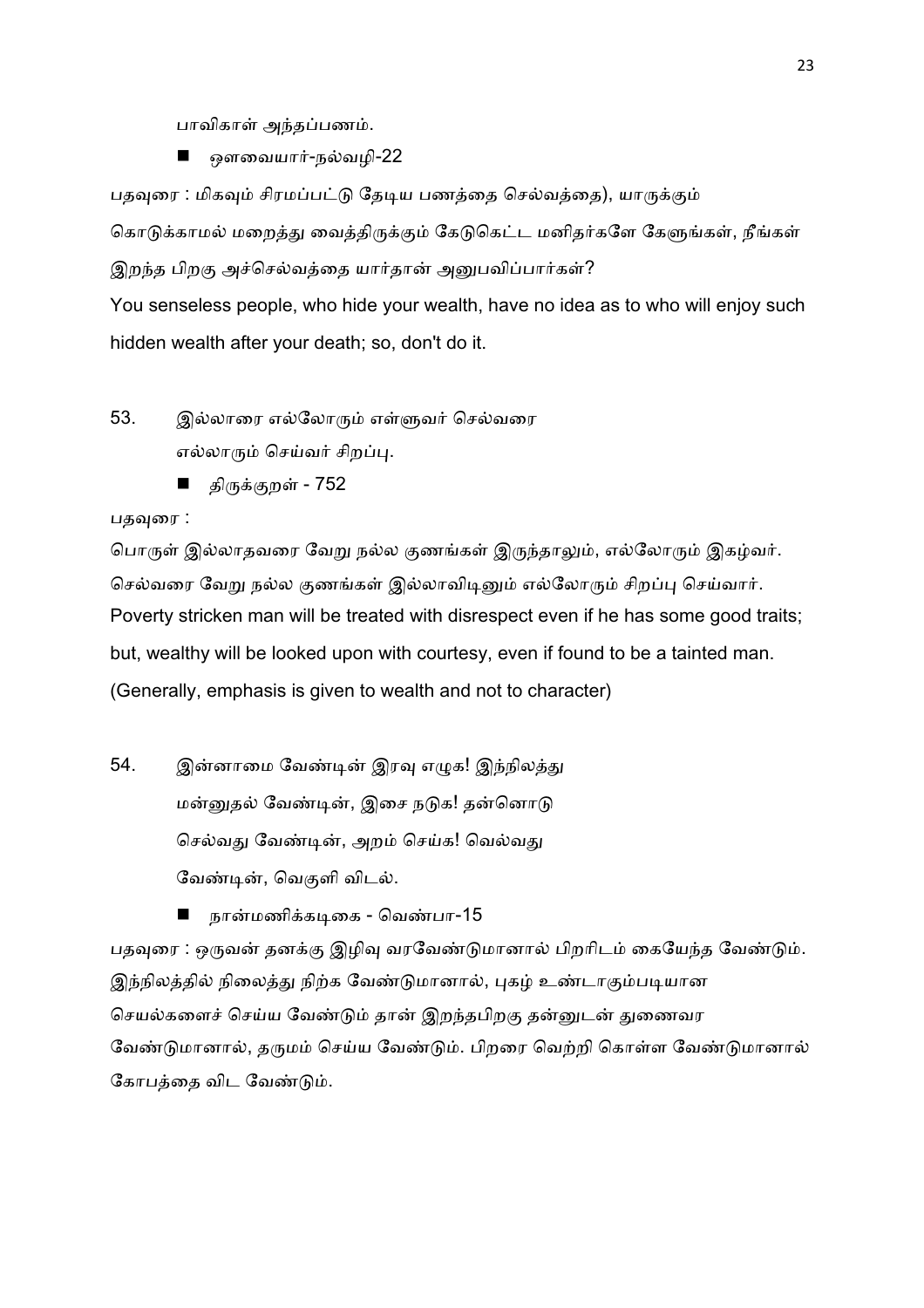Begging will bring insult to self. One must do something worthy to establish himself in society. One must live dharmic life to ascend the path to heaven and shed anger if he wants to win over others.

# 12. இறப்பு (Death)

55. உறங்கு வதுபோலும் சாக்காடு உறங்கி விழிப்பது போலும் பிறப்பு.

■ திருக்குறள் - 339

பதவுரை : இறப்பு எனப்படுவது ஒருவருக்கு உறக்கம் வருதலைப் போன்றது, பிறப்பு எனப்படுவது, உறக்கம் நீங்கி விழித்துக் கொள்வதைப் போன்றது.

Death is like sleep, birth is like awakening from sleep.

56. இறந்தார் இறந்தார் அனையர் சினத்தைத் துறந்தார் துறந்தார் துணை.

■ திருக்குறள் - 310

பதவுரை : சினத்தில் அளவு கடந்து சென்றவர் இறந்தவரைப் போன்றவர். கோபத்தை அடியோடு துறந்தவர் துறவிகளுக்கு ஒப்பாவர்.

A sense of extreme anger is like death and those who are adept in controlling anger are comparable to saints.

# 13. ஊழ்வினை முன்வினை ( Karma)

57. பரியினும் ஆகாவாம் பாலல்ல உய்த்துச்

சொரியினும் போகா தம்.

■ திருக்குறள் - 376

பதவுரை : ஊழால் தமக்கு உரியவை அல்லாத பொருட்களை வருந்திக் காப்பாற்றினாலும் நில்லாமல் போகும், தமக்கு உரியவை கொண்டு போய்ச் சொரிந்தாலும் போகாது.

Fate will decide destiny. It can ensure good tidings and take away the same at will.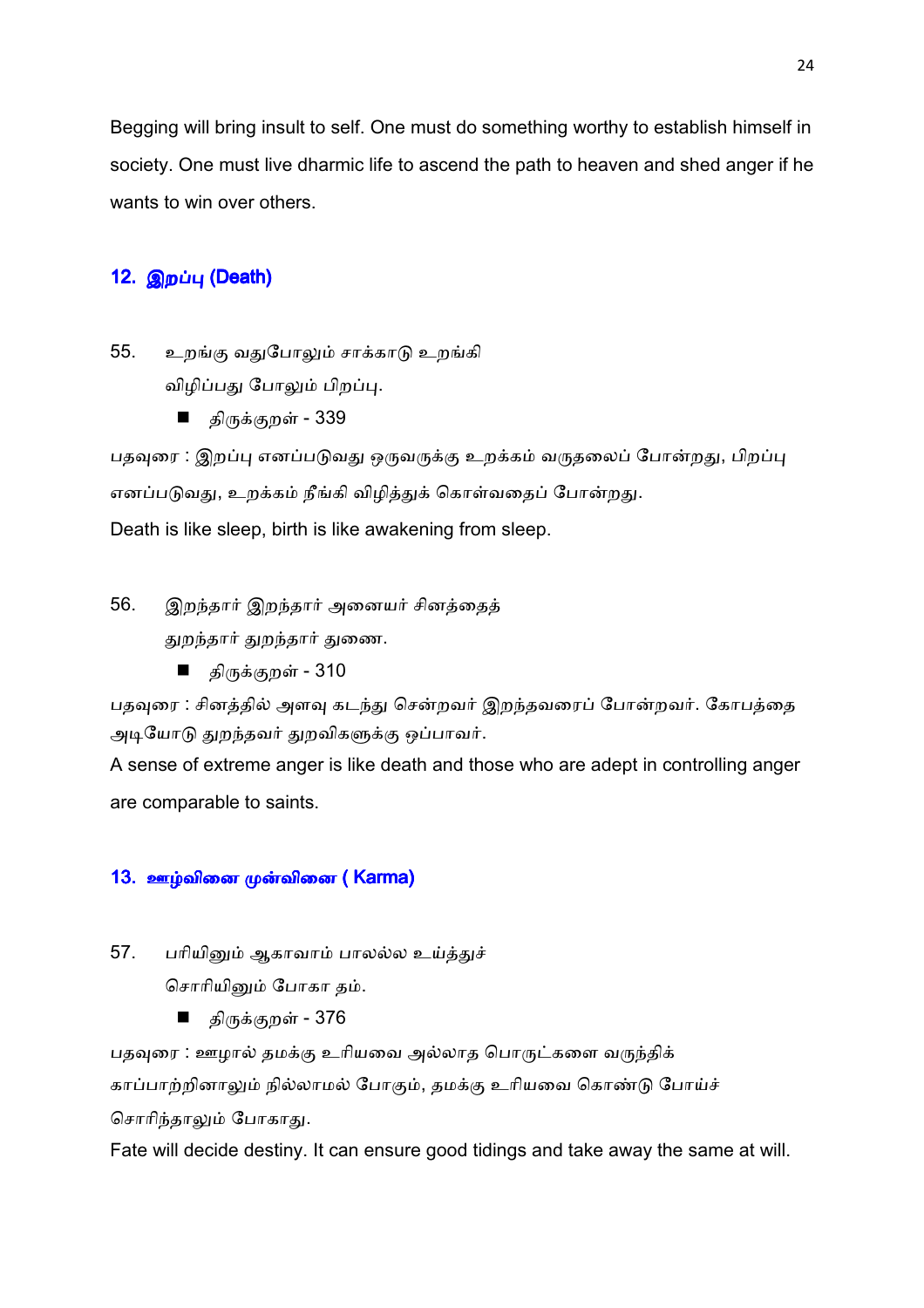- 58. உறற்பால நீக்கல் உறுவர்க்கும் ஆகா பெறற்பாலனையவும் அன்னவாம் மாரி வறப்பின் தருவாரும் இல்லை அதனைச் சிறப்பின் தணிப்பாரும் இல்.
	- நாலடியார்-வெண்பா-104

பதவுரை : ஞானிகள் கூட தங்கள் உடலுக்கு ஏற்படும் நோய்களை, முன்கூட்டியே வராமல் தடுக்க முடியாது. விதிப்படி நடப்பது எல்லாம் நடக்கும். வறட்சி காலத்தில் நமக்கு யாரும் மழை பெய்விக்க முடியாது. அதிகமான மழை பெய்தால் அதனை யாரும் தடுக்கவும் முடியாது.

Not even saints can drive away predestined ills and everything happens according to some design (fate). In time of drought nobody can bring the rain. Nobody can check the rain when it falls in abundance.

### 59. முற்பகல் செய்யின் பிற்பகல் விளையும்.

-- கொன்றை வேந்தன்-74

பதவுரை :

ஒருவர் பிறருக்குச் செய்யும் புண்ணிய, பாவ காரியங்கள் பிரிதொரு சமயத்தில் அவருக்கே மீண்டும் திரும்பக் கிடைக்கும். You reap what you sow.

- 60. வருந்தி அழைத்தாலும் வாராத வாரா பொருந்துவன போமின் என்றால் போகா- இருந்தேங்கி நெஞ்சம் புண்ணாக நெடுந்தூரம் தாம் நினைத்து துஞ்சுவதே மாந்தர் தொழில்.
	- ஒளவையார் நல்வழி வெண்பா 5

பதவுரை :

வருத்தப்பட்டு முயன்று அழைத்தாலும், நமக்குச் சேர வேண்டியவை அல்லாதன நமக்கு வந்து சேர்வதில்லை. நம்மிடம் வந்து பொருந்த வேண்டியவை, நம்மைவிட்டுப் போக வேண்டும் என்றாலும் போவது இல்லை. அப்படியிருக்கும் போது ஒன்றை அடைய வேண்டும் என்ற ஏக்கத்தோடு நெஞ்செல்லாம் புண்ணாகும்படி, நெடுங்காலம் திட்டமிட்டுக் கொண்டிருந்து சாவதே மாந்தர்களின் தொழிலாகப் போய்விட்டது.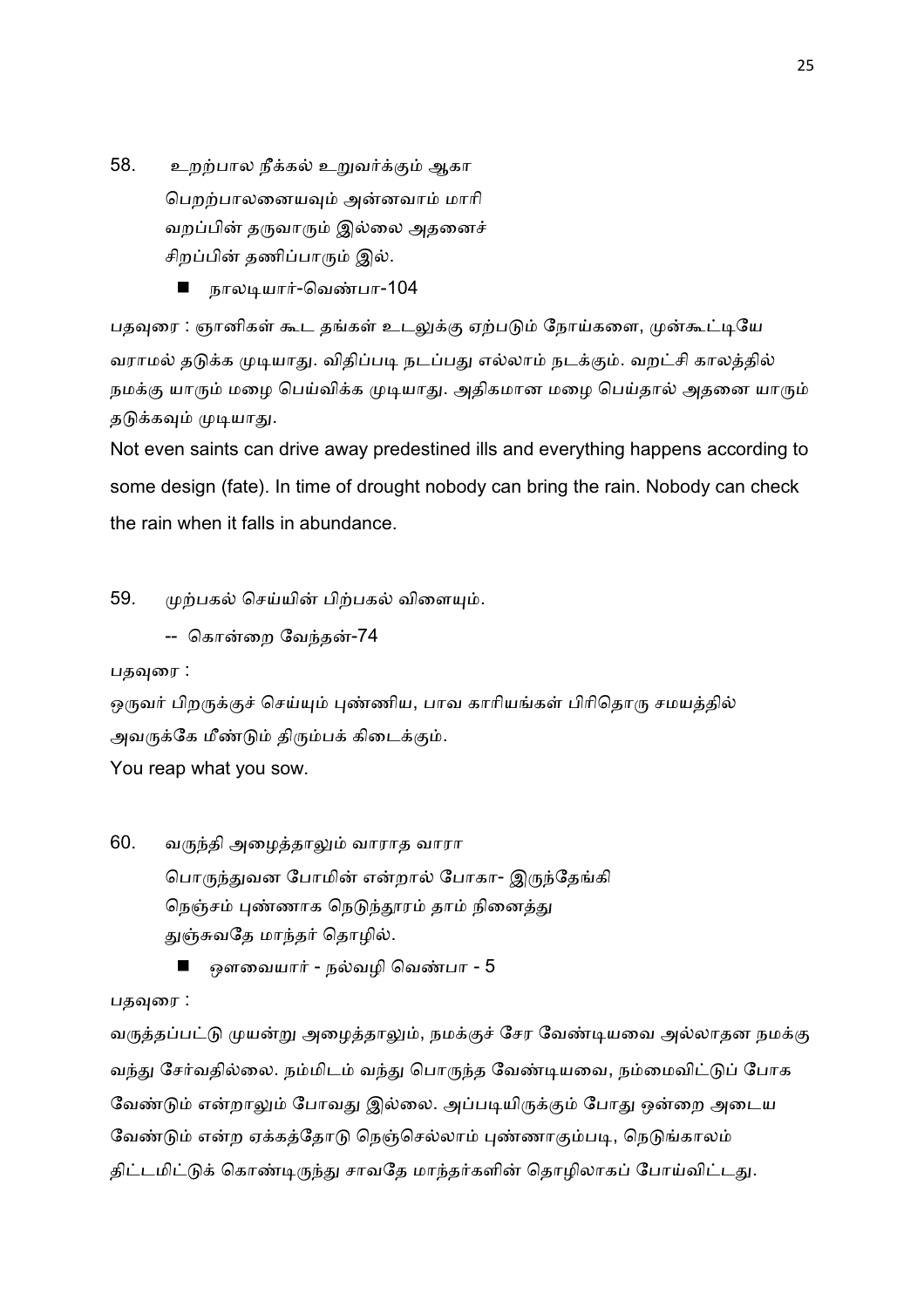Despite all your efforts, you shall get only what's due to you, similarly, whatever is destined that will happen. This being the law of nature, (karma) people keep on craving for things and suffer all along the life.

61. அத்தமும் வாழ்வும் அகத்துமட்டே! விழியம் பொழுக மெத்திய மாதரும் வீதிமட்டே; விம்மி விம்மி இரு கைத்தலம் மேல்வைத்து அழும் மைந்தரும் சுடுகாடு மட்டே! பற்றித் தொடரும் இருவினைப் புண்ணிய பாவமுமே!

பட்டினத்தார் பாடல் மதுரை. பொதுபாடல் - எண்-13

பதவுரை : பாடுபட்டுத் தேடிய செல்வமும், செறுக்கான வாழ்வும் வீட்டோடு முடியும். மனைவி முதலான வீட்டுப் பெண்கள் வீதிவரை தான் வருவார்கள். இறந்தவரை நினைத்து அழும் பெற்ற மகனும், சுடுகாடு வந்து எரியேற்றுவதோடு சரி. ஒருவர் இறந்தபின் அவர் ஆன்மா தனியாக செல்லும் போது துணையாக வருவது, அவர் செய்த புண்ணிய பாவங்கள் மட்டுமே.

A comfortable life ends at home; wife and other folks will give company till your body hits the road; mourning son will accompany your body till the cremation ground; after your funeral what follows your soul will be your own karma (good and bad)

62. அரைசியல் பிழைத்தோர்க்கறங் கூற்றாவதூஉம் உரைசால் பத்தினிக்கு உயர்ந்தோர் ஏத்தலும் ஊழ்வினை உருத்துவந்து ஊட்டும் என்பதூஉம் சூழ்வினைச் சிலம்பு காரணமாகச் சிலப்பதிகாரம் என்னும் பெயரால் யாம் ஓர் பாட்டுடைச் செய்யுளென ...

சிலப்பதிகாரம் - வரிகள் 55 முதல் 60 வரை பதவுரை : அரசர் முறை செய்தலிற் சிறிது வழுவினும் அவர்க்கு அறக்கடவுளே கூற்றமாகும் என்பதும்; கற்புடைய பெண்களை, மக்கள், தேவர், முனிவர் முதலானவர்களும் ஏத்துதல் இயல்பு என்பதும்; முன்செய்த தீவினை உருக்கொண்டு வந்து தன் பயனை நுகர்விக்கும் என்பதும், சிலம்பு காரணமாகத் தோன்றியவாதலின் சிலப்பதிகாரம் என்னும் பெயருடன் ஒரு காப்பியமாக நாம் அம்மூன்றுண்மைகளையும் நிறுத்துதும்.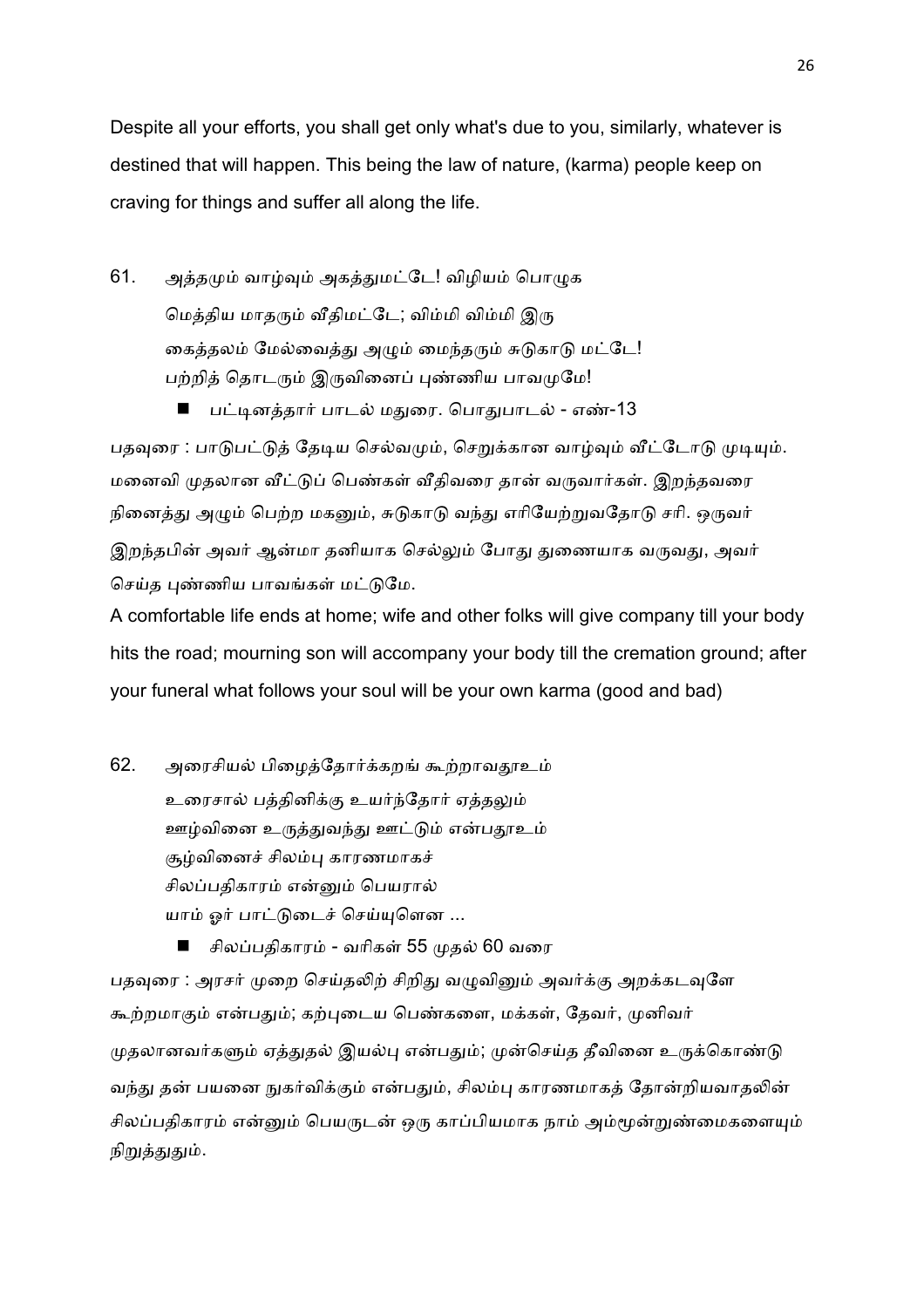When a king makes a mistake, he will incur the wrath of dharma; chaste women are held in high esteem by people, sages and angels;past karma will revisit everybody, the Tamil classical work "Silappathikaram" amply narrates all these aspects of life.

63. வகுத்தான் வகுத்த வகையல்லால் கோடி தொகுத்தார்க்கும் துய்த்தல் அரிது.

■ திருக்குறள் - 377

பதவுரை : ஊழ் ஏற்படுத்திய வகையல்லாது முயன்று, கோடிக்கணக் -கான பொருள்களை சேர்த்தவர்க்கும் அவற்றை அனுபவிக்க முடியாது. If one acquiries wealth by ill-gotten means, he cannot enjoy the fruits of such wealth. குற்றம் (Fault, Crime, Error)

64. தினைத்துணையாங் குற்றம் வரினும் பனைத்துணையாக் கொள்வர் பழி நாணுவார்.

■ திருக்குறள் - 433

பதவுரை : பழி நாணுகின்ற பெருமக்கள் தினையளவாகிய சிறு குற்றம் சேர்ந்தாலும், அதனைப் பனையளவாகக் கருதி, குற்றம் செய்யாமல் காத்துக்கொள்வர். Scholars will feel guilty even if they commit small acts of error.

65. குற்றம் இலனாய்க் குடிசெய்து வாழ்வானைச்

சுற்றமாச் சுற்றும் உலகு.

■ திருக்குறள் - 1025

பதவுரை : குற்றம் இல்லாதவனாய்த் தன்குடியை உயர்த்துவதற்கான செயல் செய்து வாழ்கின்றவரை, உலகத்தார் சுற்றமாக விரும்பிச் சூழ்ந்து கொள்வார்கள். Society will praise those who do things which are beneficial to the upliftment of the people.

- 66. குற்றம் பார்க்கில் சுற்றம் இல்லை .
	- -- ஔவையார் கொன்றை வேந்தன் 18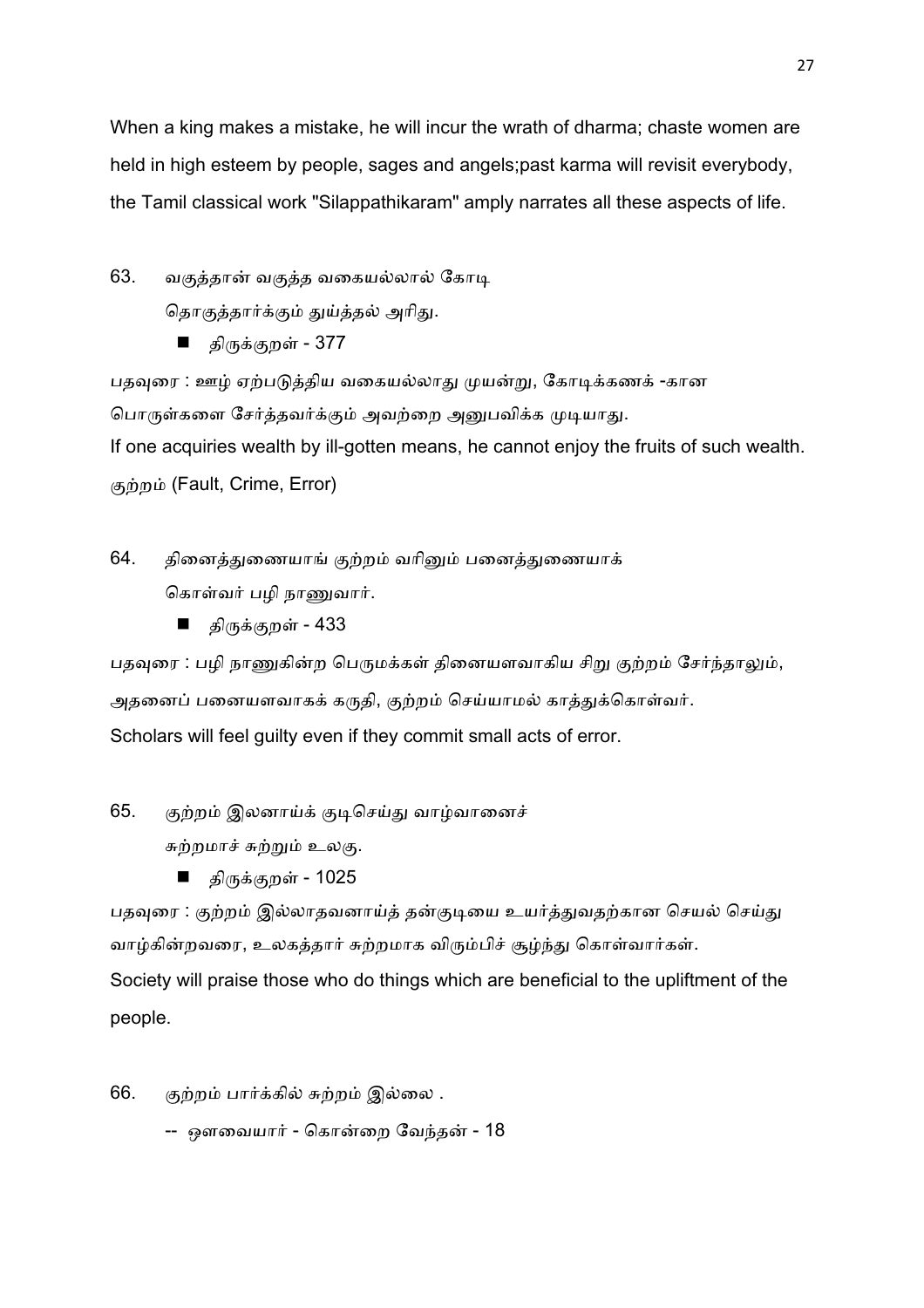பதவுரை : பிறர் குற்றங்களையே ஆராய்ந்து கொண்டிருந்தால், சுற்றத்தார் என்று எவருமே ஒருவருக்கு இருக்கமாட்டார்கள்.

If you are looking for unblemished character, then there can be no long-lasting relationship.

# 15. முயற்சி (Effort)

67. குடிசெய்வல் என்னும் ஒருவற்குத் தெய்வம் மடிதற்றுத் தான்முந் துறும்.

■ திருக்குறள் - 1023

பதவுரை : என் குடியை உயரச் செய்வேன் என்று முயலும் ஒருவருக்கு ஊழ் - தெய்வம் ஆடையை இறுகக் கட்டிக் கொண்டு, தானே முன்வந்து உதவி செய்யும். If you want to uplift the family, help will come from all including God.

68. உள்ளுவ தெல்லாம் உயர்வுள்ளல் மற்றது தள்ளினும் தள்ளாமை நீர்த்து.

■ திருக்குறள் - 596

பதவுரை : ஒருவர் எண்ணுவதெல்லாம் உயர்வைப் பற்றியே எண்ண வேண்டும். அவ்வுயர்வு கைகூடாவிட்டாலும் அவ்வாறு உயர்வாவதைப் பற்றிய எண்ணத்தை விடக்கூடாது.

Aim for bigger achievements; even if not achieved, there will be a satisfaction that you have tried to achieve a big target/ goal.

- 69. இன்பம் விழையான் வினைவிழையான் தன்கேளிர் துன்பம் துடைத்தூன்றும் தூண்.
	- திருக்குறள் 615

பதவுரை : தனது இன்பத்தை விரும்பாமல், மேற்கொண்ட செயலை முடிக்க விரும்புகின்றவன், தன் சுற்றத்தாரின் துன்பத்தைப் போக்கித் தாங்கும் தூண் ஆவான். Those who don't practice hedonism will be a pillar of strength to the relatives.

## 16. உறவு (Relationship)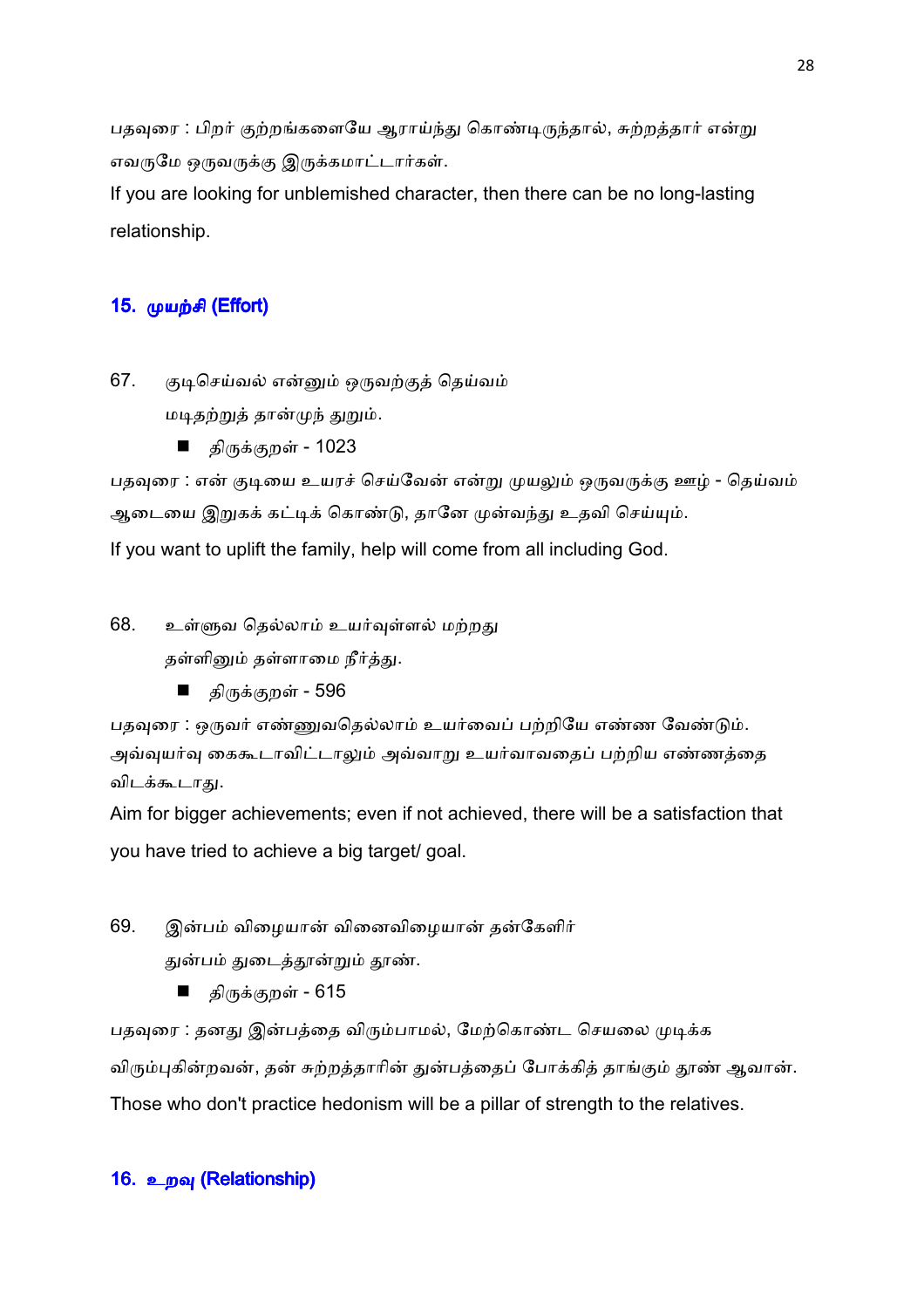- 70. கொடுத்தலும் இன்சொலும் ஆற்றின் அடுக்கிய சுற்றத்தால் சுற்றப் படும்.
	- திருக்குறள் 525

பதவுரை : பொருள் கொடுத்தலும் இன்சொல் கூறுதலுமாகிய இரண்டும் செய்ய வல்லவனானால் ஒருவன் தொடர்ந்து சுற்றத்தால் சூழப்படுவான். Charity and pleasing manners will keep one's relatives around forever.

71. வாள்போல் பகைவரை அஞ்சற்க அஞ்சுக

கேள்போல் பகைவர் தொடர்பு

■ திருக்குறள் - 882

பதவுரை : வாளைப்போல் வெளிப்படையான பகைவர்க்கு அஞ்ச வேண்டியதில்லை. ஆனால் உறவினரைப்போல இருந்து, உட்பகை கொண்டவனின் தொடர்புக்கு அஞ்ச வேண்டும்.

Don't be afraid of a known enemy; but beware of those who pose as relatives but have ulterior designs (motives).

- 72. அற்ற குளத்தில் அறுநீர்ப் பறவைபோல் உற்றுழித் தீர்வர் உறவல்லர் - அக்குளத்தில் கொட்டியும் ஆம்பலும் நெய்தலும் போலவே ஒட்டி உறுவார் உறவு.
	- ஔவையார் மூதுரை வெண்பா 17

பதவுரை : நீர்வற்றிப்போன குளத்தை விட்டு, நீர் பறவைகள் நீங்கி விடும். அதுபோலத் துன்பம் வந்த காலத்தில் விலகிப் போய் விடுபவர் உறவினர் ஆக மாட்டார். நீர் அற்றுப்போனாலும் அந்தக் குளத்தில் கொட்டி, ஆம்பல், நெய்தல் போன்ற பூக்கொடிகள் ஒட்டிக் கொண்டிருப்பது போலத் துன்பம் வந்த காலத்திலும் துணை நின்று உதவுபவரே உறவினர் ஆவார்.

Birds will desert dry water bodies; similarly those who leave us while we experience problems are not real rela tives. Per contra, even in the midst of troubled times some people will stick around to help and they are the real rela tives - just like some flowers thrive even in dry water tanks.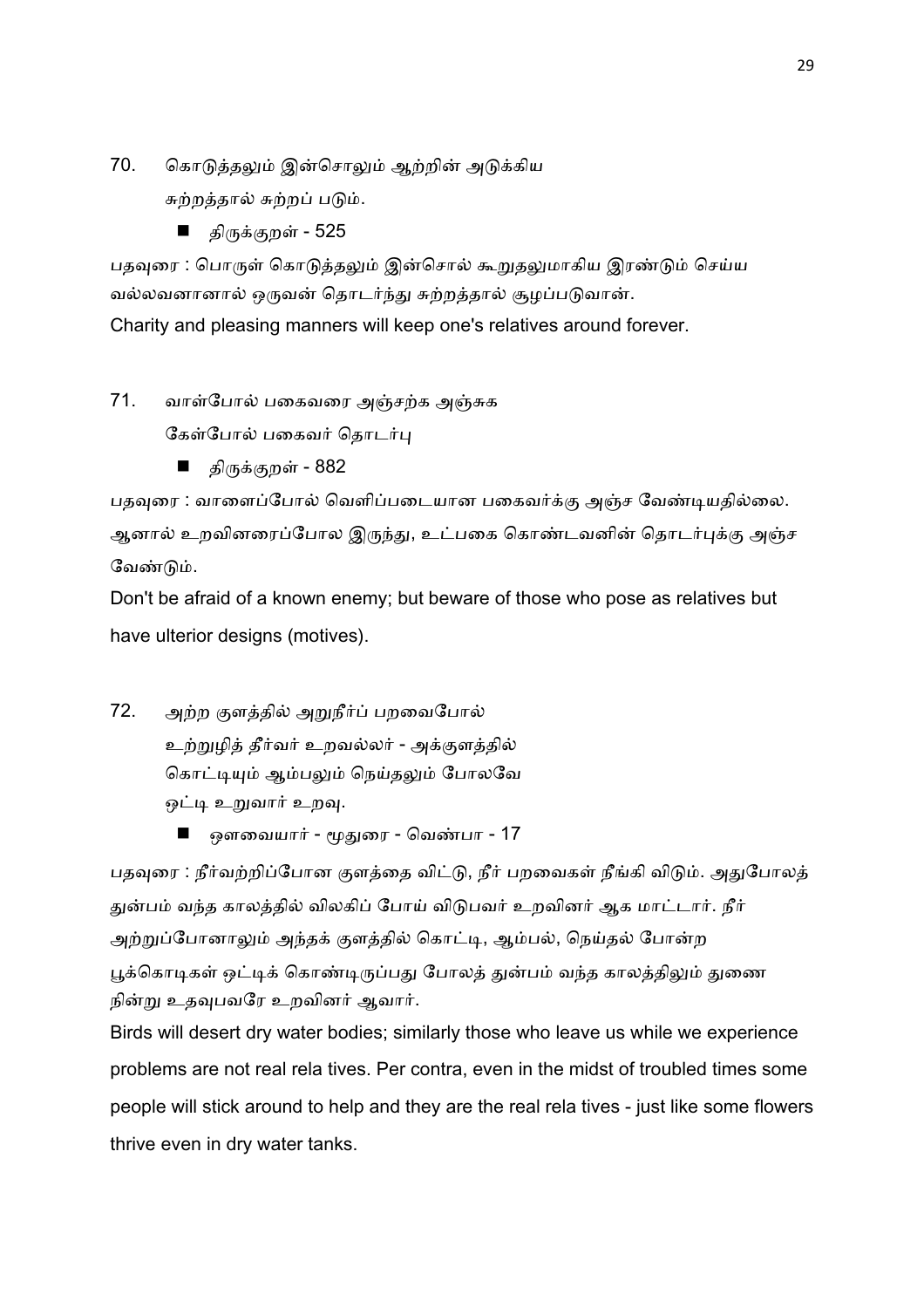- 73. அழன்மண்டு போழ்தின் அடைந்தவர் கட்கெல்லாம் நிழன்மரம் போல் நேரொப்பத் தாங்கிப்-பழுமரம் போல் பல்லார் பயன்துய்ப்பக் கான் வருந்தி வாழ்வதே நல்லாண் மகற்குக் கடன்.
	- நாலடியார் வெண்பா-202

பதவுரை : முயற்சியால் வருந்துகிற உறவினர் பலரையும் பாதுகாத்தலே ஆண்மையை உடையவனுக்குரிய கடன், வெப்பம் அதிகமாக உள்ள போது ஒரு மரம் நிழலைத் தந்து உதவுகிறது. மேலும் அந்த பழுத்த மரம் தனது பழங்களை பலருக்கும் கொடுத்து உதவுவது போல, பெற்ற பொருளை பிறருக்கு கொடுத்து உதவுவது தான், நல்ல அண்மகனின் கடமையாகும்.

A man with humane qualities will protect those (relatives) who struggle in life. Compare this with a tree which provides shade under the hot sun and bear fruits without expecting anything in return. That's the real spirit of a good human being.

# 17. நட்பு (Friendship)

74. மருவுக மாசற்றார் கேண்மை ஒன்றீத்தும்

ஒருவுக ஒப்பிலார் நட்பு.

■ திருக்குறள் - 800

பதவுரை : ஒருவர் குற்றமற்றவருடைய நட்பைக் கொள்ள வேண்டும். ஒத்த பண்பு இல்லாதவருடைய நட்பை, ஒன்றைக் கொடுத்தாவது கைவிட வேண்டும். Friendship with persons having unblemished character is good. Should avoid at all costs friendship with bad people.

75. உடுக்கை இழந்தவன் கைபோல ஆங்கே

இடுக்கண் களைவதாம் நட்பு.

■ திருக்குறள் – 788

பதவுரை : உடைநெகிழ்ந்தவனுடைய கை உடனே உதவி, மானத்தைக் காப்பது போல் தனது நண்பருக்கு துன்பம் வந்த காலத்தில் உடன் சென்று அவருடைய துன்பத்தை நீக்குவதற்கு உதவுவது தான் நட்பு.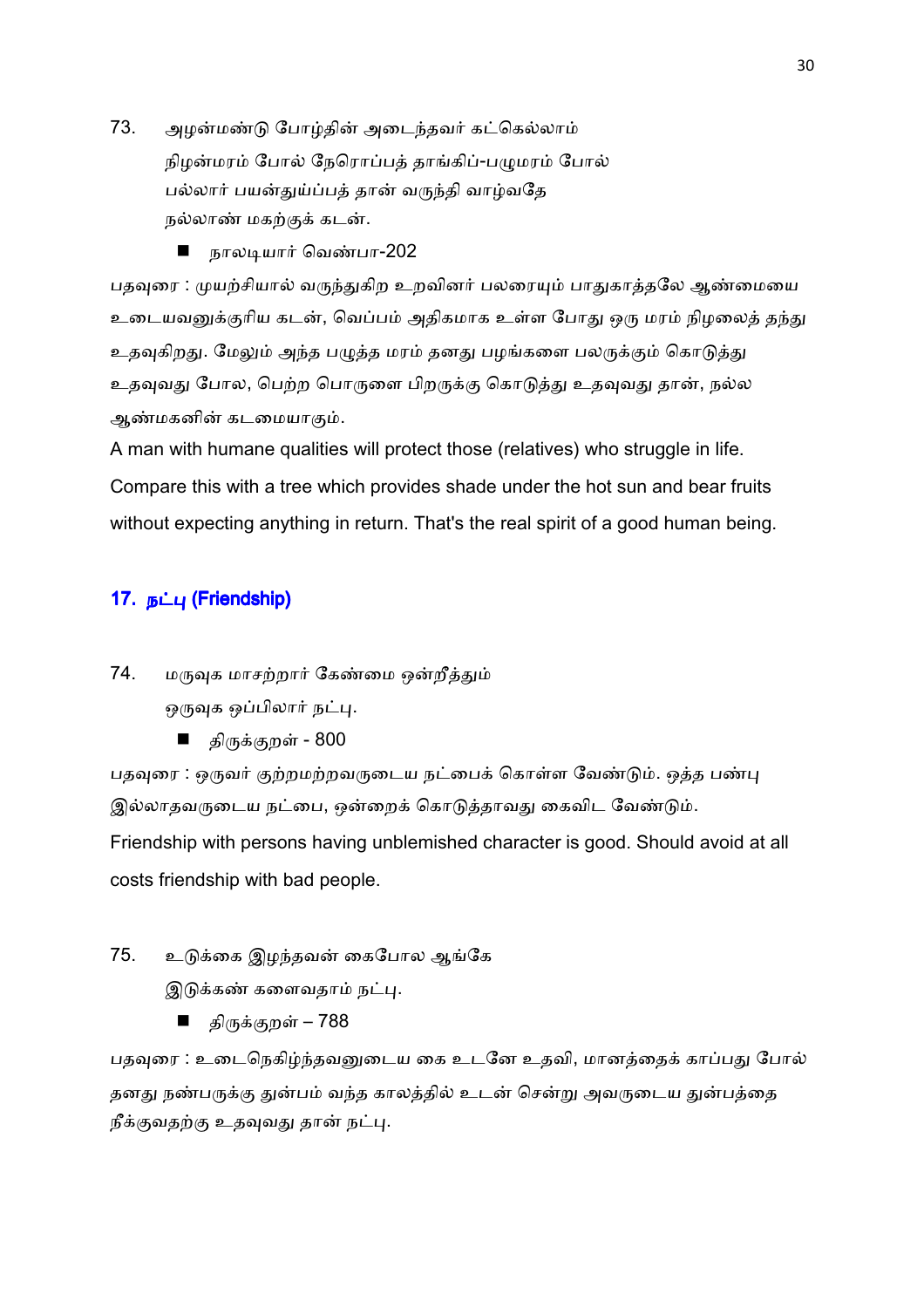Real friendship is like a hand involuntarily reaching to tie a loosening garment (Dhoti). So also one must reach out to help a friend in need (distress). ["A friend in need is a friend indeed")

76. தோழனோடும் ஏழைமை பேசேல்.

-- ஔவையார் கொன்றைவேந்தன்-47

பதவுரை : ஒருவர் தன் வறுமையைப் பற்றி நெருங்கிய நண்பர்களிடத்தில் கூட பேசக்கூடாது.

Never discuss your poverty even with a friend. (when you laugh, everyone laughs with you; when you cry, you cry alone)

77. சாக்காடு, கேடு, பகை, துன்பம், இன்பமே

நாக்கு ஆடு நாட்டு அறைபோக்கும், என நாக்காட்ட

நட்டார்க்கு இயையின் தமக்கு இயைந்த கூறு , உடம்பு

அட்டார்வாய்ப் பட்டது பண்பு.

■ ஏலாதி - வெண்பா -79

பதவுரை : இறப்பும், கேடும், துன்பமும், பகையும், நண்பர்களுக்கு வந்தால் அதனைத் தனக்கு வந்ததாகக் கருதுபவனே சிறந்த நண்பனாவான்.

A real friend will feel as if he is hurt when his friend suffers pangs of death, troubled times and enmity (with others).

78. யானை யனையவர் நண்பொரீஇ நாயனையார் கேண்மை கெமீஇக் கொளல் வேண்டும் - யானை அறிந்தறிந்தும் பாகனையே கொல்லும் எறிந்தவேல் மெய்யதா வால்குழைக்கும் நாய். நாலடியார் - வெண்பா - 213

பதவுரை : யானையின் குணத்தினைப் போன்ற மனிதர்களுடன் நட்பு கொள்ள வேண்டாம். நாயின் குணத்தை உடைய மனிதர்களுடன் கொண்ட நட்பினை உறுதியாகப் பற்றிக் கொள்ள வேண்டும். ஏனென்றால் யானை நீண்ட நாட்களாக தன்னுடன் இருந்து வரும் பாகனையே கொன்றுவிடும். ஆனால் நாய், தன் உடலில் ஈட்டி பாய்ந்திருந்த நிலையிலும் தனது எஜமானரைப் பார்த்து வாலை ஆட்டும்.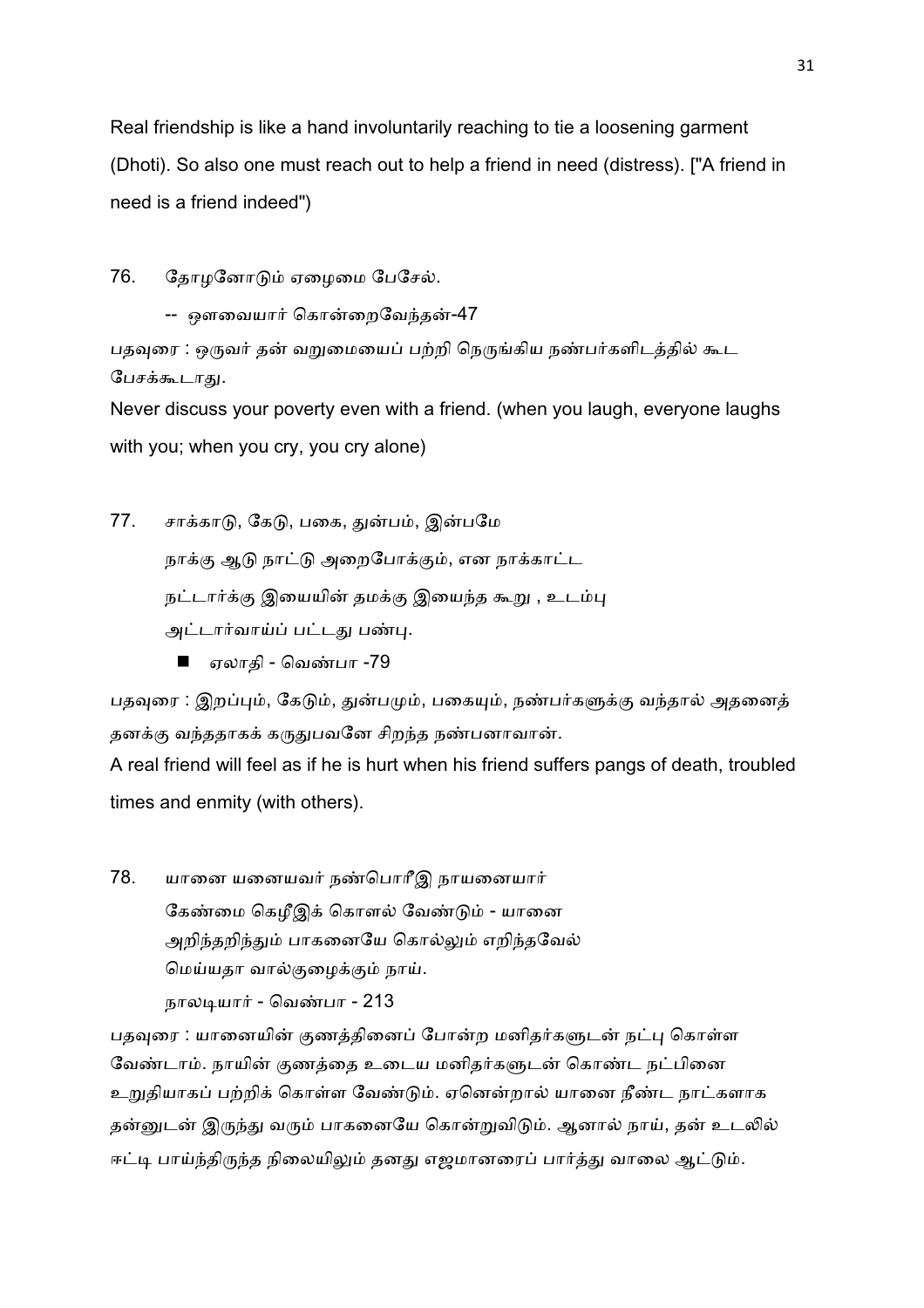Avoid friendship with those who resemble the elephant; embrance and hold fast friendship with those who are like the dog; for the elephant will slay even its keeper (mahout) though it has known him for long, but the dog will wag its tail when it has in its body the javelin.

- 79. தாளாளன் என்பான் கடன்படா வாழ்பவன் வேளாளன் என்பான் விருந்து இருக்க உண்ணாதான் கோளாளன் என்பான் மறவாதான் - இம்மூவர் கேள் ஆக வாழ்தல் இனிது.
	- திரிகடுகம் வெண்பா-12

பதவுரை : முயற்சி உடையவன் கடன்படாது வாழ்வான்; உதவி செய்பவன், விருந்தினர் பசித்திருக்க உண்ணாதவன்; பிறர் காரியங்களை அறிபவன் கேட்டவற்றை மறவாதவன், இம்மூவருடனும் நட்பு கொள்ளுதல் நன்மை தருவதாகும். Energetic and enterprising person will not become a borrower; a good host will not eat while his guest is waiting; a good listener will not forget the demands of a friend. Friend ship with such people is always a virtue.

- 80. அட்டாலும் பால் சுவையில் குன்றாது அளவளவாய் நட்டாலும் நண்பல்லார் நண்பல்லர் கெட்டாலும் மேன்மக்கள் மேன்மக்களே; சங்கு சுட்டாலும் வெண்மை தரும்
	- ஔவையார் மூதுரை வெண்பா-4

பதவுரை : காய்ச்சினாலும் பால் சுவை குன்றாது. அதுபோல நல்ல நண்பர்கள் நட்பால் துன்பம் அடைந்தாலும் விலக மாட்டார்கள். நல்ல நட்பு இல்லாதவர்கள் துன்பம் வரும் காலத்தில் மாறிவிடுவர். வெண்மையான சங்கு சுட்டாலும் சுண்ணாம்பாக மாறி, வீட்டில் அடிக்கும்போது வெள்ளை நிறத்தையே தரும். அதுபோல வறுமையில் வாடினாலும் மேன்மக்கள் மேன்மக்களாகவே திகழ்வார்கள்.

Boiling doesn't make milk tasteless. Similarly, good friends will not desert you in troubled times. Sea shells even after heating will retain their whiteness. (and used for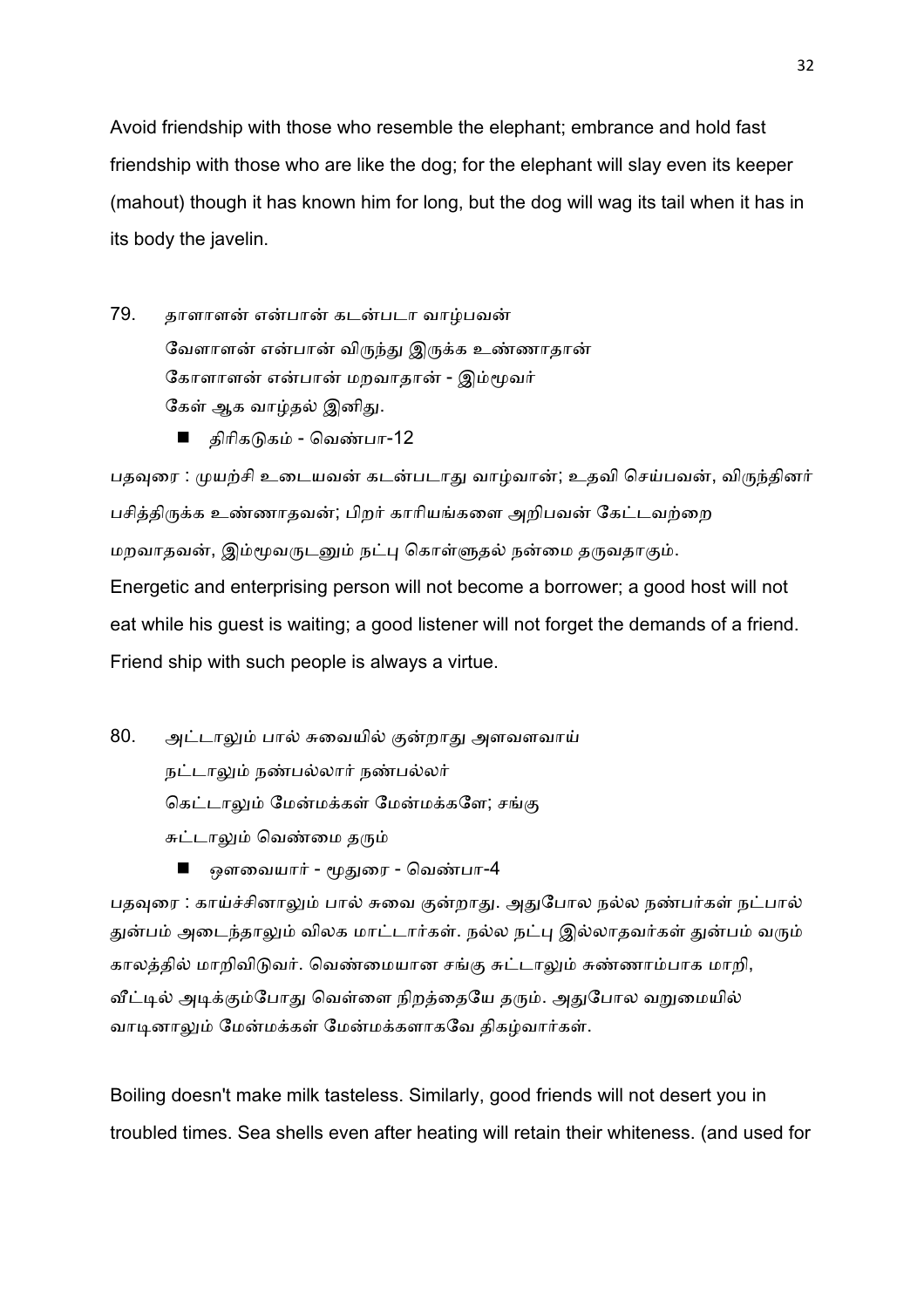white wash) Similarly, even when poverty reduces one's material wealth, noblemen will remain noble.

# 18. பகை (Enmity)

81. வில்லேருமவர் பகைகொளினும் கொள்ளற்க

சொல்லேருழவர் பகை.

■ திருக்குறள் - 872

பதவுரை : வில்லை ஏராக உடைய உழவராகிய வீரருடன் பகை கொண்ட போதிலும், சொல்லை ஏராக உடைய உழவராகிய அறிஞருடன் பகை கொள்ளக்கூடாது. One can fight openly with a soldier; but never pick up a quarrel with scholars. (The pen is mightier than the sword).

- 82. புகை வித்தாப் பொங்கு அழல் தோன்றும் சிறந்த நகை வித்தாத்தோன்றும் உவகை; பகை, ஒருவன் முன்னம் வித்து ஆக முளைக்கும்; முளைத்தபின் இன்னா வித்து ஆகிவிடும்.
	- நாண்மணிக்கடிகை வெண்பா-30

பதவுரை : புகையின் காரணமாக நெருப்பு உணரப்படும். முகமலர்ச்சியின் காரணமாக மனமகிழ்ச்சி உணரப்படும். செய்யும் செயல்களில் பகைமை வெளிப்படும். பகைமை உணர்ந்தபின் அதன் காரணமாகத் துன்பங்கள் உண்டாகும்.

Smoke indicates presence of fire. A smile unfolds genuine happiness. Our actions reveal enmity and that will trigger bad tidings (See : அகத்தின் அழகு முகத்தில் தெரியும்.)

- 83. பகைமுன்னர் வாழ்க்கை செயலும் தொகைநின்ற பெற்றத்துள் கோலின்றிச் சேறலும், முற்றன்னை காய்வானைக் கைவாங்கிக் கோடலும் - இம்மூன்றும் சாவ உறுவான் தொழில்.
	- திரிகடுகம் வெண்பா 4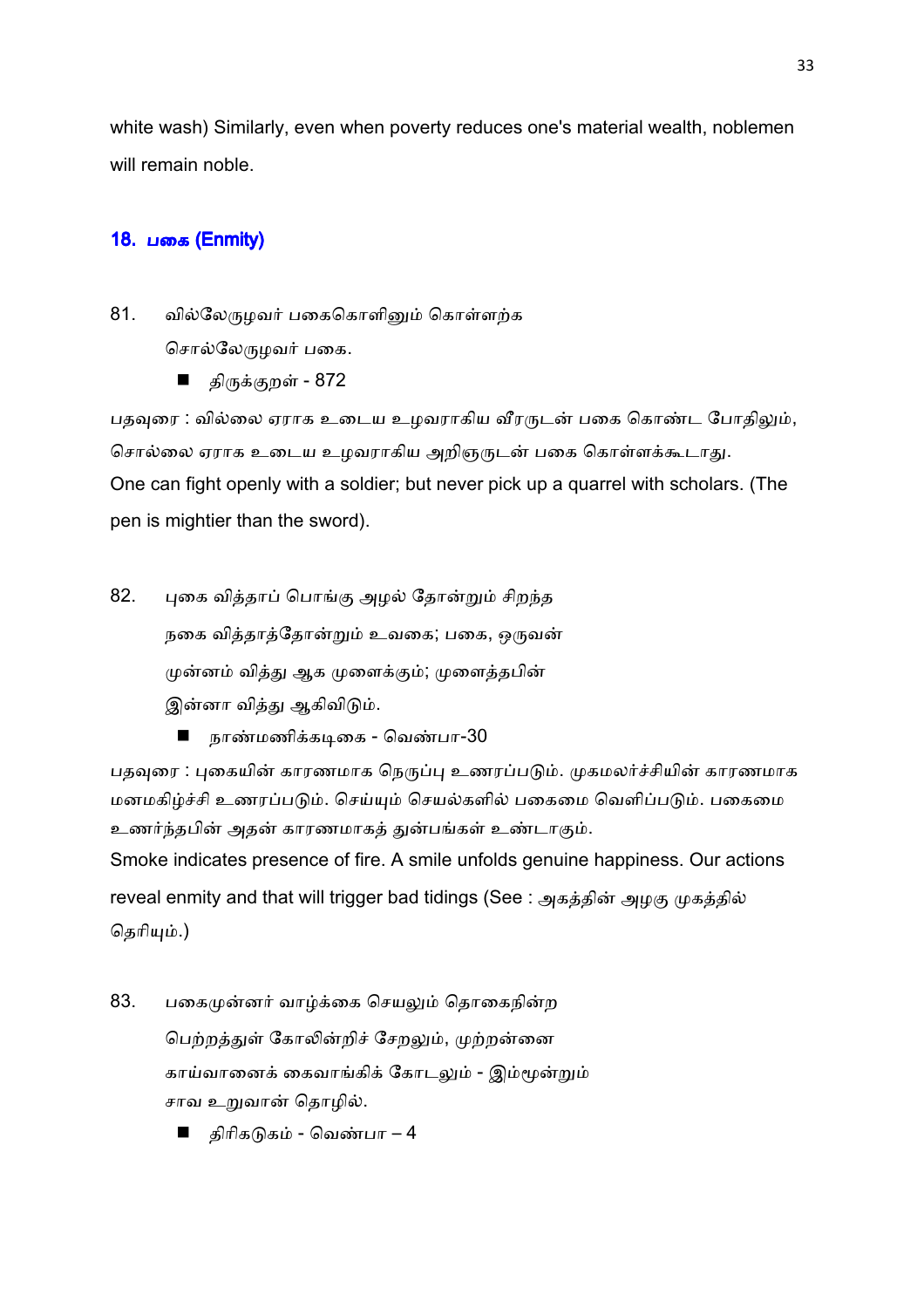பதவுரை : பகைவருக்கு முன்னே தன் செல்வத்தைக் காட்டுவதும், மாட்டு மந்தையில் கோல் இல்லாமல் செல்வதும், பகைவரோடு நட்பு பாராட்டுவதும் ஆகிய மூன்றும், கெடுகியை உண்டாக்கும்.

The ultimate result of the following is bound to be disas trous; namely, bragging about one's wealth to the adversary, walking among the cow herd without a cane, and having friendship with adversary.

- 84. நஞ்சுடைமை தானறிந்து நாகம் கரந்துறையும் அஞ்சாப் புறங்கிடக்கும் நீர்ப்பாம்பு - நெஞ்சில் கரவுடையார் தம்மைக் கரப்பர் கரவார் கரவிலா நெஞ்சத்தவர்.
	- ஔவையார்-மூதுரை வெண்பா- 25

பதவுரை : நாகப்பாம்பு தனக்குள் நஞ்சு இருப்பதை தெரிந்து கொண்டு தன்னை மறைத்துக் கொண்டு வாழும். அதுபோல நெஞ்சில் வஞ்சகம் இருப்பவர்கள் வெளிப்படையாக பேச மாட்டார்கள். தண்ணீர் பாம்புக்கு நஞ்சு இல்லை. எனவே அது வெளிப்படையாக நீரில் மிதந்து தெரியும். அதுபோல நெஞ்சில் வஞ்சகம் இல்லாதவர்கள் வெளிப்படையாக பேசுவர்.

Cobra will reside and move stealthily; similarly, cunning and shrewd persons will act in an opaque manner. Water snake is not poisonous but moves around freely in water bodies, like innocent persons who talk and behave in a transparent manner.

# 19. பிறப்பு (Birth)

- 85. பிறப்பொக்கும் எல்லா உயிர்க்கும் சிறப்பொவ்வா செய்தொழில் வேற்றுமை யான்.
	- திருக்குறள் 972

பதவுரை : எல்லா உயிர்க்கும் பிறப்பு பொதுவானது. ஆயினும், செய்கின்ற தொழில்களின் உயர்வு தாழ்வு வேறுபாடுகளால் சிறப்பியல்பு ஒத்திருப்பதில்லை . All are equal by birth; name and fame will come suo-motu depending on your achievements in life.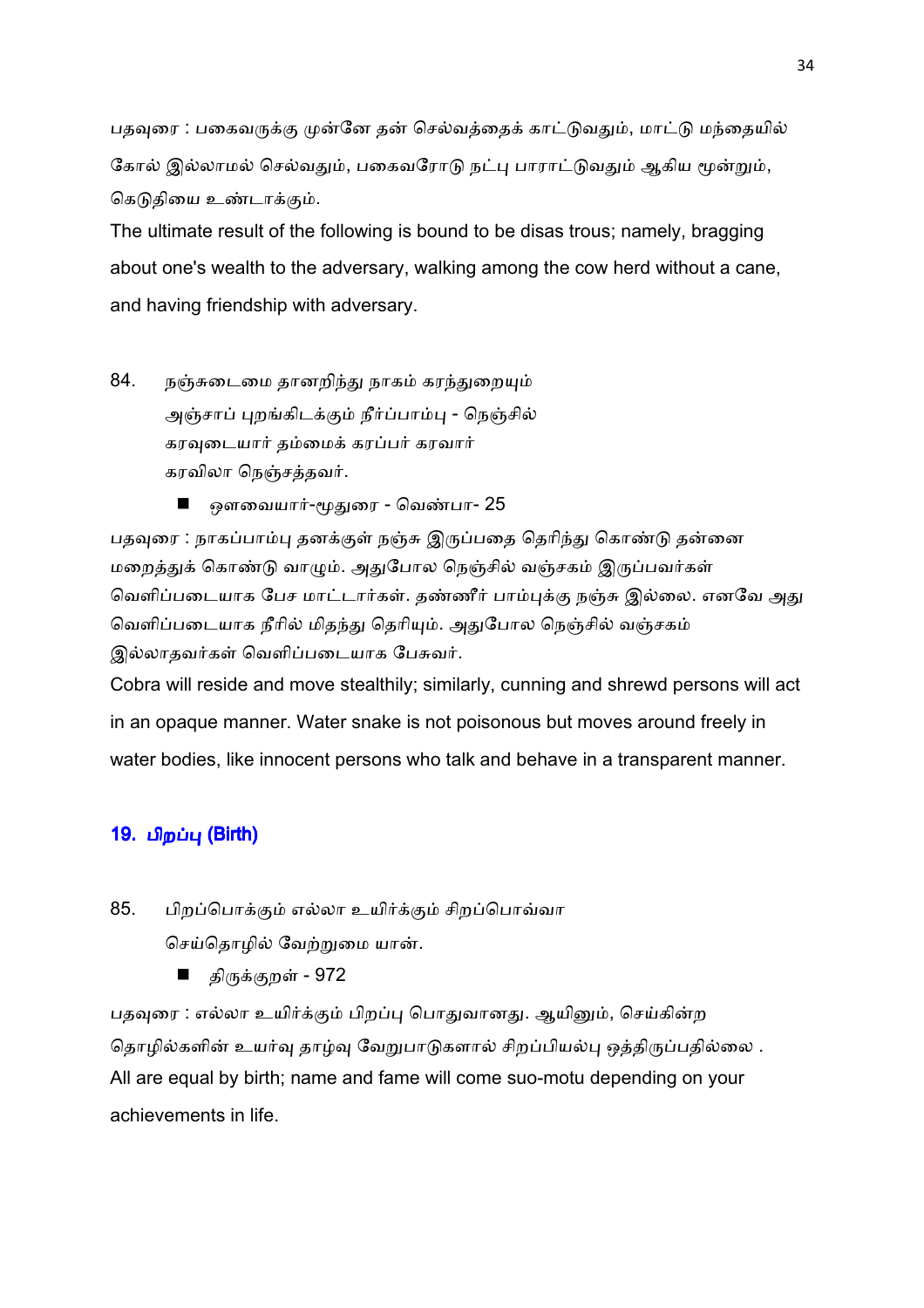- 86. புண்ணியம் ஆம் பாவம் போல் போனநாள் செய்த அவை மண்ணில் பிறந்தார்க்கு வைத்த பொருள் - எண்ணுங்கால் ஈதொழிய வேறில்லை, எச்சமயத்தோர் சொல்லும் தீதொழிய நன்மை செயல்.
	- ஔவையார் நல்வமி வெண்பா-1

பதவுரை : மண்ணில் பிறந்தவர் வைத்திருக்கும் பொருள், போன பிறவியில் செய்த புண்ணியம் பாவம் என்னும் இரண்டே ஆகும். இதைத்தவிர வேறு இல்லை என்று எல்லா சமயங்களும் கருதிப்பார்த்து சொல்லுகின்றன. எனவே தீமைகளை விலக்கிவிட்டு, நன்மைதரும் செயல்களைச் செய்வோம். அதனால் புண்ணியம் பெருகும், பாவம் போய்விடும். அவை அடுத்த பிறவிக்கு முதலாக அமையும். All religions (Faiths) say, that you inherit all your karma (good and bad) from your previous birth, simi larly, what you practice in this birth will pave way for the next birth; so be good and do good.

87. விழுத்திணைத் தோன்றாதவனும் எழுத்தினை ஒன்றும் உணராத ஏழையும், என்றும் இறந்துரை காமுறுவானும் - இம்மூவர் பிறந்தும் பிறவாதவர்.

■ திரிகடுகம் - வெண்பா -92

பதவுரை : சிறந்த குலத்தில் பிறவாதவனும், இலக்கண நூலை அறியாதவனும், முறையில்லாமல் பேசுபவனும் ஆகிய இம்மூவரும் மக்களாகப் பிறந்தாலும் மக்களாக மதிக்கப்பட மாட்டார்கள்.

The following three will not be recognized as human beings; namely, a person who is not brought up well, an illiterate and anyone who blabbers uncontrollably.

- 88. எள்ளற்க என்றும் எளியர் என்று! என் பெறினும் கொள்ளற்க, கொள்ளார் கைமேற்பட! உள்சுடினும் சீறற்க, சிற்றில் பிறந்தாரை! கூறற்க கூறல்லவற்றை விரைந்து!
	- நான்மணிக்கடிகை வெண்பா -1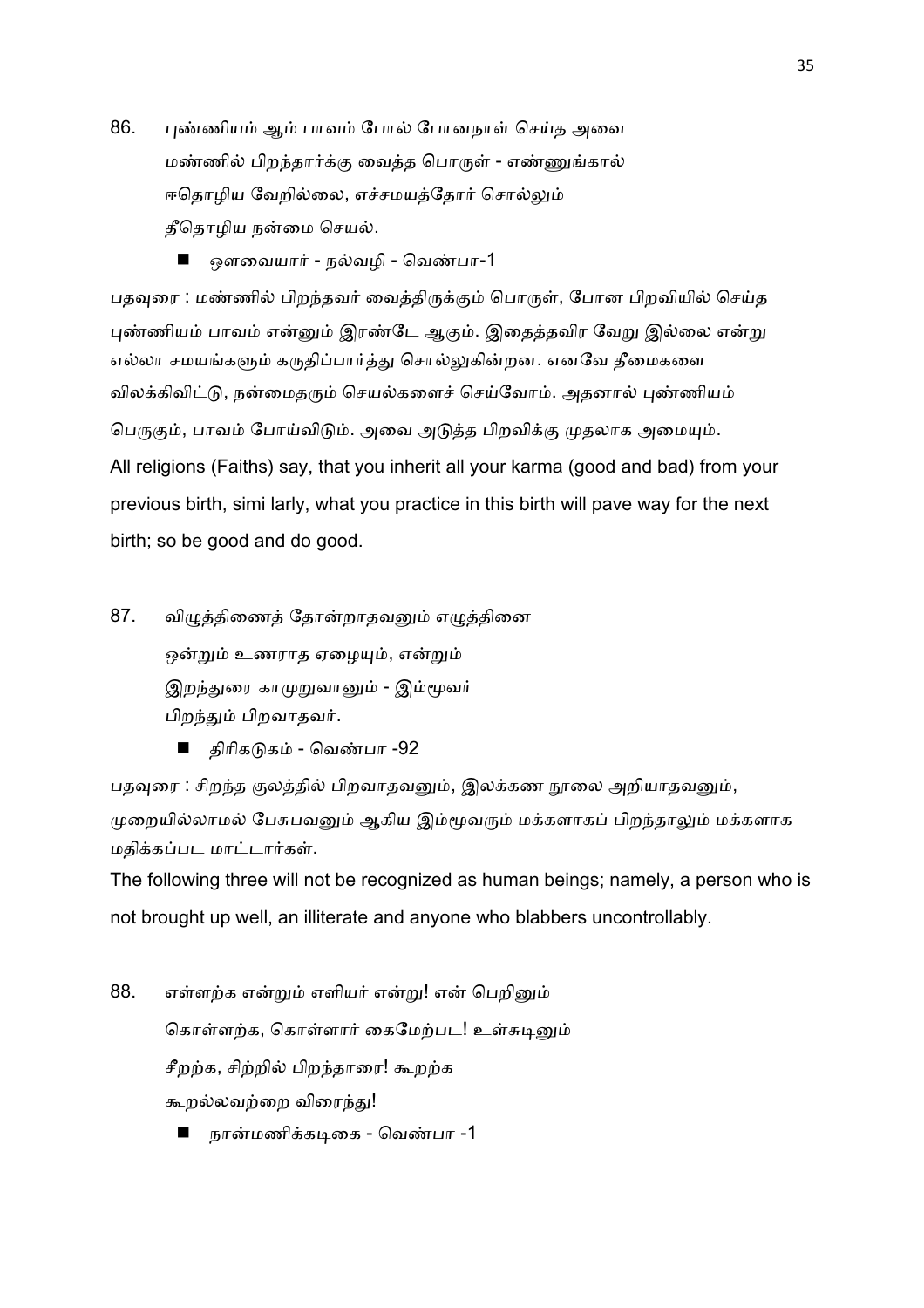பதவுரை : எவரையும் எளியவர் என்று எண்ணி இகழ்ந்து விடாதே. மிகச்சிறந்த பொருளாக இருந்தாலும் தகுதியற்றவர்களிட -மிருந்து பெற்றுக் கொள்ளாதே. செய்யக்கூடாதவற்றைச் செய்தாலும் ஏழை மக்களிடம் கோபம் கொள்ளாதே. சொல்லத் தகாத சொற்களைக் கோபத்திலும் கூறிவிடாதே.

Don't denigrate the poor; don't receive gift of any kind from unknown persons; and don't get angry and scold the poor.

# 20. இளைம (Youth)

- 89. இளமைப் பருவத்துக் கல்லாமை குற்றம், வளமிலாப் போழ்தத்து வள்ளன்மை குற்றம் கிளைஞரில் போழ்திற் சினம் குற்றம்; குற்றம் தமரல்லார் கையகத்து ஊண்.
	- நாண்மணிக்கடிகை வெண்பா 91

பதவுரை : இளமை பருவத்தில் கல்லாமை குற்றம், செல்வ வளம் இல்லாத போழ்து வள்ளல் தன்மையுடன் நடத்தல் குற்றம். உறவினர் துணையில்லாத போழ்து பிறரிடம் கோபப்படுதல் குற்றம், உள்ளன்பு இல்லாதவர்களிடம் உணவு பெற்று உண்பது குற்றம்.

The following four traits are bad; namely, ignoring studies at young age; being charitable when one is poverty stricken; anger when you don't have relatives around, and taking food from those who are not affectionate towards you.

- 90. முந்தை எழுத்தின் வரவு உணர்ந்து, பிற்பாடு தந்தையும் தாயும் வழிபட்டு, வந்த ஒழுக்கம் பெருநெறி சேர்தல், இம்மூன்றும் விழுப்ப நெறி தூராவாறு.
	- திரிகடுகம்-வெண்பா -56

பதவுரை : இளமை பருவத்தில் கற்பதும், தந்தையையும் தாயையும் போற்றி வணங்குவதும், பெரியோர்களைச் சேர்வதும் உயர்ந்த நெறியாகும்.

The following three qualities are commendable; namely, learning during youthful years, respect one's par ents and keep company of respected persons.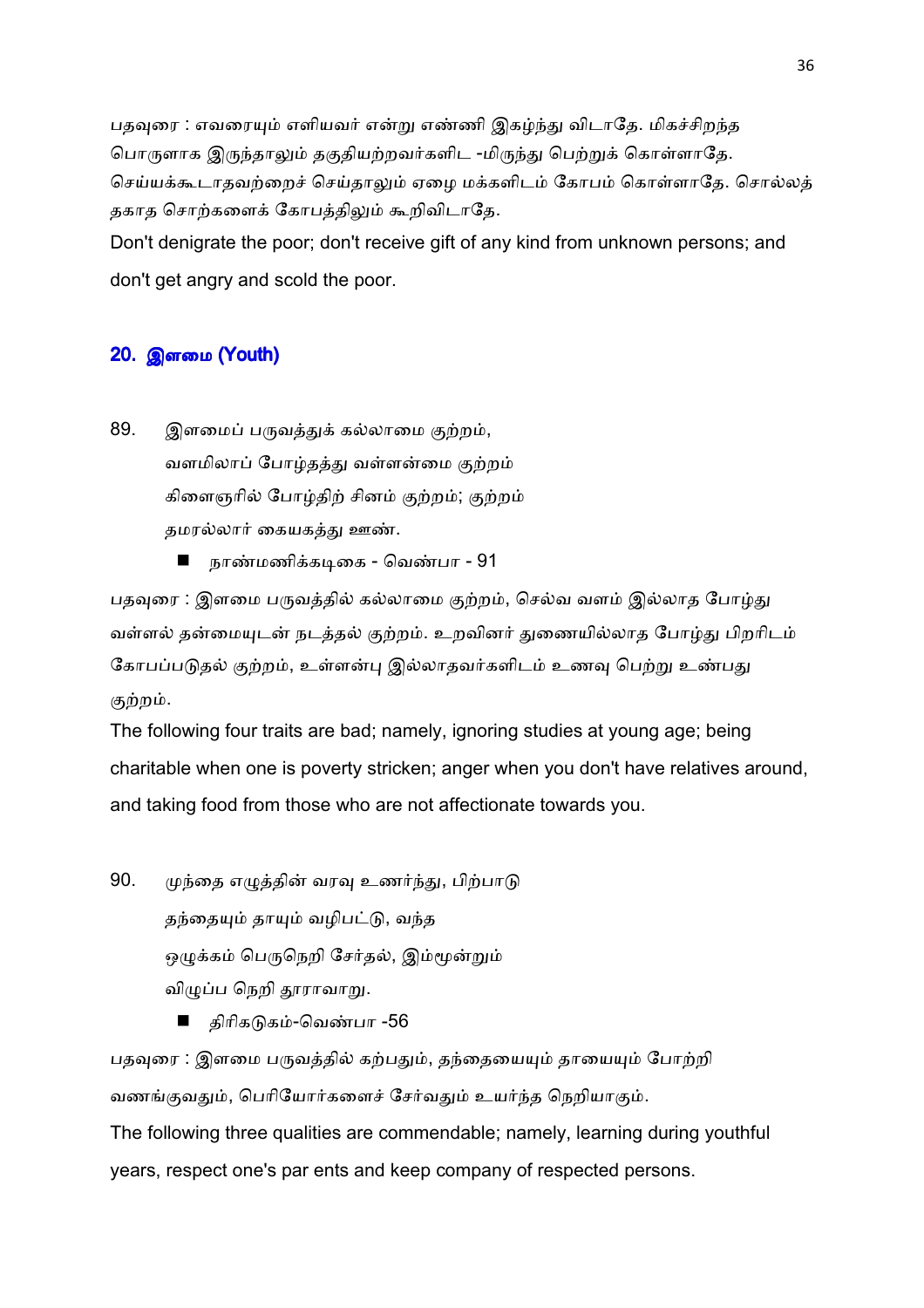- 91. கற்றது ஒன்று இன்றிவிடினும் கருமத்தை அற்றம் முடிப்பான் அறிவுடையான், உற்று இயம்பும் நீத்த நீர்ச்சேர்ப்ப! இளையோனே ஆயினும் மூத்தானே, ஆடு மகன்.
	- பழமொழி நானூறு-வெண்பா-150

பதவுரை : படித்தறிந்தது ஒரு சிறிதும் இல்லையாயினும் தொடங்கிய செயலைச் சோம்பலின்றி, முடிப்பவன் அறிவுடையான் எனப்படுவான். அப்படிப்பட்டவன் இளையவனேயானாலும் அறிவில் முதிர்ந்தவன் எனப்படுவான். If an illiterate person after taking up a job completes it successfully, he will be well appreciated. Such a person even if young will be considered a matured man.

# 21. முதுமை (Old Age)

92. ஒரு தலையான் வந்துறூஉம் மூப்பும் புணர்ந்தார்க்கு இருதலையும் இன்னாப்பிரிவும், உருவினை உள்உருக்கித் தின்னும் பெரும் பிணியும்; இம்மூன்றும் கள்வரின் அஞ்சப்படும்.

■ திரிகடுகம் - வெண்பா - 18

பதவுரை : உறுதியாக வரும் மூப்பு, நண்பரின் பிரிவு, உடம்பை உருக்குகின்ற தீராத நோய், இம்மூன்றுக்கும் அஞ்சி எச்சரிக்கையுடன் இருத்தல் வேண்டும். We must guard against the consequences of the follow ing namely; old age, separation from a friend, and chronic ailment.

- 93. உண்பொழுது நீராடி உண்டலும், என் பெறினும் பால்பற்றிச் சொல்லா விடுதலும் தோல்வற்றிச் சாயினும் சான்றாண்மை குன்றாமை - இம்மூன்றும் தூஉயம் என்பார் தொழில்.
	- திரிகடுகம் வெண்பா 27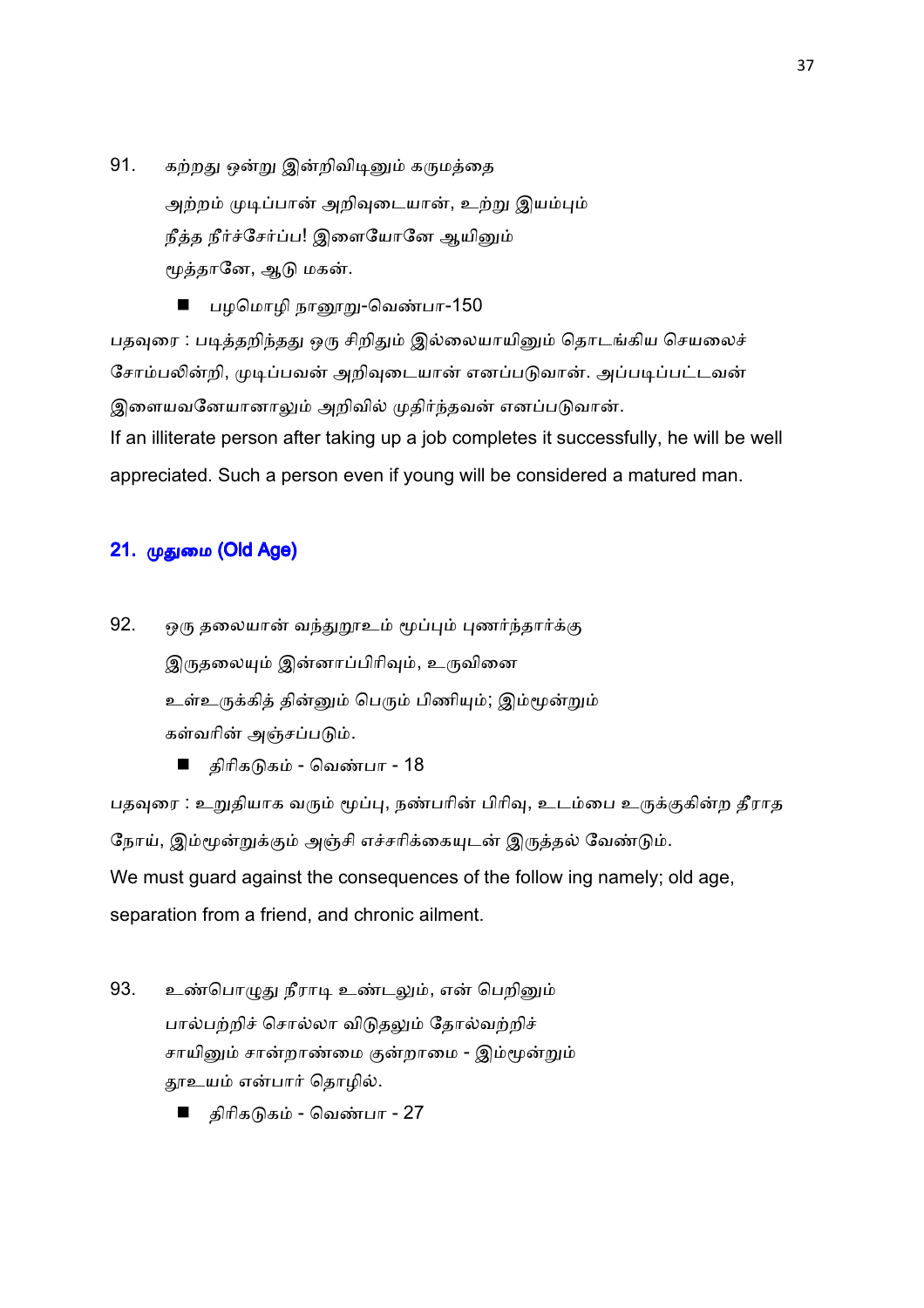பதவுரை : குளித்தபின் உண்பதும், பொய் சொல்லாமல் இருத்தலும், முதுமையில் தோல்வற்றிச் சுருங்கினாலும் நற்குணங்களில் இருந்து குறையாமையும், ஆகிய இம்மூன்றும் நல்லவர் செயலாகும்.

The following are attributed to noble persons; namely, taking meal after bath; keep away from telling lies, and being a good human being even at ripe old age.

## <u>22. உண்மை (Truth)</u>

94. நுண்ணிய நூல்பல கற்பினும் மற்றுந்தன் உண்மை அறிவே மிகும்.

■ திருக்குறள் - 373

பதவுரை : ஒருவர் நுட்பமான பலவற்றைக் கற்றாலும், முன்வினைக்கு (ஊழிற்கு ஏற்றவாறு, அவருக்கு உள்ள அறிவே மேம்பட்டு நிற்கும்.

Even if a person learns a lot, his intrinsic wisdom inherited from previous birth (karma) will prevail.

## **23. பொய் (Lie)**

95. தன்னெஞ் சறிவது பொய்யற்க பொய்த்தபின் தன்னெஞ்சே தன்னைச் சுடும்.

■ திருக்குறள் - 293

பதவுரை : ஒருவர் தன் மனம் அறிந்து ஒன்றைக் குறித்து பொய் சொல்லக்கூடாது. பொய் சொன்னால், அதைக்குறித்துத் தன் மனமே தன்னை வருத்தும். Conscience will hurt a person, if he deliberately lies.

## 24. நல்லவை (Good deeds)

96. அல்லவை தேய அறம்பெருகும் நல்லவை

நாடி இனிய சொலின்.

■ திருக்குறள் - 96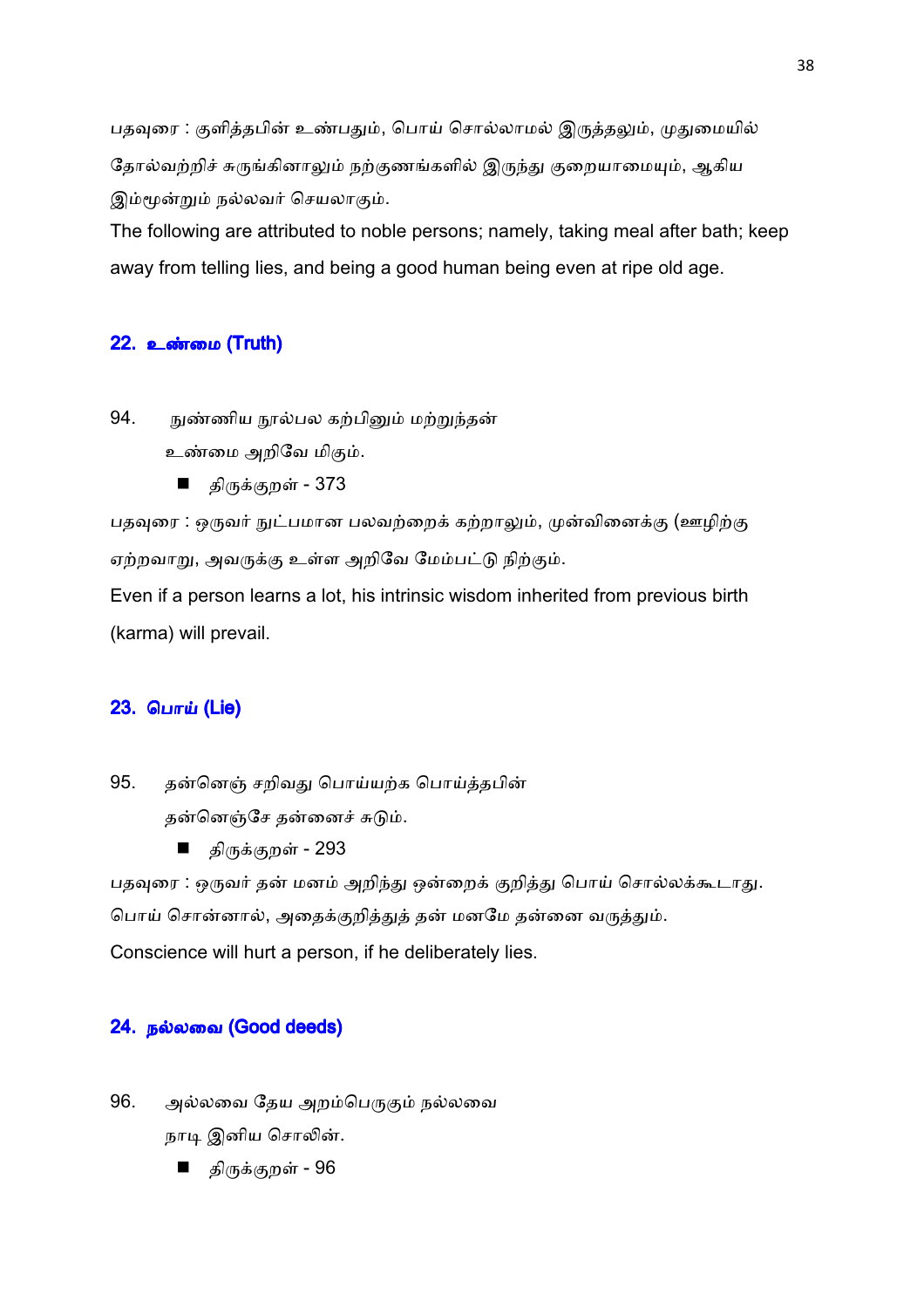பதவுரை : பிறர்க்கு நன்மையானவற்றை நாடி இனிமை உடைய சொற்களைச் சொல்லின், பாவங்கள் தேய்ந்து குறைய, அறம் வளர்ந்து பெருகும்.

There will be all round prosperity if everyone talks to each other good and useful issues.

# 25. தீயவை (Bad Deeds)

- 97. தீயவை தீய பயத்தலால் தீயவை தீயினும் அஞ்சப்படும்.
	- திருக்குறள் 202

பதவுரை : தீயசெயல்கள் தீமையை விளைவிக்கும் தன்மை உடையது. ஆதலால் அத்தீய செயல்கள் தீயைவிட கொடியனவாகக் கருதி அஞ்சப்படும்.

Bad deeds bring bad results and therefore such bad deeds are feared more than fire.

# $26.$  பெருமை (Feeling dignified, pride)

98. பெருமைக்கும் ஏனைச் சிறுமைக்கும் தத்தம்

கருமமே கட்டளைக்கல்.

■ திருக்குறள் - 505

பதவுரை : மக்களின் குணங்களாகிய பெருமைக்கும், குற்றங்களாகிய சிறுமைக்கும்

தேர்ந்தறியும் உரை கல்லாக இருப்பவை, அவரவருடைய செயல்களே ஆகும்.

A man's deeds are the touchstone of his greateness and pettiness.

# 27. சிறுமை (Pettiness)

99. சிறுமை பலசெய்து சீரழிக்கும் சூதின்

வறுமை தருவதொன்று இல்.

■ திருக்குறள் - 934

பதவுரை : ஒருவனுக்கு துன்பம் உண்டாக்கி அவனுடைய புகழைக் கெடுக்கின்ற சூதைப்போல் வறுமை தருவது வேறொன்றும் இல்லை .

Gambling is harmful. It will spoil one's reputation and bring misery.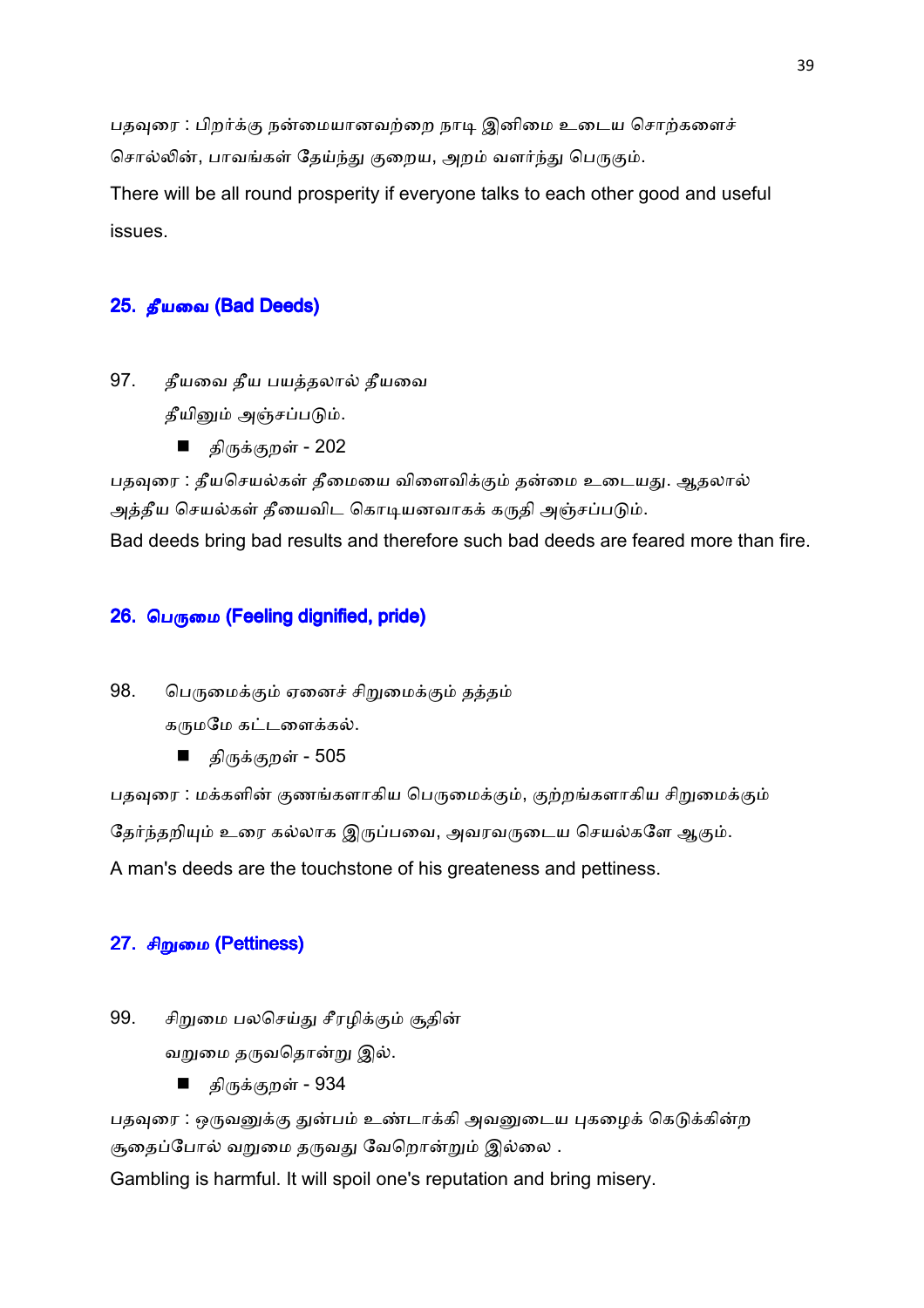### <u>28. உலகம் (World)</u>

100. ஞாலம் கருதினுங் கைகூடும் காலம்

கருதி இடத்தாற் செயின்.

■ திருக்குறள் - 484

பதவுரை : ஒருவர் செய்யும் செயலை முடிப்பதற்கு ஏற்ற காலத்தை அறிந்து, இடத்தோடு பொருந்துமாறு செய்தால், உலகமே வேண்டும் என்று கருதினாலும் அச்செயல் நிறைவேறும்.

If you factor into account "time and place" to accomplish a job, you can achieve anything in the world.

101. கண்ணோட்டம் என்னும் கழிபெருங் காரிகை

- உண்மையான் உண்டிவ் வுலகு.
	- திருக்குறள் 571

பதவுரை : கண்ணோட்டம் (அன்பான இரக்க குணமுள்ள பார்வை) என்று சொல்லப்படுகின்ற மிகச்சிறந்த அழகு இருக்கும் காரணத்தால் தான், இந்த உலகம் அழியாமல் இருக்கின்றது.

Empathy is a wonderful thing. Humanity survives trials and tribulations because of the feeling of empathy - compassion towards one another.

102. நெருநல் உளனொருவன் இன்றில்லை என்னும்

பெருமை உடைத்து இவ் வுலகு.

■ திருக்குறள் - 336

பதவுரை : நேற்று இருந்தவன் ஒருவன், இன்று இல்லாமல் இறந்து போனான் என்று சொல்லப்படும் நிலையாமை ஆகிய பெருமை உடையது இந்த உலகம்.

Life is all but transient. Some, who were alive yesterday, are no more today. Such is the way of this world.

103. விரைந்து தொழில்கேட்கும் ஞாலம் நிரந்தினிது சொல்லுதல் வல்லார்ப் பெறின்.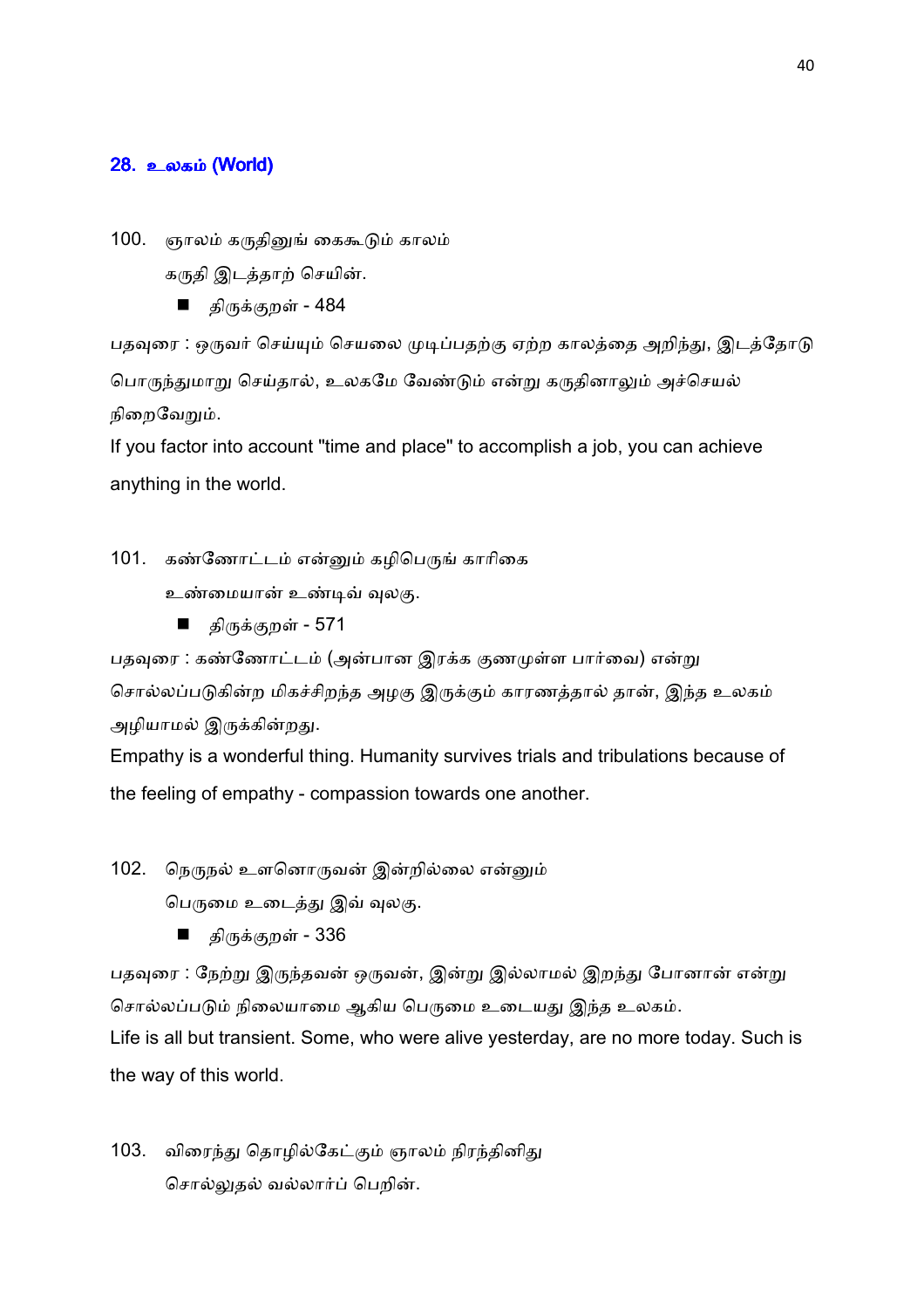#### திருக்குறள் - 648

பதவுரை : கருத்துக்களை ஒழுங்காகக் கோர்த்து, இனிமையாகச் சொல்ல வல்லவரைப் பெற்றால், உலகம் விரைந்து

அவருடைய ஏவலைக் கேட்டு நடக்கும்.

The world will listen carefully to those, who can gather their ideas cogently and deliver it in a pleasant manner (A good orator will be listened to)

104. தான்கெடினும் தக்கார்கே டெண்ணற்க தன் உடம்பின் ஊன்கெடினும் உண்ணார்கைத் துண்ணற்க - வான்கவிந்த வையகமெல்லாம் பெறினும் உரையற்க பொய்யோடிடை மிடைந்த சொல்.

■ நாலடியார் - வெண்பா- 80

பதவுரை : தான் கெட்டாலும் நடுவநிலைமையாளர்களுக்கு கேடு செய்ய எண்ணக்கூடாது. தனது உடலில் உள்ள சதை முழுவதும் பசியால் உலர்வதானாலும், உண்ணத்தகாத உணவை உண்ணக்கூடாது. இவ்வுலகம் முழுவதும் பெறுவதாயினும், பொய் கலந்த சொற்களைச் சொல்லக் கூடாது

Even in adversity one shouldn't harm good people; even when you pass through troubled times like struggling for a meal, don't eat or take help from an unworthy person; don't resort to lie even if you are destined to conquer the world.

(See - புலி பசித்தாலும் புல்லைத் தின்னாது)

------------

# விவரங்களைத் தரும் புத்தகப்பட்டியல் (Bibiliography)

### திருக்குறள் : (Thirukkural)

உலகப்புகழ்பெற்ற தமிழ் இலக்கியமாகும். இந்நூலை இயற்றியவர் திருவள்ளுவர். உலக இலக்கிய அரங்கில் தமிழரின் பெருமையை உயர்த்திக் காட்டும் சிறப்புடையது. 133 அதிகாரங்களையும் 1330 குறட்பாக்களையும் கொண்டது. இந்த நூல் உலகப்பொதுமறை என்றும் அழைக்கப்படுகிறது. சுமார் 2000 ஆண்டுகளுக்கு முன்பு இயற்றப்பட்டது.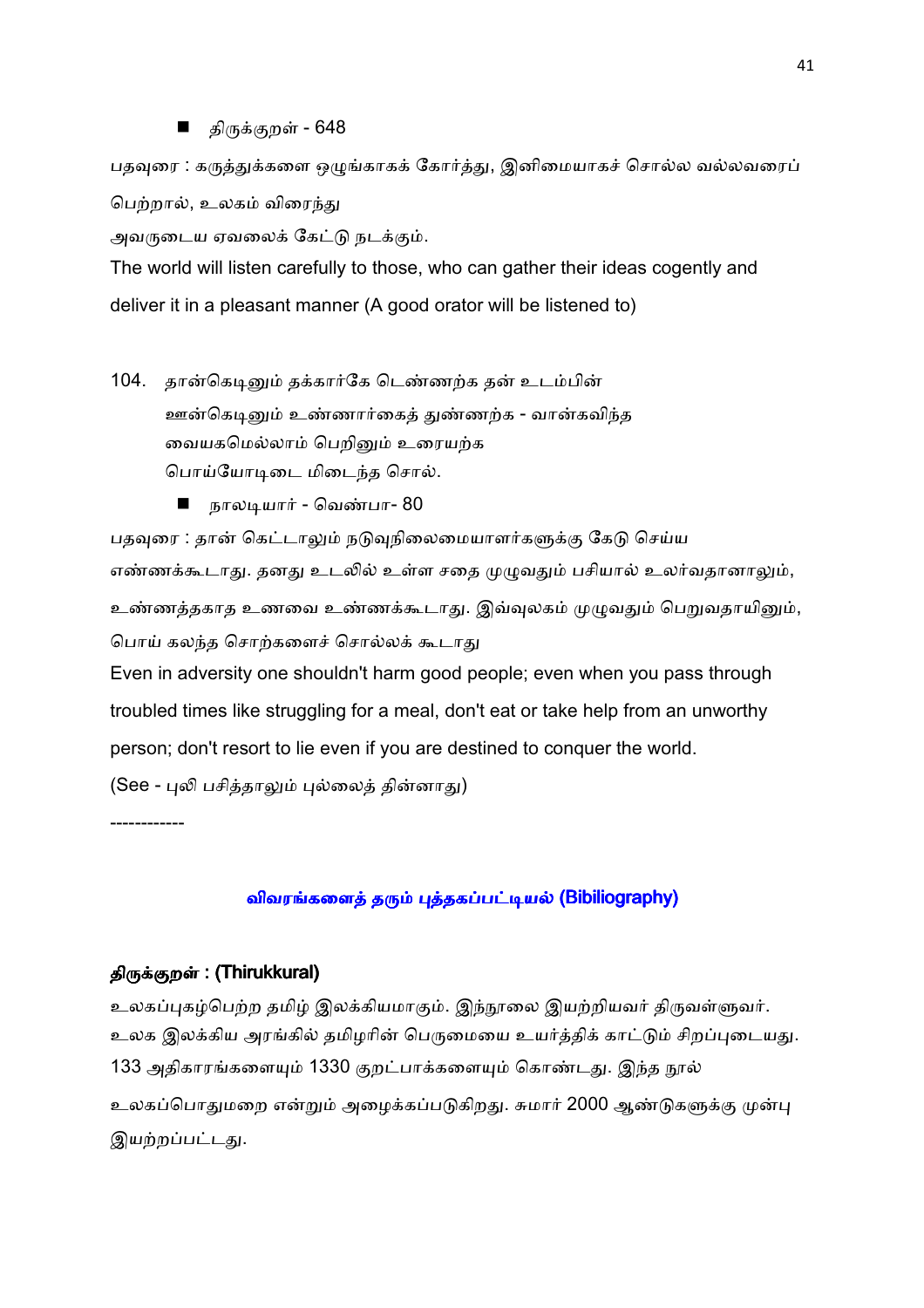### சிலப்பதிகாரம்: (Silappathikaram)

அறம், பொருள், இன்பம், வீடு என்னும் நால்வகை உறுதிப் பொருள்கள் அடங்கியவை "காப்பியம்" (Epic) எனப்பட்டது. தமிழ் இலக்கியத்தில் சிலப்பதிகாரம், மணிமேகலை, சீவக சிந்தாமணி, வளையாபதி, குண்டலகேசி ஆகிய ஐந்தினையும் தமிழில் தோன்றிய ஐம்பெரும் காப்பியங்கள் எனக்கூறுவர். சிலப்பதிகாரத்தினை இயற்றியவர் இளங்கோவடிகள். காலம் சுமார் 1600 ஆண்டுகளுக்கு முன்பு.

### ஒளவையார் : (Avvaiyar)

ஒளவையார் என்ற பெயரில் தமிழகத்தில் ஒரு பெண்பால் புலவர் இருந்துள்ளார். ஆனால் ஔவையார் என்ற பெயரில் நான்கு புலவர்கள் வெவ்வேறு காலக்கட்டங்களில் இருந்திருப்பதாக வரலாற்று ஆய்வாளர்கள் கருதுகிறார்கள். முதலாவது வாழ்ந்த சங்க கால அவ்வையார் தொண்டை நாட்டு மன்னர் அதியமானுக்கு நல்ல நண்பர். மன்னர் நீண்ட நாள் வாழ வேண்டும் என்றுக் கருதி, நீண்ட நாள் வாழ்வைத் தரும் நெல்லிக்கனியை, மன்னருக்கு கொடுத்தவர். இரண்டாவது அவ்வையார் பக்திச்சுவை உடைய நூல்களை இயற்றியவர். மூன்றாவது அவ்வையார் ஆத்திச்சூடி, கொன்றை வேந்தன், மூதுரை, நல்வழி போன்ற நீதி நூல்களைப் பாடியவர். நான்காவது அவ்வையார் மிகச்சிறந்த தனிப்பாடல்கள் மிகுதியாகப் பாடியவர். ஒளவையார்- மூதுரை : (Awaiyar - Moothurai) வாக்குண்டாம் பாட்டின் முதல் தொடரால் இந்நூல் இப்பெயர் பெற்றது. மொத்தம் 31 வெண்பாக்கள் உள்ளன. ஒளவையார் - நல்வழி : (Avvaiyar - Nalvazhi) வாழ்க்கைக்கு நல்ல வழியைக் காட்டும் நூல் என்பதால் இப்பெயர் பெற்றது. 41 வெண்பாக்களைக் கொண்டது. ஒளவையார் - ஆத்திச்சூடி : (Avvaiyar - Aathichoodi) பாட்டின் முதல் தொடரால் இந்நூல் இப்பெயர் பெற்றது. இதில் 109 ஒருவரிப்பாடல்கள் உள்ளன. நல்லொழுக்கத்தினை வலியுறுத்தி இப்பாடல்கள் எழுதப் பெற்றது என்று அறியப்படுகிறது. ஒளவையார்- கொன்றை வேந்தன் : (Avvaiyar-Kondraivendhan) பாட்டின் முதல் தொடரால் இந்நூல் இப்பெயர் பெற்றது. இதில் 91 அடிப்பாக்கள் உளன.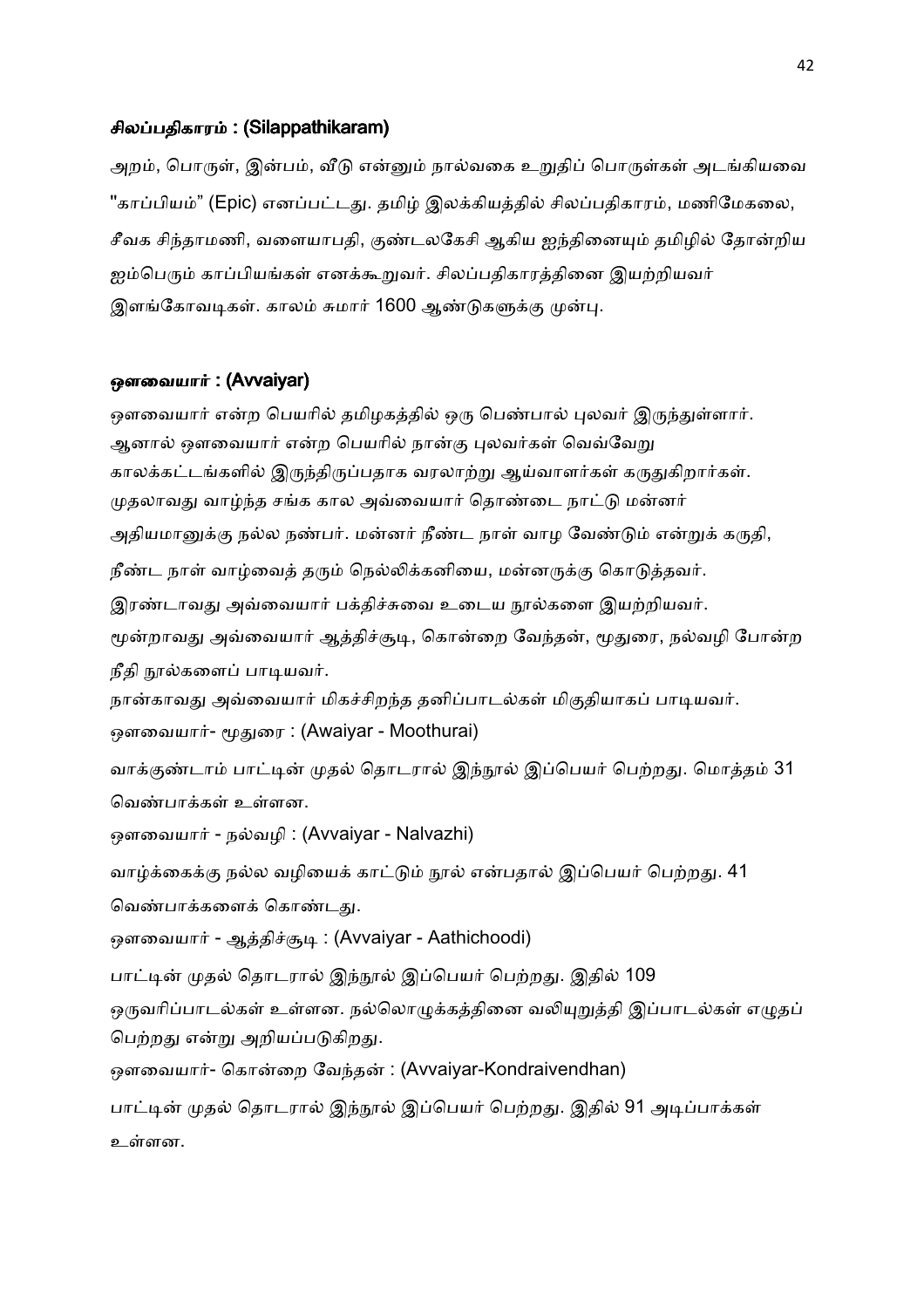#### நாலடியார்: (Naaladiyar)

நான்கு அடிகளைக் கொண்ட வெண்பாவால் இயற்றப்பட்டதால் நாலடியார் எனப்பட்டது. இந்நூல் சமண முனிவர்கள் நானூறு பேரால் பாடப்பட்டது.

# நான்மணிக்கடிகை: (Nanmanikkatigai)

நான்மணிக்கடிகை என்பது நான்கு இரத்தின துண்டங்கள் என்னும் பொருளைத் தரும். ஒவ்வொரு பாடலிலும் நான்கு சிறந்த கருத்துக்களைக் கூறுவதால் நான்மணிக்கடிகை என அழைக்கப்படுகிறது. இதனை இயற்றியவர் விளம்பி நாகனார்.

### ஏலாதி : (Elathi)

ஏலம், இலவங்கப்பட்டை, நாககேசரம், மிளகு, திப்பிலி, சுக்கு ஆகிய ஆறு பொருட்கள் சேர்ந்த ஒருவகைச் சூர்ணம் "ஏலாதி" என மருத்துவ நூல்களில் கூறப்பெறும். ஏலாதி நூலும், ஒவ்வொரு பாடலிலும் ஆறு பொருட்களைப் பெற்று, உயிருக்கு உறுதுணையாக அறநெறியை உரைக்கும் நூல். இந்நூலின் ஆசிரியர் கணிமேதாவியார்.

### சிறுபஞ்ச மூலம்: (Sirupanchamoolam)

சிறுபஞ்சமூலம் என்பது ஐந்து சிறிய வேர்கள் என்று பொருள்படும். சிறுபஞ்சமூலம் ஆகிய மருந்து உடல் நலம் பேணுமாறு போல, இந்த நூலின் பாடல்களில் உள்ள ஐந்தைந்து பொருள்களும் உயிர் நலம் பேணுவன. இந்நூலை இயற்றியவர் காரியாசான் என்பவர்.

### ஆசாரக்கோவை : (Asarakkovai)

ஆசாரக்கோவை என்பதற்கு ஆசாரங்களைத் தொகுத்த கோவை என்று பொருள் கூறலாம். தினசரி வாழ்க்கையில் ஒவ்வொருவரும் பின்பற்ற வேண்டிய செயல்முறைகளை, பாடல்களாக இயற்றியுள்ளார். இதன் ஆசிரியர் கயத்தூர்ப் பெருவாயின் முள்ளியார்.

### பழமொழி நானூறு: (Palamozhi Naanooru)

இந்நூலிலுள்ள பாடல்களுள் ஒவ்வொன்றிலும் ஒவ்வொரு பழமொழியை அமைத்து, அதற்கு விளக்கம் கூறும் வகையில் ஆசிரியர் பாடியிருப்பதால் நாரைறு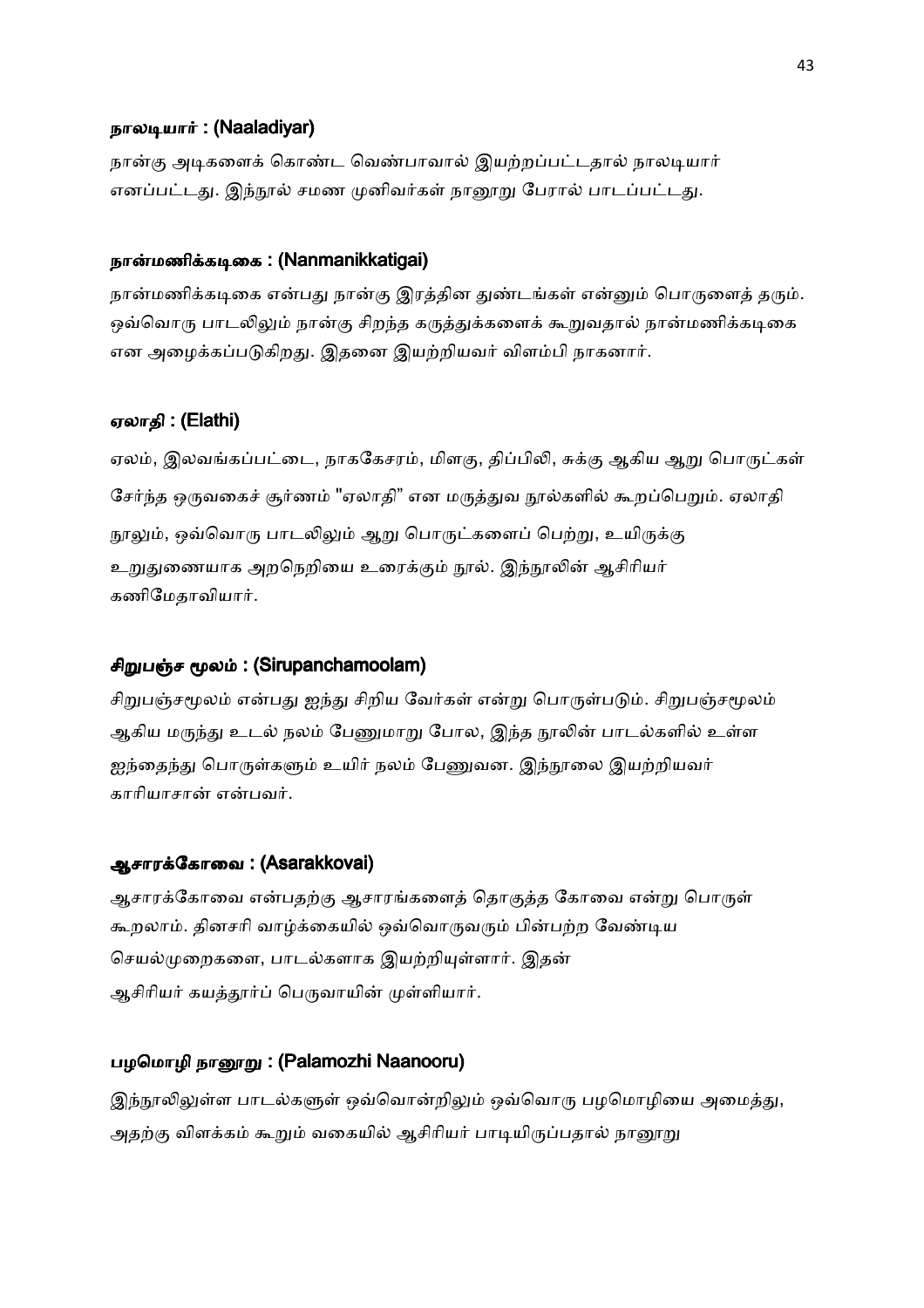பாடல்களைக்கொண்ட இந்நூல் "பழமொழி நானூறு" என்று அழைக்கப்பெற்றது. இந்த நூலின் ஆசிரியர் மூன்றுறை அரையனார்.

### திரிகடுகம் : (Thirikadugam)

திரிகடுகம் என்பது சுக்கு, மிளகு, திப்பிலி என்ற மூன்று மருந்துப்பொருட்களை குறிக்கும். மூன்று மருந்து பண்டங்களால் ஆகிய திரிகடுகம் என்னும் மருந்து, உடல்நலம் பேணுவதைப் போன்று, இந்நூலின் பாடல்கள் உயிர் நலம் பேணுவனவாம். இதன் காரணமாக இந்நூல் திரிகடுகம் எனப்பெயர் பெற்றது. இந்நூலின் ஆசிரியர் நல்லாதனார் ஆவார்.

### இனியவை நாற்பது: (Iniyavai Narpathu)

இந்த நூல் 40 வெண்பாக்களைக் கொண்டது. பூதஞ்சேந்தனார் இயற்றியது.

### இன்னா நாற்பது : (Inna Narpathu)

ஒவ்வொரு பாடலிலும் நான்கு கருத்துக்களைக் கொண்டு, ஒவ்வொன்றையும் இன்னா எனக்கூறுதலின் "இன்னா நாற்பது" எனப்பெயர் பெற்றது. இந்த நூலை இயற்றியவர் கபிலர்.

### பட்டினத்தார் பாடல்கள் : (Saint Pattinathar Songs)

பட்டினத்தார் என்பவர் பத்தாம் நூற்றாண்டில் வாழ்ந்தவர். "காதற்ற ஊசியும் வாராது கடை வழிக்கே" என்ற பொன்னான போதனையை உலகுக்கு உரைத்தவர். போலித்தனமும், பொய்மையும், சுயநலமும், நிரந்தரமில்லா சிற்றின்பமும் வாழும் முறைக்கு ஏற்றதல்ல என்ற உண்மையை உணரச்செய்யும் பாடல்களைப் பாடியுள்ளார். இவரது இயற்பெயர் சுவேதாரண்யர். தம்குலவணிகத்தில் பெரும் பொருளீட்டி தலைசிறந்து விளங்கியதால் "பட்டினத்து செட்டியார்" என்றும் "பட்டினத்தார்" என்றும் அழைக்கப்பட்டார்.

----------------------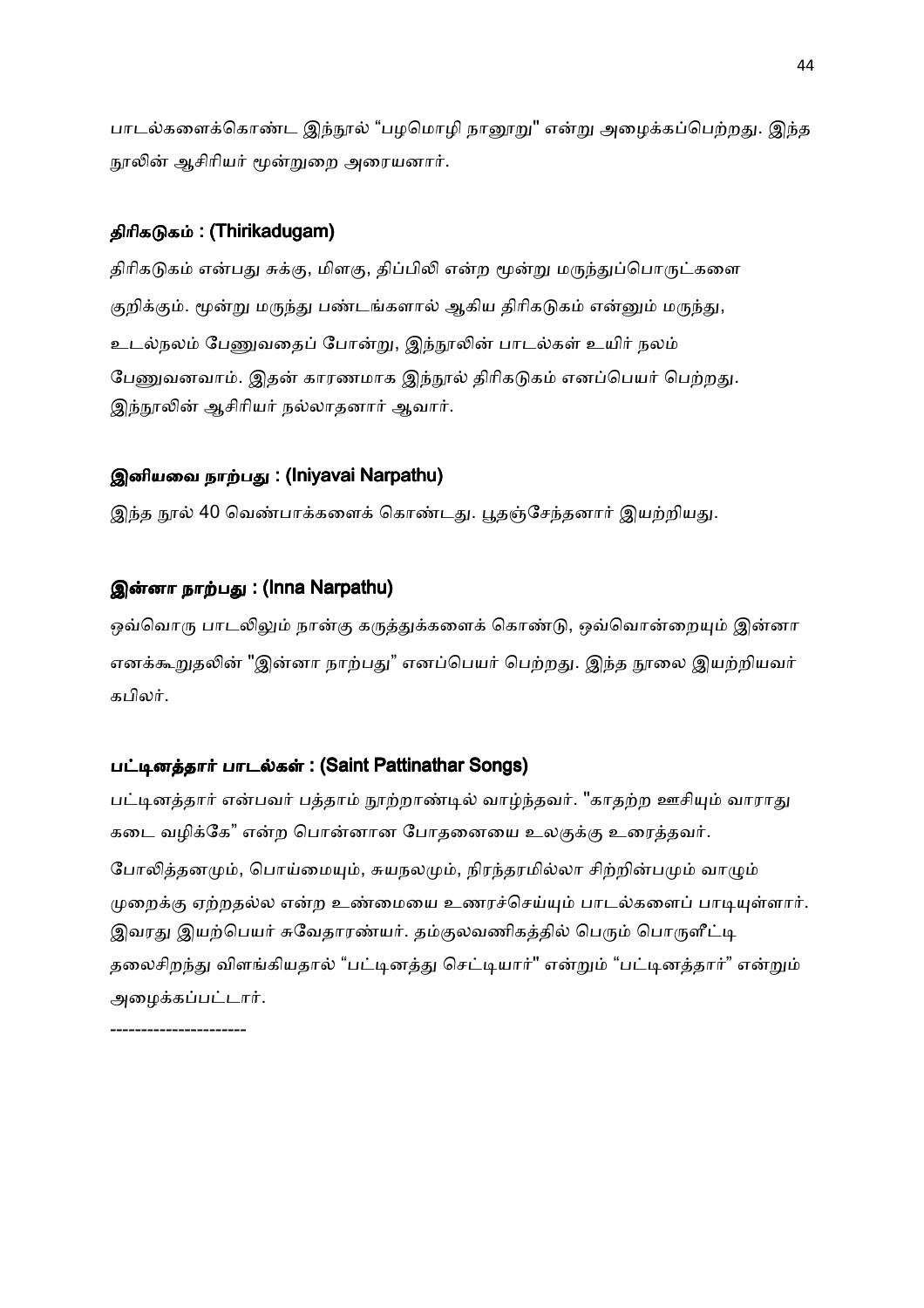### பொருள் அகராதி

- அறம் : தருமம், நீதி (Justice) (Charity)
- அருள் : கருணை (Kindness)
- இரக்கம் (Pity) தயாளகுணம் (Generosity)
- அத்தம் : பொருள் (Material) பொன் (Gold)
- இருவினை : நல்வினை (Good deed) தீவினை (evil deed) (பாவம், புண்ணியம்)
- இசை: புகழ், கூடிநிற்றல், சொல், இசைப்பாட்டு (Fame, assemble, word, music)
- இம்மை: இப்பிறப்பு (Present life)
- இயைபு: பொருத்தம் (Suitable)
- இரவலர்: இரப்போர் (One who begs for something)
- இவண் : இவ்விடம் (here)
- இருள் உலகம் : நரகம் (hell)
- இழுக்கு : ஈனம், கேடு, பொய், மறதி (lowness, harm, lie, forget)
- இன்னாமை : தீமை, துன்பம் (bad, unhappy)
- இல்லாள் : தலைவி, மனைவி (Female head, wife)
- இடுக்கண் : துன்பம் (displeasure)
- இடும்பை : தீமை (evil)
- ஈகை : ஈதல், பொன், மேகம் (gift, gold, cloud)
- ஈதல் : கொடுத்தல், சொரிதல் (give, donate)
- ஈனம் : இழிவு, குறைபாடு (lowness, defect)
- ஈன்றாள் : தாய் (mother)
- உடுக்கை : துணி-ஆடை, இடை சுருங்கு பறை உடுக்கு . (clothes, percussion
- instrument)
- உபநிடதம் : வேதநுட்பம் (a part of vedas)
- உருவு: வடிவு, அச்சம் (appearance, size, Fear)
- உவாி : கட (Sea)
- உள்ளல் : நினைத்தல், உள்ளான் குருவி (think; a kind of bird)
- ஊருணி : ஊரடுத்த குளம் (a water body in the midst of a town)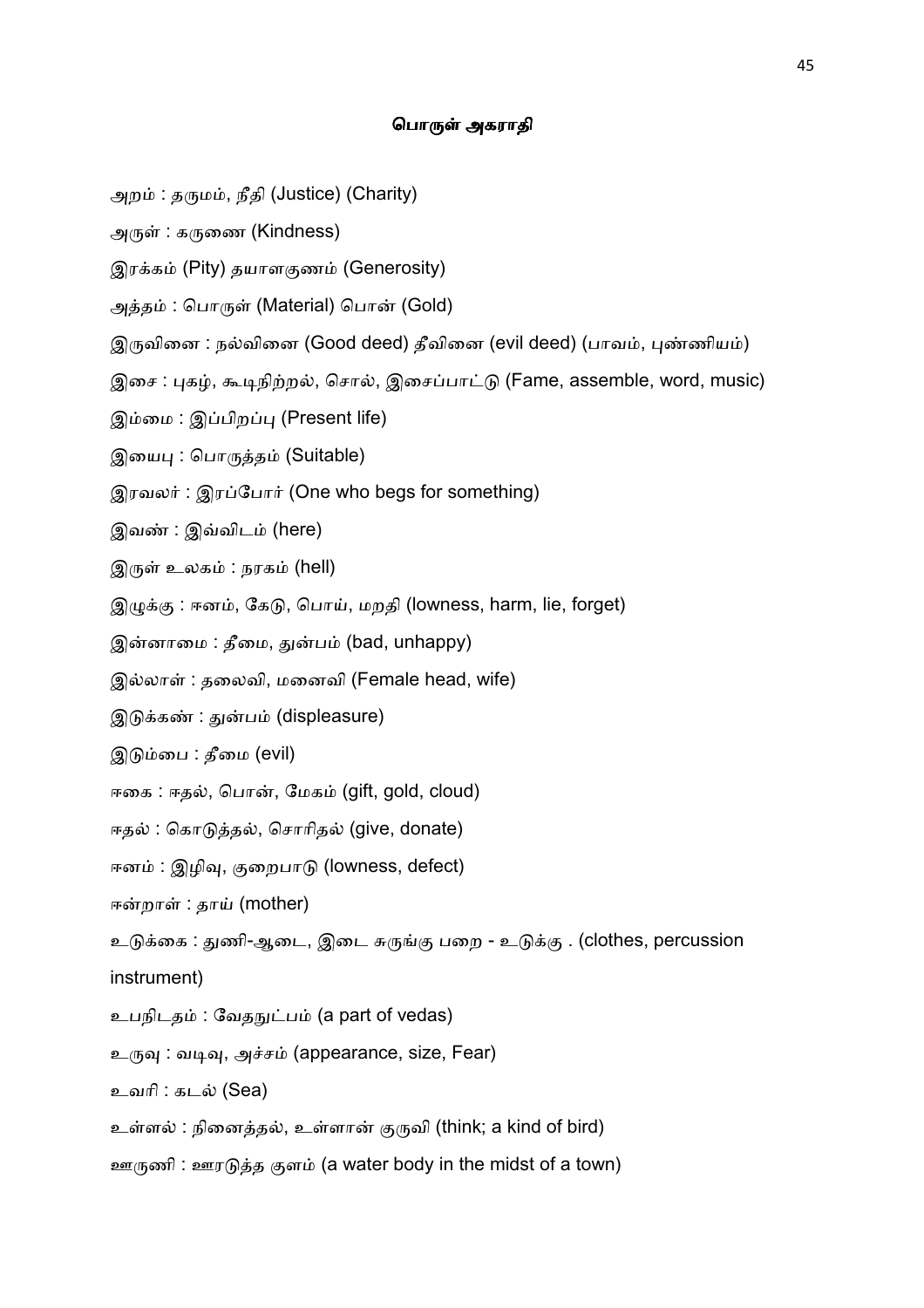ஊழ் : முன்வினை, தலைவிதி, கர்மா (fate, action over - which one has no control, karma)

- ஊதியம் : இலாபம், கல்வி (Profit, education)
- ஊண் : இரை, சோறு (Prey, food)
- ஊன் : தசை, உடல் (Flesh, human body)
- எமுமை: ஏமு பிறப்பு, உயர்ச்சி (Seven rebirths; highly respectable)
- ஒழுக்கு: ஒழுகுதல், நீளம், முறையாக நடத்தல் (Leak, Length, behave orderly)
- கடன் : கைமாற்றுப் பணம், கடமை (Loan, duty)
- கண்ணோட்டம் : இரக்கப்பார்வை, கருணை கொண்ட பார்வை , நாகரிகம் (empathy,
- gracious demeanour, compassion, civilization)
- கட்டளைக்கல் : செங்கல் செய்ய பயன்படும் மர அச்சு குமரி மாவட்டத்தில் "கட்டளை"
- எனப்படும். அந்த மர அச்சினால் தயாரிக்கப்படும் செங்கல், கட்டளைக் கல் என்று
- அழைக்கப்படுகிறது. (Wooden Frame)
- கருணை : ஒருவகை கிழங்கு, பொரிக்கறி (elephant yam,mercy, eatable side-dish)
- காப்பு : ஆடை, கதவு, காவல், திருநீறு, மதில் (dress, door, security, sacred ash, wall)
- கடப்பாடு : ஈகை, முறைமை (gift, obligation)
- கேண்மை : உறவு, கண்ணோட்டம் (relation, empathy)
- கைம்மாறு : பிரதிபலன் (help rendered in return, requite, recompense)
- சகடக்கால் : வண்டிச்சக்கரம் (wheel of a cart)
- சாக்காடு : இறப்பு (death)
- சால்பு : ஊக்கம், கல்வி, நிறைவு, மேன்மை (encourage, education, completion,
- respectable, high regard)
- சிலம்பு : காலில் அணியும் கொலுசு, தண்டை (anklet)
- சொல்லேருழவர் : புலவர், மந்திரி (Poet, Minister)
- தக்கார் : உறவோர், பெருமையில் சிறந்தவர் (Great, honorable, virtuous persons)
- தம்முன் : தமையன் (brother)
- தமர் : உறவோர் (relative)
- தாளாண்மை : முயற்சி, ஊக்கம் (effort, encouragement)
- திரவியம் : செல்வம் (wealth)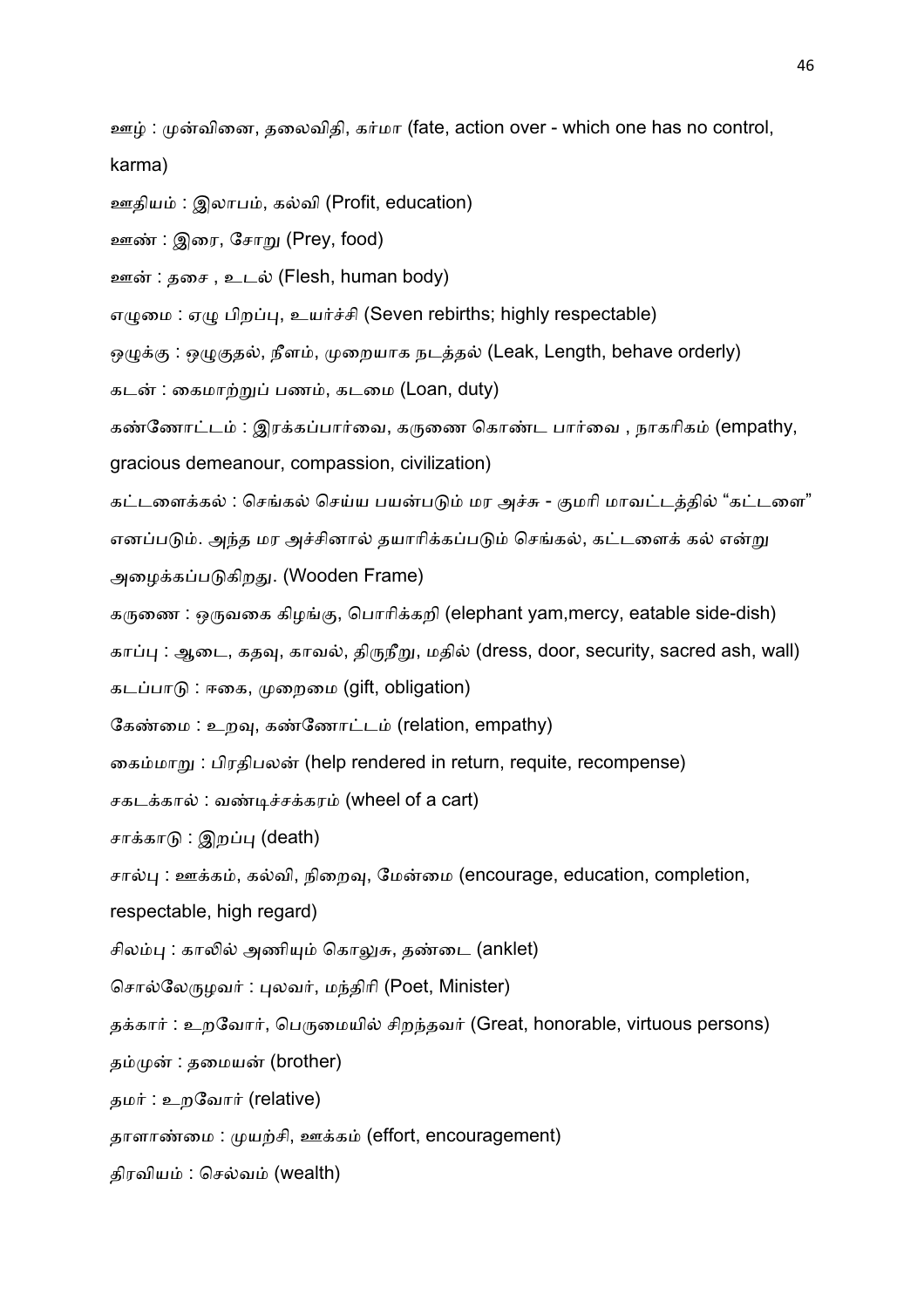தீது: குற்றம், தீமை (Mistake, fault, harm, mischief)

துஞ்சுவது : உறங்குவது, சோம்பல் (sleeping, laziness)

துய்த்தல் : அனுபவித்தல், சாப்பிடுதல் (enjoyment, eating)

தெங்கு : தென்னை மரம் (coconut tree)

நட்டார் : உறவினர் (relative)

- நெடுந்துயில் : சாவு (death)
- நெருநல் : முன்னை நாள் (yesterday)
- பசும்புல் : பயிர் (plant)
- பற்று: அன்பு, ஆசை (affection, ambition)

பதி : மூத்தோன், அரண், கணவன், ஊர், நகரம், வீடு (elder, fort, town, house,

husband)

- பாகன் : யானையை பராமரிப்பவர் (mahout)
- பாவம் : தீங்கான செயல், முகபாவம் (sin, facial expression)
- பிணி : கட்டு, துன்பம், நோய் (tie, agony, disease)
- பிதா : தந்தை, பெருநாரை (Father, big stork)
- போழ்து : காலம் (Time)
- மங்கலம் : தருமம், பொலிவு, விவாகம் (Charity, attraction, marriage)
- மங்களம் : வாழ்த்து (greeting)
- மறுமை : வரு பிறப்பு, அடுத்த பிறப்பு (next birth)
- மண்ணுலகு : பூமி (World)
- மன்னுக்கு : தேவலோகம் (Heaven)
- மூடர் : அறிவில்லார், கீழ்மக்கள் (illiterate)
- மூதுரை : பழமொழி (Proverb, maxim)
- மெய் : உடல், உண்மை (Body, Truth)
- மேலோர் : அறிஞர், புலவர் (Wiseman, Poet)
- வகுத்தல் : வகைப்படுத்தல் (classification)
- வகுத்தான் : படைத்தவன், கடவுள் (God)
- விதி : தலை எழுத்து, கொள்கை (Fate, Principle)
- வில்லேருழவர் : படைவீரர், வேடர் (soldier, hunter)